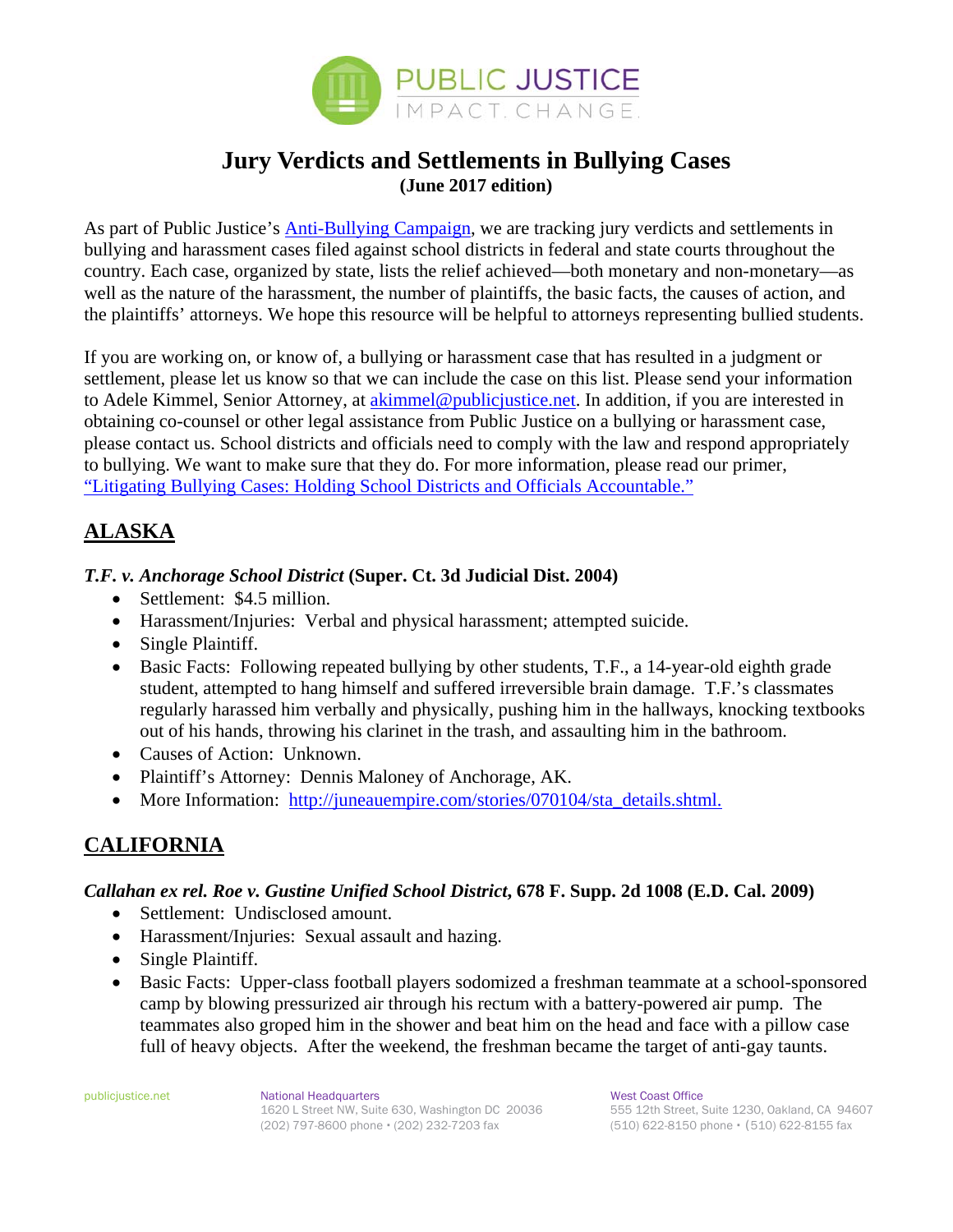- Causes of Action: Title IX claim for deliberate indifference to sexual harassment; claim under 42 U.S.C. § 1983 alleging equal protection violation; state tort law claims for sexual battery, assault and battery, intentional infliction of emotional distress, negligent supervision, negligent training and negligence per se; California state constitutional claim alleging an equal protection violation; and California statutory claims for gender violence, deprivation of a civil right, freedom from violence, sex discrimination, and vicarious liability of a parent for the willful acts of a minor.
- Plaintiff's Attorneys: Donald Proietti and Kimberly Flores of Allen, Proietti & Fagalde, LLP, Merced, CA.
- More Information: http://www.gpo.gov/fdsys/pkg/USCOURTS-caed-1\_07-cv-00796/pdf/USCOURTS-caed-1\_07-cv-00796-8.pdf.

## *Doe, ex rel. Denari v. Kern High School District* **(Kern Cnty. Super. Ct. 2009)**

- Settlement: \$260,000 (\$42,500 from school district; remainder from bullies and parents).
- Harassment/Injuries: Physical assault; hazing.
- Single Plaintiff.
- Basic Facts: Ninth grade student on debate team physically assaulted by teammates. Five upperclassmen on the team encased him from ankles to shoulders in plastic wrap and then bound him tightly with duct tape. Teammates then mocked and threatened him until a trickle of blood began to run from his mouth. On several occasions, the upperclassmen tried to tape him to a wall. After each attempt, he fell to the ground, knocking the wind out of him. Another student urinated on his shirt.
- Cause of Action: State tort law.
- Plaintiff's Attorney: Unknown.
- More Information: http://www.bakersfieldcalifornian.com/archive/x820007988/Exclusive-Bullying-case-costs-families-thousands

## *Doe v. Roe School District***, Confidential Dkt. No. (Los Angeles Cnty. Super. Ct. 2012)**

- Settlement: \$1.35 million.
- Harassment/Injuries: Anti-Semitic and anti-gay taunts; attempted suicide.
- Single Plaintiff.
- Basic Facts: Students used anti-Semitic and anti-gay taunts to harass a 14-year old classmate. While the administrators conducted an investigation, the student attempted suicide in the school bathroom. The victim suffered emotional distress and sued the school for failing to suspend the bullies under its zero-tolerance bullying policy.
- Cause of Action: State tort claims.
- Plaintiff's Attorney: David M. Ring, Los Angeles, CA.
- More Information: *Verdicts & Settlements*, TRIAL, Dec. 2012, at 12.

## *Doe v. Roe School District***, Confidential Dkt. No. (Riverside Cnty. Super. Ct. 2012)**

- Settlement: \$3 million.
- Harassment/Injuries: Sexual assault of special needs student.
- Single Plaintiff.
- Basic Facts: Students raped a 14-year-old special needs child over the course of several months near a bathroom located outside an enclosed area designed to keep the child safe at lunch. The child suffered severe emotional distress.
- Cause of Action: State tort law for negligent security.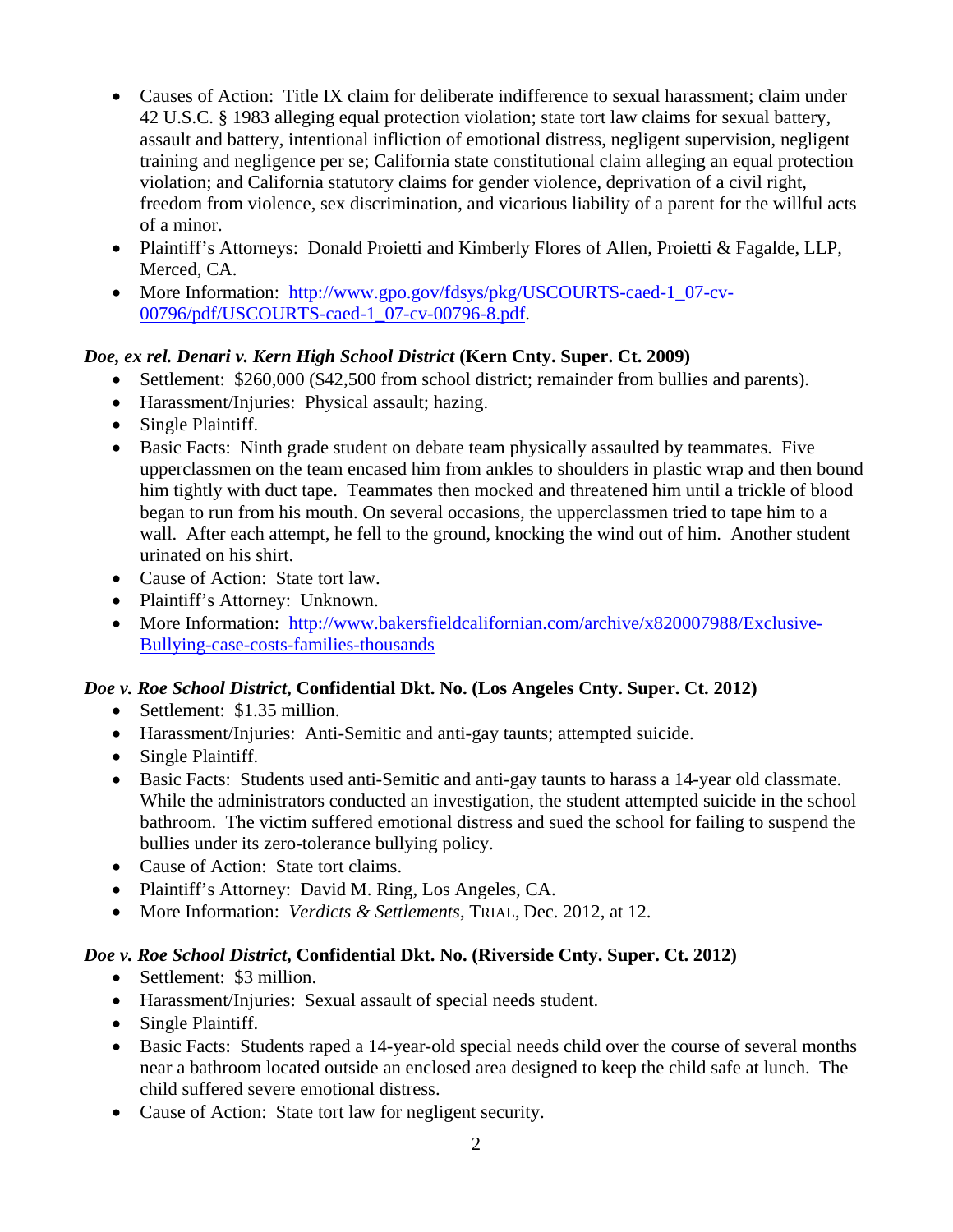- Plaintiff's Attorneys: David M. Ring, Los Angeles, CA; Chris Morey, Costa Mesa, CA.
- More Information: *Verdicts & Settlements*, TRIAL, March 2013, at 10.

## *Donovan v. Poway Unified School District***, 167 Cal. App. 4th 567 (Cal. Ct. App. 2008)**

- Jury Verdict: \$300,000 total to two students; judge awarded \$421,357 for attorneys' fees.
- Harassment/Injuries: Anti-gay harassment and physical assault.
- Multiple Plaintiffs (two).
- Basic Facts: A male and female student suffered severe and pervasive anti-gay peer harassment that included death threats; being spit on; physical violence and threats of physical violence; vandalism to personal property; and being subject to anti-gay epithets such as "fag," "faggot," "fudge packer," "dyke" and "fucking dyke." School officials took little or no action in response. Both students dropped out of school and completed their senior years through independent study.
- Causes of Action: Claim under 42 U.S.C. § 1983 alleging equal protection violation; claim under § 220 of the California Education Code (an anti-discrimination statute).
- Plaintiffs' Attorneys: Brian Chase and Hayley Gorenberg of Lambda Legal in Los Angeles, CA; Paula Rosenstein and Bridget Wilson of Rosenstein, Wilson & Dean, P.L.C. in San Diego, CA.
- More Information: http://www.lambdalegal.org/news/ca\_20081010\_ca-court-upholds-award-tobullied-high-school-students.

## *Flores v. Morgan Hill Unified School District***, 324 F.3d 1130 (9th Cir. 2003)**

- Settlement: \$1 million and injunctive relief.
- Injunctive Relief: Comprehensive training program for administrators, staff, and students to combat anti-gay harassment. See http://www.aclu.org/lgbt-rights\_hiv-aids/settlement-fact-sheetflores-v-morgan-hill-unified-school-district.
- Harassment/Injuries: Anti-gay harassment, including physical assaults.
- Multiple Plaintiffs (six).
- Basic Facts: Six LGBT students experienced anti-gay harassment over the course of seven years, including physical assaults, anti-gay name-calling, anti-gay vandalism, and anti-gay rumors. School district employees repeatedly ignored or minimized many reports by students that they were being abused because they were gay or perceived to be gay. Some school employees participated in the abuse.
- Cause of Action: Claim under 42 U.S.C. § 1983 alleging equal protection violation.
- Plaintiffs' Attorneys: ACLU of Northern California, the National Center for Lesbian Rights, the ACLU's national Lesbian and Gay Rights Project, and cooperating attorneys Stacey Wexler, Christine Sun, and Jay Kuo of Keker & Van Nest, LLP in San Francisco, James Emery of San Francisco, Diane Ritchie of San Jose, and Leslie Levy of Boxer and Gerson in Oakland, CA.
- More Information: http://www.aclu.org/lgbt-rights\_hiv-aids/case-background-flores-v-morganhill-unified-school-district.

## *Ketchum v. Newport-Mesa Unified School District***, No. 30-2009-00120182-CU-CR-CJC (Orange Cnty. Super. Ct. 2009)**

- Settlement: Injunctive relief and attorneys' fees.
- Injunctive Relief: The school district agreed to provide plaintiff a written apology and institute mandatory training on sexism and homophobia to administrators, teachers, and students.
- Harassment/Injuries: Anti-gay and anti-female cyberbullying; verbal threats and harassment on school grounds.
- Single Plaintiff.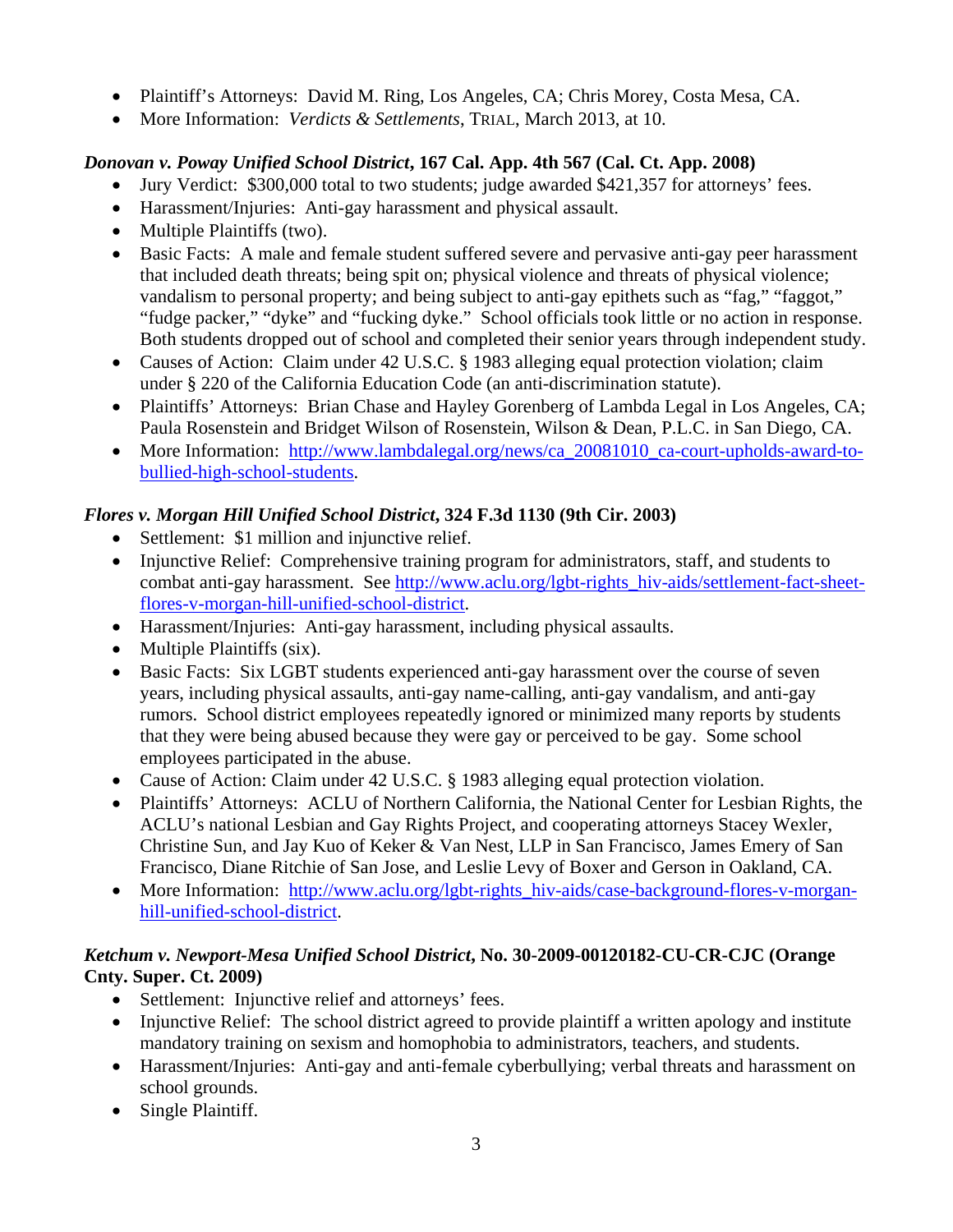- Basic Facts: Varsity athletes threatened via Facebook to kill and rape the lead actress of a school production of "Rent." The athletes continued to harass the actress at school and administrators took little action to address the school's hostile environment for female, gay, and lesbian students.
- Causes of Action: Claim under 42 U.S.C. § 1983 alleging equal protection violation; claim under Title IX for deliberate indifference to sexual harassment.
- Plaintiff's Attorney: ACLU of Southern California attorneys Hector Villagra, Belinda Escobosa Helzer, Mark D. Rosenbaum and Lori Rifkin; M. Katherine Darmer, Orange, CA.
- More Information: http://www.aclu.org/lgbt-rights\_womens-rights/aclusc-settles-lawsuit-overorange-county-high-school-tolerated-homophobia; http://artsbeat.blogs.nytimes.com/2009/09/10/settlement-reached-in-california-high-school-rentcase/; http://www.visuality.org/coronadelmarhigh/.

- *Loomis v. Visalia Unified School District***, 262 F. Supp. 2d 1088 (E.D. Cal. 2001)** 
	- Settlement: \$130,000 and injunctive relief.
	- Injunctive Relief: School district was required to revise its anti-harassment policy, train staff and students, place compliance officers at each school, and submit annual incident reports.
	- Harassment/ Injuries: Anti-gay verbal and physical assaults.
	- Multiple Plaintiffs (one student and statewide Gay-Straight Alliance Network).
	- Basic Facts: Loomis experienced anti-gay harassment at school for about five years. His classmates called him "faggot" and "queer," and there were rumors that he was having sex with a teacher perceived to be gay. When he pierced his ear, a teacher commented tauntingly, "There are only two types of guys who wear earrings—pirates and faggots—and there isn't any water around here." His dream was to study at UC Berkeley, but when he complained to the school administration about the harassment, they forced him into an independent study program which was not geared for college-bound students.
	- Causes of Action: Claim under 42 U.S.C. § 1983 alleging equal protection violations and procedural and substantive due process violations; state law claims under California Education Code and Unruh Civil Rights Act.
	- Plaintiffs' Attorneys: ACLU of Northern California; Kevin Lewis of Howard, Rice, Nemerovski, Canady, Falk & Rabkin in San Francisco, CA.
	- More Information: http://www.aclu.org/lgbt-rights hiv-aids/groundbreaking-federal-lawsuitsettlement-school-agrees-strongest-anti-gay-hara.

#### *Shaposhnikov v. Pacifica School District***, No. 04-cv-01288-SI, 2006 WL 931731 (N.D. Cal. Apr. 11, 2006)**

- Settlement: School district settled on unknown terms; parents of students who harassed the plaintiff settled for \$100,000.
- Harassment/Injuries: Anti-gay physical and verbal harassment due to perceived sexual orientation.
- Single Plaintiff.
- Basic Facts: Plaintiff, a competitive dancer, endured repeated anti-gay slurs and physical harassment for two years in middle school. School took little action in response to plaintiff's complaints. Plaintiff sued school district and parents of alleged bullies. On summary judgment, the court dismissed plaintiff's Title IX and equal protection claims, but allowed the parties to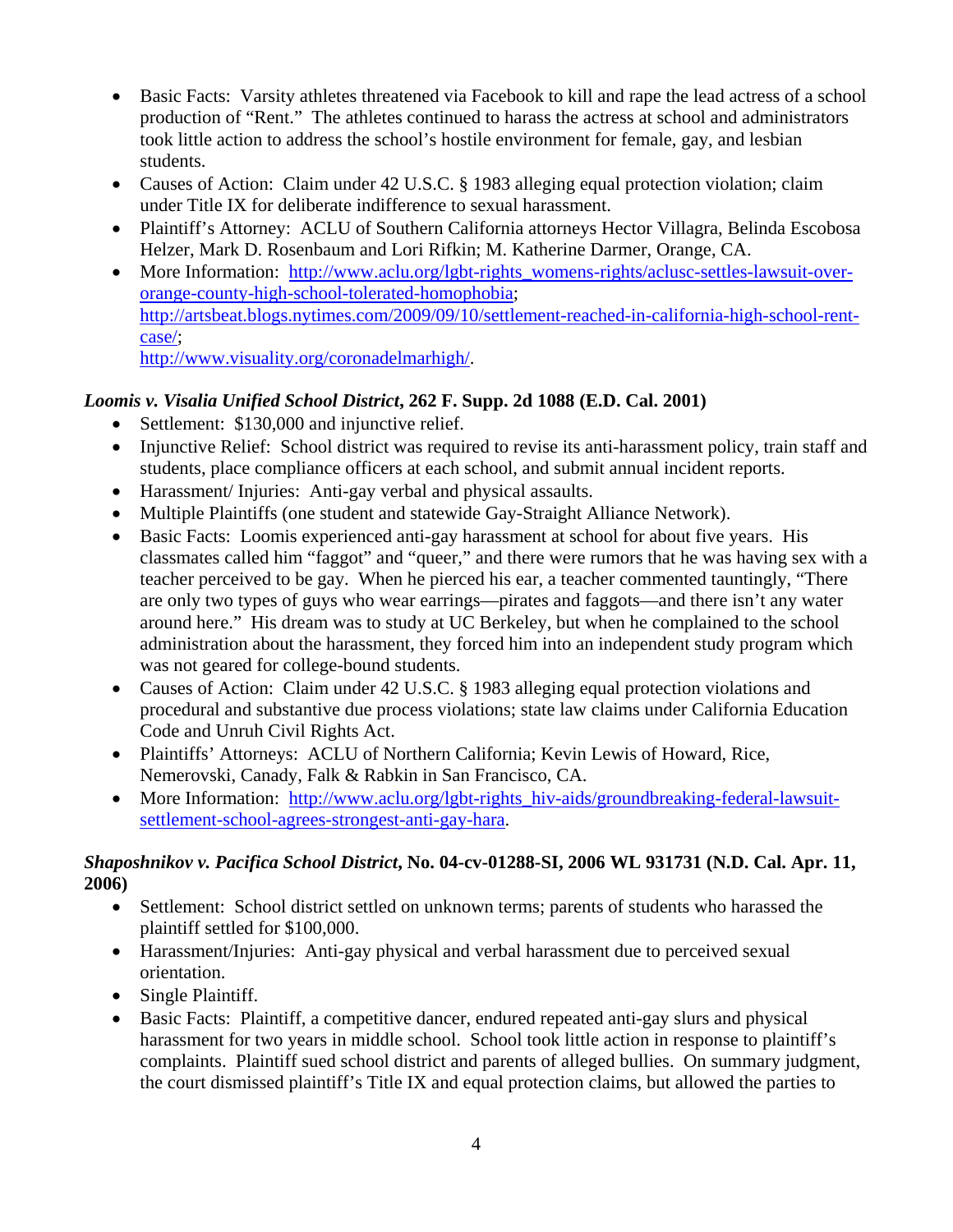brief the remaining state law claims. Before the briefs were filed, the school district settled for an undisclosed amount.

- Causes of Action: Title IX claims for deliberate indifference to sexual harassment and for retaliation; claim under 42 U.S.C. § 1983 for equal protection violations; state tort law claims, including negligence, fraud, intentional infliction of emotional distress; breach of contract claims; California statutory claims, including a claim under the Unruh Civil Rights Act and a claim under § 48900 of the California Education Code (grounds for suspension or expulsion).
- Plaintiff's Attorneys: Paul Joseph Smoot and Robert M. Desky of Anderlini, Finkelstein, Emerick & Smoot, San Mateo, CA.
- More Information: http://www.chron.com/news/nation-world/article/Parents-settle-suit-foralleged-bullying-by-their-1580253.php.

#### *Shimizu v. Folsom Cordova Unified Sch. Dist.* **(Sacramento, CA)**

- Settlement:  $$1,000,000$  (pre-suit).
- Harassment/Injuries: Homophobic verbal and physical harassment/assaults. Forced into homeschooling and eventually committed suicide.
- Single plaintiff.
- Basic Facts: Boy subjected to constant and pervasive verbal bullying and physical harassment and assaults, due to perceived homosexuality for five years.
- Cause(s) of Action: Unknown.
- Plaintiff's Attorney(s): Mark Merin, Law Office of Mark E. Merin, Sacramento, CA.
- More information: http://www.sacbee.com/news/local/education/article33811815.html.

#### *Smith v. Menifee Union School District***, No. RIC1103951 (Riverside Cnty. Super. Ct. 2011)**

- Settlement: \$25,000.
- Harassment/Injuries: Physical and verbal harassment.
- Multiple Plaintiffs (two).
- Basic Facts: A nine-year-old boy experienced physical assaults and verbal harassment that included a death threat in front of his eight-year-old brother. Witnessing the harassment triggered symptoms of a chronic condition the younger brother had. The boys' parents sued the school district for its alleged failure to protect their children.
- Causes of Action: State tort law claims for negligence and negligence per se alleging failure to protect children and failure to train and instruct staff members on how to respond to bullying.
- Plaintiffs' Attorney: Morton J. Grabel, Hemet, CA.
- More Information: http://www.utsandiego.com/news/2013/jan/25/menifee-education-settlementbullying-lawsuit/.

#### *Walsh v. Tehachapi Unified School District***, No. 11-cv-1489 (E.D. Cal. 2014)**

- Settlement: \$750,000 and injunctive relief.
- Injunctive relief: School implemented anti-harassment curriculum and updated procedures for reporting and investigating bullying. Lawsuit also caused the state legislature to pass the Safe Place to Learn Act, which requires school districts to address harassment based on sexual orientation, gender identity, and gender expression in school anti-discrimination policies.
- Harassment/Injuries: Severe verbal and physical anti-gay harassment leading to suicide.
- Single Plaintiff.
- Basic Facts: Seth Walsh was a thirteen-year-old gay middle school student who experienced daily taunts and physical harassment because of his sexual orientation. The names included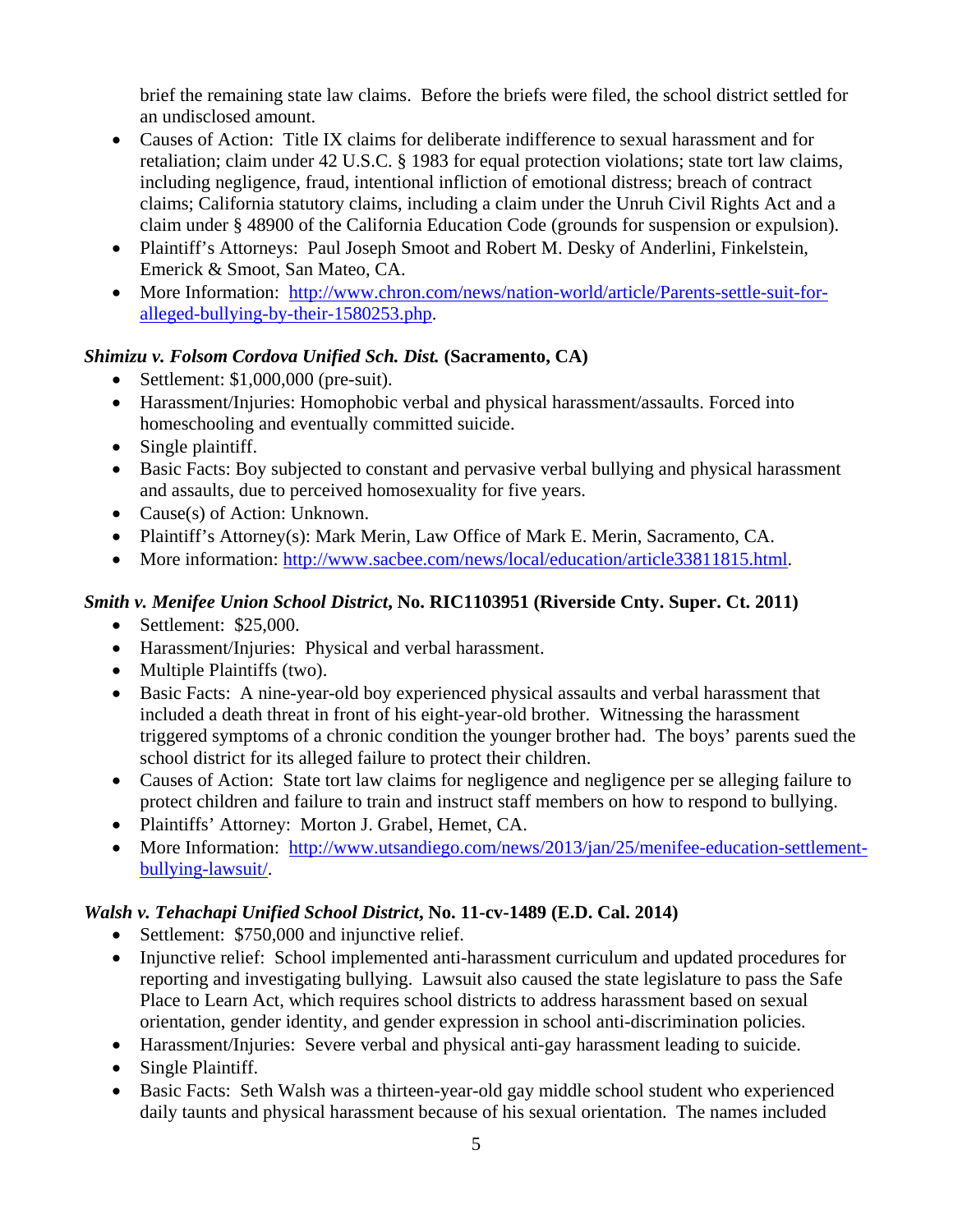"fag," "faggot," "homo," and "it," among others; and the physical harassment included pushes and shoves, and inappropriate sexual touching. It was a common expression at school to say, "That's gay, but not as gay as Seth." The harassment allegedly caused Seth to commit suicide.

- Causes of Action: Claim under Title IX claim for deliberate indifference to sex-based harassment; claim under 42 U.S.C. § 1983 alleging equal protection violation; claims under state civil rights statutes; and claim alleging violation of mother's right to family relationship and companionship.
- Plaintiff's Attorney: Daniel Rodriguez, Bakersfield, CA.
- More Information: http://www.bakersfield.com/news/2014/06/04/seth-walsh-case-settled-for-750-000.html.

## **COLORADO**

#### *Stewart v. Board of Trustees for Colorado School for Deaf and Blind***, No. 1:12-cv-02664-RM-KLM (D. Colo. 2015)**

- Settlement: \$1.4 million.
- Harassment/Injuries: Sexual assaults.
- Multiple Plaintiffs (two).
- Basic Facts: Two blind boys, one of whom was also developmentally disabled, were sexually abused by another student at a residential state school for the deaf and blind. Sexual assaults were repeatedly reported to school staff, including principal, who merely documented incidents, but took little action to protect boys from further abuse and did not report sexual abuse to state authorities. Sexual assaults were reported to police approximately two years later. Student accused of assaulting the boys admitted he had sexually assaulted five students at school in a two-year period and pled guilty. The boys' parents sued the school board and school officials for failing to prevent and respond appropriately to the sexual abuse.
- Causes of Action: Title IX claims for deliberate indifference to sexual harassment; claims under 42 U.S.C. § 1983 alleging substantive due process violations; claims under Title II of Americans with Disabilities Act and § 504 of Rehabilitation Act for disability-based discrimination.
- Plaintiffs' Attorney: Daniel Bristol of Godin & Baity, LLC in Denver, CO.
- More information: http://gazette.com/1.4-million-settlement-finalized-in-sex-assaults-atcolorado-school-for-the-deaf-and-the-blind/article/1567732.

## **CONNECTICUT**

#### *Anibal v. Greenwich Public Schools* **(Stamford Sup. Ct. 2005)**

- Settlement: Injunctive relief with no monetary damages.
- Injunctive Relief: School apology and revised anti-bullying policy.
- Harassment/Injuries: Verbal harassment.
- Single Plaintiff.
- Basic Facts: Elementary school student endured four years of almost daily taunting and teasing in school.
- Causes of Action: State tort law claims for negligent and intentional infliction of emotional distress.
- Plaintiff's Attorney: Alyce Alfano, Hartford, CT.
- More Information: http://www.insurancejournal.com/news/east/2005/08/23/58659.htm; http://parentadvocates.org/nicecontent/dsp\_printable.cfm?articleID=5230.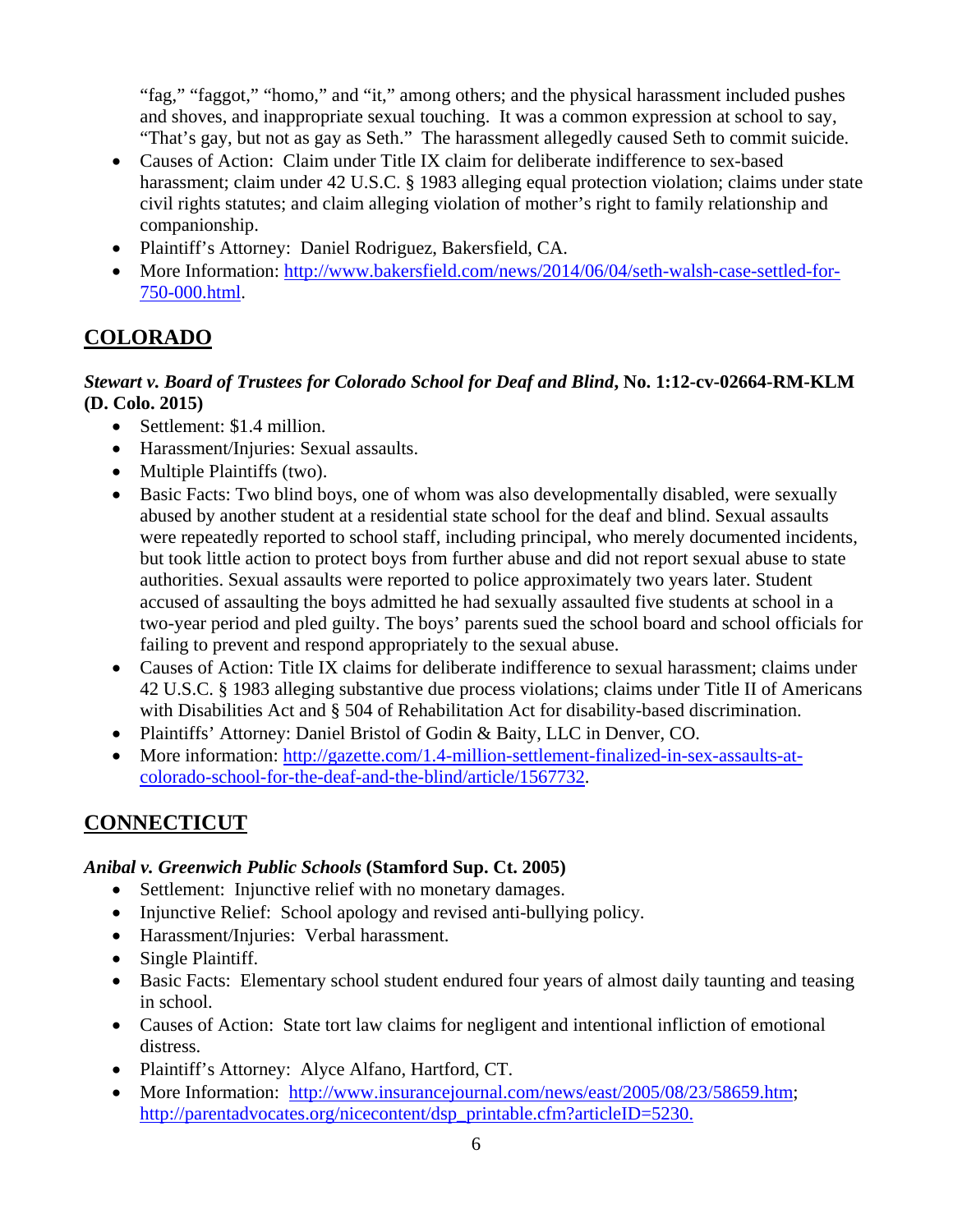#### *Doe ex rel. A.N. v. East Haven Board of Education***, 430 F. Supp. 2d 54 (D. Conn. 2006),** *affirmed* **200 F. App'x 46 (2d Cir. 2006)**

- Jury Verdict: \$100,000; judge also awarded attorneys' fees of \$34,422.50.
- Harassment/Injuries: Sexual assault, harassment and suicide attempt.
- Single Plaintiff.
- Basic Facts: Two upperclassmen raped a female freshman student, causing her to suffer sexual harassment at school. One male student barked at her, another threw a tennis ball at her head, while others regularly called her "slut," "bitch," and "whore," among other names. The harassment caused her to stop attending classes and to have to sit with the guidance counselor to complete her work. The harassment was so severe that the plaintiff was taken to the emergency room after threatening suicide. The school board and principal were allegedly unresponsive to complaints about the peer harassment.
- Cause of Action: Title IX claim for deliberate indifference to sexual harassment.
- Plaintiff's Attorneys: John Williams, New Haven, CT; Norman Pattis, Bethany, CT.

#### *Doe v. Madison Bd. of Educ.* **3:11-cv-01418-RNC (D. Conn. 2015)**

- Settlement: Undisclosed.
- Harassment/Injuries: Sexual assault.
- Single Plaintiff.
- Basic Facts: Female middle school student sexually assaulted by five male classmates at a party, sixth boy took photographs and showed other students. Girl continued to have to attend school with all six perpetrators, including continuing to high school with boy who took pictures.
- Cause(s) of Action: Title IX claim for sex-based discrimination.
- Plaintiff's Attorney(s): Margaret Rattigan, Murphy Laudati Kiel Buttler & Rattigan LLC, Farmington, CT; William Wilson II, Halloram & Sage LLP, Hartford, CT.
- More information: http://www.norwichbulletin.com/article/20150120/News/150129968.

## *Riccio ex rel. Andree v. New Haven Board of Education***, 467 F. Supp. 2d 219 (D. Conn. 2006)**

- Settlement: Undisclosed amount.
- Harassment/Injuries: Anti-gay verbal and physical harassment.
- Single Plaintiff.
- Basic Facts: Female eighth grade student endured a stream of physical harassment and namecalling such as "loser," "freak," "dyke," "bitch," "gay," and "lesbian" because of her perceived sexual orientation. A student threw a pencil at her during lunchtime and other students threw paper balls at her in class and challenged her to fights.
- Cause of Action: Title IX claim of deliberate indifference to sexual harassment.
- Plaintiff's Attorney: John R. Williams, New Haven, CT.

#### *Willia v. Bridgeport Board of Ed.***, Docket No: FBT-CV12-6031135 (Conn. Super. Ct. 2015)**

- Settlement: \$37,000
- Injunctive Relief: Unknown.
- Harassment/Injuries: Physical violence, threats, and verbal harassment.
- Single Plaintiff
- Basic Facts: Middle school student was verbally harassed and threatened with physical violence by several female students, soon after she transferred to the school in 2011. The verbal abuse and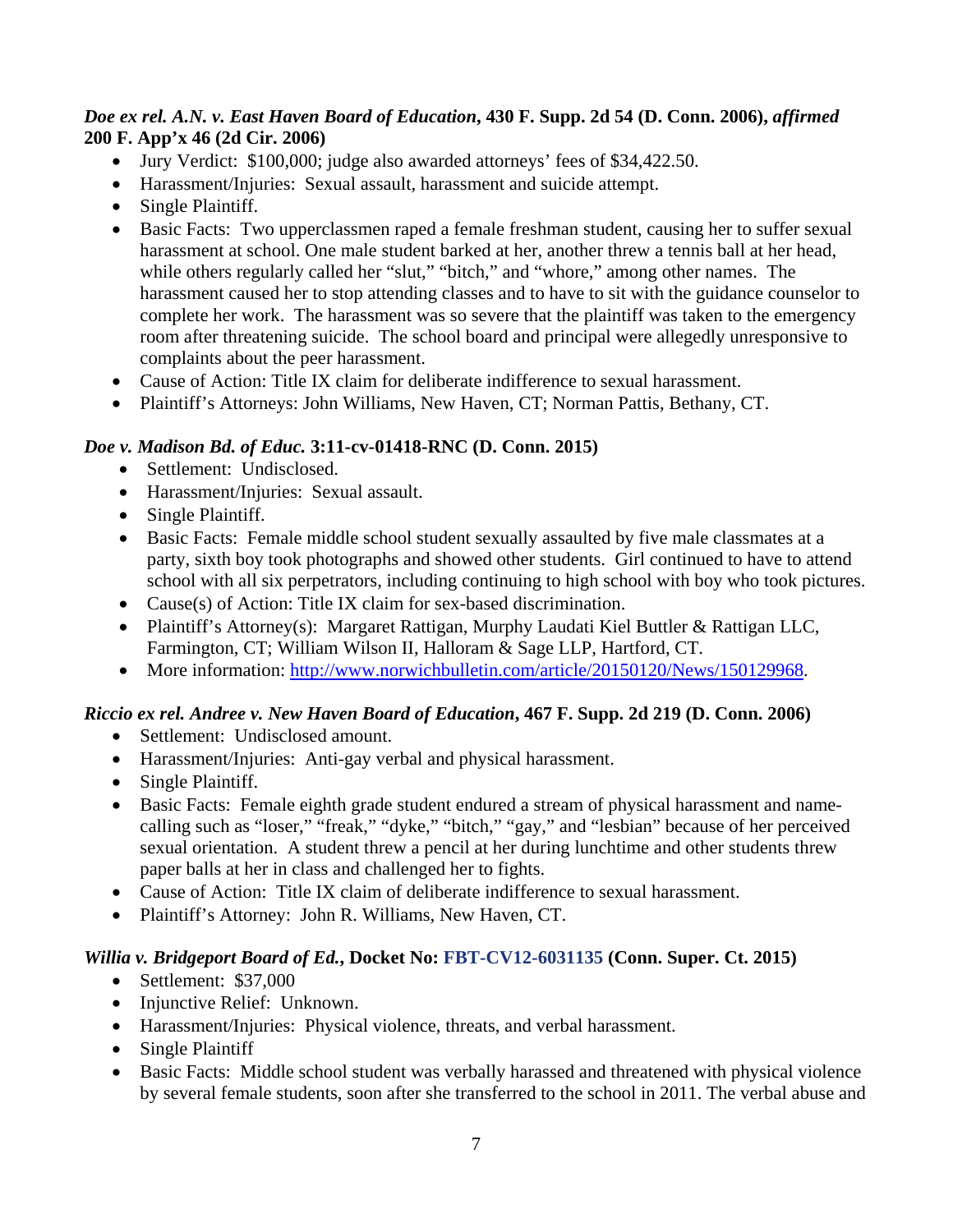threats culminated in an attack in eighth grade. During lunch in the cafeteria, one of the student's tormentors struck her repeatedly, causing the disclocation of the girl's right shoulder.

- Causes of Action: State law tort claim
- Plaintiff's Attorney: Matthew Broder, Bridgeport, CT.
- More Information: http://blog.ctnews.com/connecticutpostings/2015/04/30/family-winssettlement-for-school-bullying-claim/.

## **FLORIDA**

#### *Doe v. Charter Schools USA, Inc.***, No. 12 -25666 CA 08 (Cir. Ct. Miami-Dade Cnty. 2014)**

- Jury Verdict: \$5.25 million.
- Harassment/Injuries: Sexual assault; attempted suicide.
- Single Plaintiff.
- Basic Facts: Eleven-year-old student raped a seven-year-old student in the back of a transport van on the way to school, and two more times in school bathroom.
- Causes of Action: Claim under state tort law; claim under Title IX for deliberate indifference to sexual harassment.
- Plaintiff's Attorney: Jeffrey Herman, Miami, FL.
- More Information: http://www.nbcmiami.com/news/local/Jury-Awards-525-Million-in-Downtown-Miami-Charter-School-Sex-Assault-Case-255357051.html.

## *Heidenberg v. Hillel School of Tampa***, No. 06-CA-512 (Cir. Ct. Hillsborough Cnty. 2007)**

- Jury Verdict: \$4 million; judge reduced to \$600,000, characterizing closing argument by plaintiff's attorney as "highly inflammatory" for focusing too much on school's punishment rather than liability.
- Settlement: Parties settled for an undisclosed sum exceeding \$600,000.
- Harassment/Injuries: Physical assault (broken arm and permanent nerve damage).
- Single Plaintiff.
- Basic Facts: 12-year old boy assaulted several times by fellow student, prompting bullied boy's father to ask principal to protect his son. After reporting incident to principal, the bully assaulted the student on school grounds again. The student sustained a broken arm and was left with permanent nerve damage. During closing argument, plaintiffs' attorney emphasized that school officials never apologized and asked the jury to "teach the teachers," stating, "Today's the day that [the teachers] get taken to the woodshed."
- Cause of Action: Negligence claim under state tort law.
- Plaintiff's Attorney: David Tirella, Tampa, FL.
- More Information: http://www.sptimes.com/2007/12/18/Hillsborough/Award\_in\_bullying\_cas.shtml.

#### *Oviedo v. School Board of Seminole County***, No. 2015CA001576 (Cir. Ct. of Seminole Cnty. Fla. 2017)**

- Settlement: \$200,000
- Harassment/Injuries: Physical assault.
- Single Plaintiff.
- Basic Facts: Plaintiff, an autistic student, was beat up on a school bus as the school bus attendant ignored the incident. The bus surveillance video shows a child hitting the plaintiff as the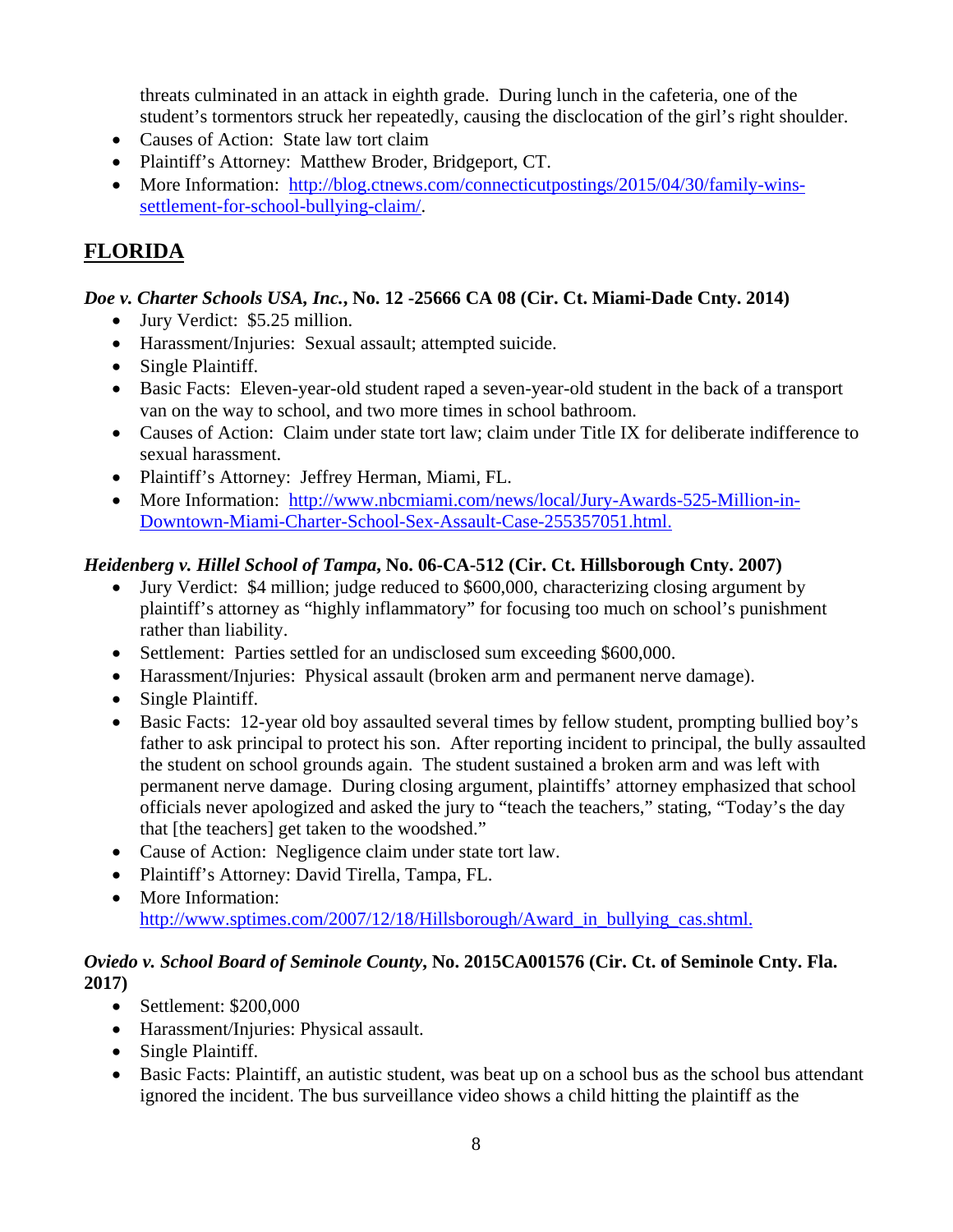attendant sat nearby knitting. The suit alleged that the school should have been aware that the attacker had a propensity for violence.

- Causes of Action: Unknown.
- Plaintiff's Attorney: Imran Malik of Maitland, FL.
- More Information: http://www.orlandosentinel.com/features/education/os-lawsuit-bus-seminoleschool-20161221-story.html.

#### *S.B., ex rel. Cox v. Duval County School Board* **(Cir. Ct. Duval Cnty. 2013)**

- Jury Verdict: \$100,000 (for past and future pain and suffering).
- Harassment/Injuries: Physical assault.
- Single Plaintiff
- Basic Facts: S.B. suffered a serious fracture requiring three surgeries on her left knee after a 12 year-old girl, known for her violent tendencies, assaulted S.B.
- Cause of Action: Unknown.
- Plaintiff's Attorney: Unknown.
- More Information: http://www.lexisnexis.com/legalnewsroom/litigation/b/jverdicts/archive/2013/05/08/failure-toprevent-bullying-can-prove-costly-to-school-districts.aspx.

#### *T.B. and S.W. v. The School Board of Palm Beach County, Florida***, (Cir. Ct. Palm Beach Cnty. 2013)**

- Jury Verdict: \$1.7 million (could be reduced to \$100,000 under state sovereign immunity statute).
- Harassment/Injuries: Sexual assault.
- Single Plaintiff.
- Basic Facts: A 15-year-old student raped a 3-year-old special needs girl on a school bus.
- Cause of Action: Unknown.
- Plaintiff's Attorney: Stephan Le Clainche of West Palm Beach, FL.
- More Information: http://www.palmbeachpost.com/news/news/crime-law/attorneys-ask-for-35million-for-pahokee-girl-sexu/nWHNc/.

## **GEORGIA**

## *United States v. DeKalb County School District* **(2013 & 2014)**

- Settlement: injunctive relief only (pre-suit)
- Injunctive Relief:
	- o First Settlement (2013): School district required to work with consultant to develop and implement anti-harassment training at student's middle and high school; immediately implement a safety plan to ensure that student is safe at school and, should incidents of harassment occur, that district responds quickly and effectively; and meet with the student, his family, and administrators from his middle school and the high school where he will enroll, to identify key school personnel who can support the student should any future incidents of harassment occur. See: http://www.justice.gov/iso/opa/resources/85920135716465774430.pdf.

o Second Settlement (2014): School district required to provide information to non-English-proficient parents of district students about district's anti-harassment policies, regulations, and procedures; increased monitoring by DOJ; renewed round of anti-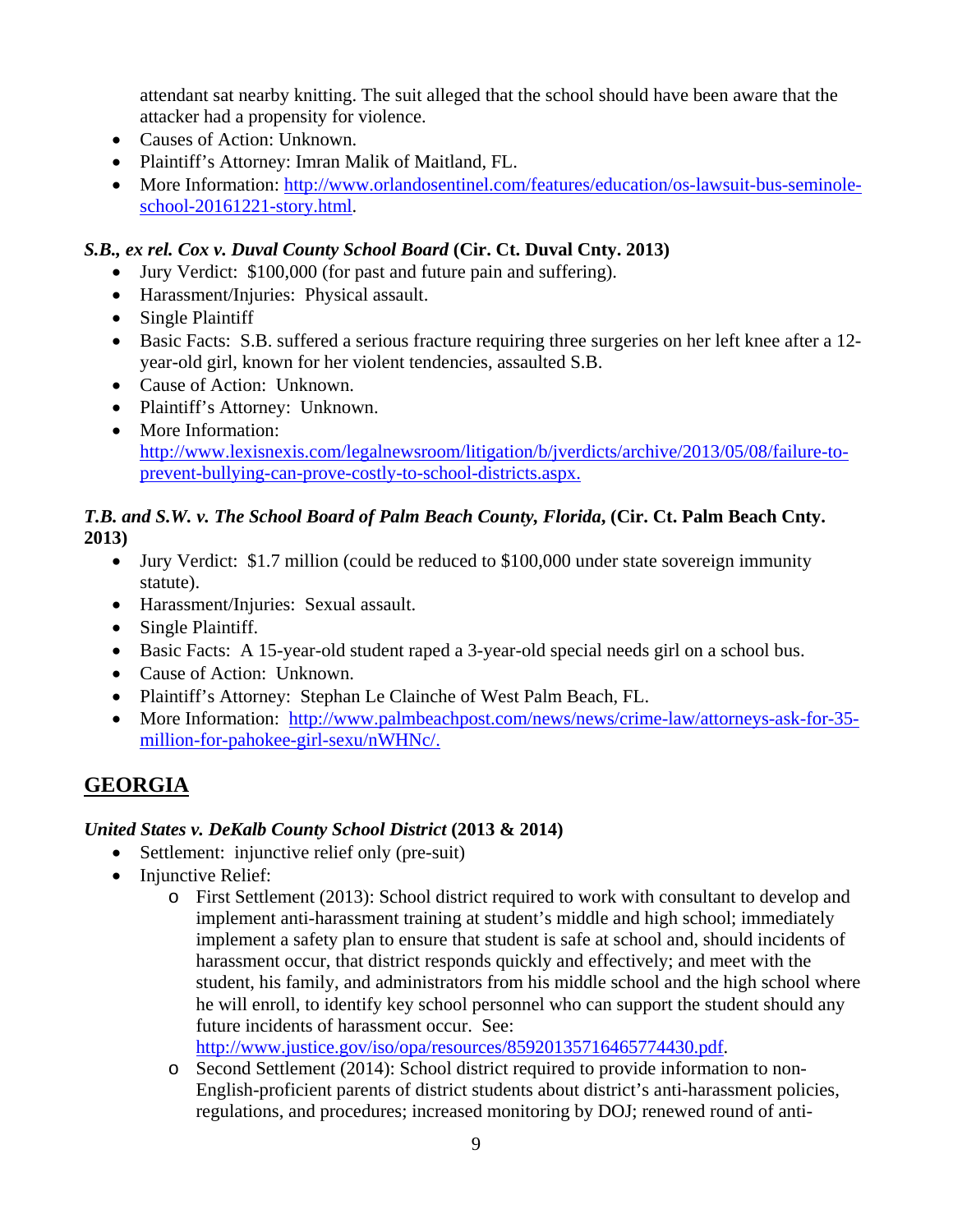harassment training for staff and students. See: http://www.justice.gov/sites/default/files/opa/pressreleases/attachments/2014/11/18/dekalb\_settlement\_agreement.pdf.

- Harassment/Injuries: Verbal and physical harassment based on national origin and religion.
- Single Plaintiff.
- Basic Facts: A Sikh middle school student endured bias-based taunts, including being called "Osama," "terrorist," and "curryhead." He was told that he had a "bomb on his head" and to "go back to [his] country." He also suffered physical harassment. A student cut off some of his hair in class, an affront to practicing Sikhs, whose faith prohibits haircuts.
- Causes of Action: The Sikh Coalition filed a complaint on the student's behalf with the United States Department of Justice ("DOJ"). DOJ negotiated a pre-suit settlement with the school district pursuant to Title IV of the Civil Rights Act of 1964, which prohibits discrimination on the basis of race, color, sex, religion, and national origin in public schools. The statute authorizes the U.S. Attorney General to file suit to enforce the Act, but does not create a private right of action.
- Student's Attorney: Sikh Coalition of New York, NY.
- More Information: http://www.sikhcoalition.org/advisories/2013/legal-victory-bullied-for-yearssikh-student-gets-justice-in-landmark-settlement; http://www.justice.gov/opa/pr/2013/May/13 crt-516.html; http://www.sikhcoalition.org/advisories/2014/doj-settlement-of-sikh-complaintwill-protect-100000-school-children.

# **HAWAII**

## *Doe v. State of Hawaii***, No. 11-cv-0550-KSC (D. Haw. 2013)**

- Settlement: \$5.75 million.
- Harassment/Injuries: Sexual assault and harassment.
- Multiple Plaintiffs (class action).
- Basic Facts: Gang at public school for the deaf and blind sexually assaulted and terrorized their classmates. The assaults included robberies, gang rapes and other forms of sexual assault. School officials knew about the assaults for more than a decade and covered up the acts.
- Causes of Action: Disability discrimination claims under Title II of the Americans with Disabilities Act, § 504 of the Rehabilitation Act, and the Individuals with Disabilities in Education Act; unspecified claims under 42 U.S.C. § 1983; Title IX claims for deliberate indifference to peer harassment; and claims under the state constitution.
- Plaintiffs' Attorneys: Glenn H. Uesugi, John Rapp, Michael J. Green of Honolulu, HI.
- More Information: http://www.hawaiireporter.com/5-75-million-settlement-awarded-to-deafand-blind-students-sexually-assaulted-by-gang-at-hawaii-public-school/123.

# **ILLINOIS**

## *Acoff v. Wolf Branch School District***, U.S. Dept. of Education, OCR Complaint (2015)**

- Settlement: \$75 for costs related to bullied student's therapy, and injunctive relief.
- Injunctive Relief: Pursuant to voluntary resolution agreement reached with U.S. Department of Education's Office for Civil Rights ("OCR"), school district agreed to take steps necessary to ensure that students enrolled at Wolf Branch Middle School are not subjected to hostile environment on basis of race, color or national origin; promptly investigate incidents of harassment and take appropriate disciplinary action; revise anti-bullying policies and procedures;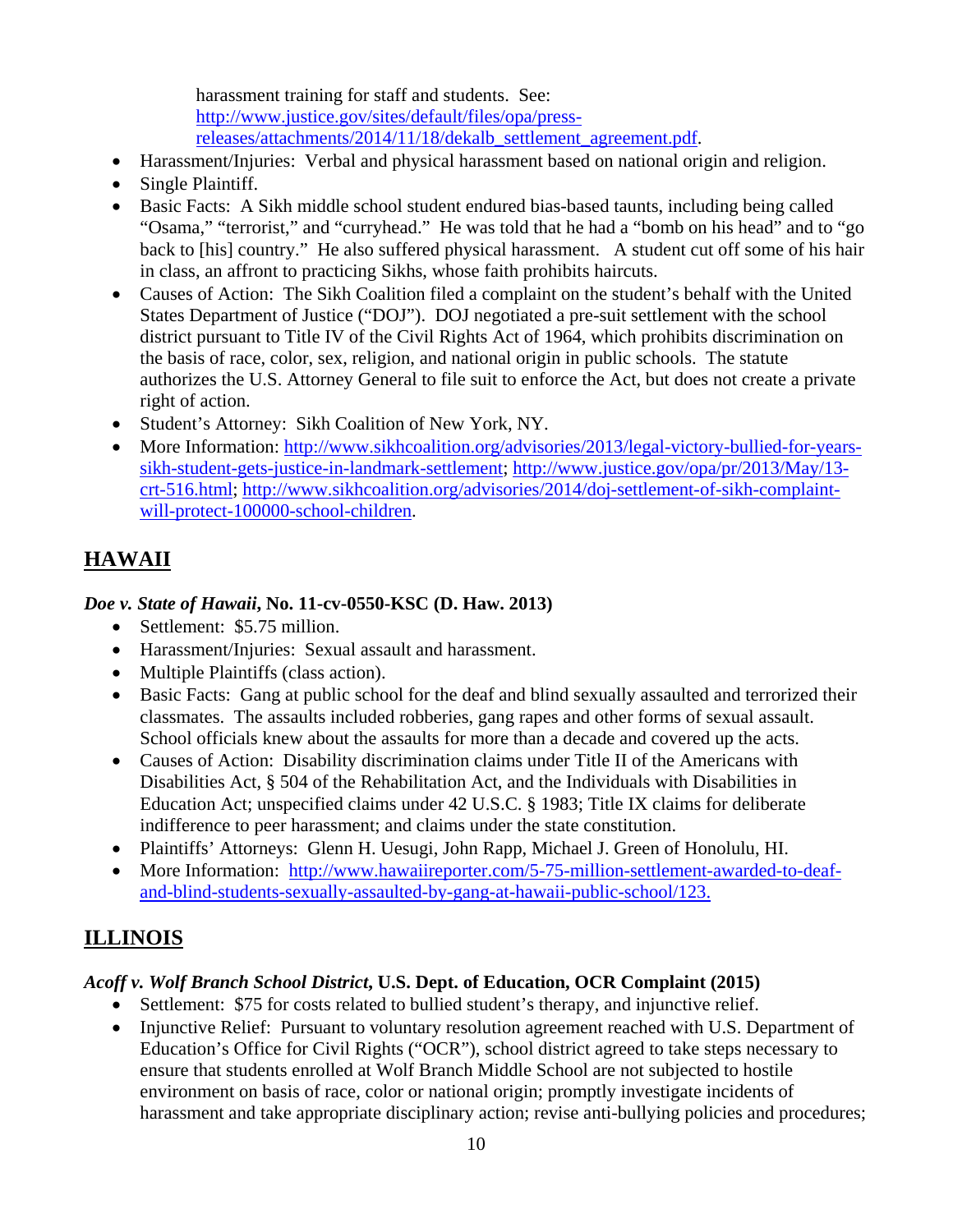provide anti-bullying training to staff; improve anti-bullying program for students; and report to OCR on implementation of all action items.

- Harassment/Injuries: Race-based harassment (both verbal and physical).
- Single Plaintiff.
- Basic Facts: An African American middle school student was targeted by other students for racially motivated bullying, which included racial slurs and incidents of physical abuse. His parents filed a complaint with OCR. (The parents also filed a civil suit, which they dropped.)
- Causes of Action: Title VI claim for school's failure to respond appropriately to racial harassment.
- Plaintiff's Attorney: None.
- More Information: http://www.bnd.com/news/local/education/article19573368.html; http://www2.ed.gov/about/offices/list/ocr/docs/investigations/more/05141021-b.pdf.

#### *Hunley v. St. Charles Community Unit School District 303* **(Ill. Sup. Ct. 2013)**

- Settlement: \$15,000.
- Harassment/Injuries: Assault.
- Single Plaintiff.
- Basic Facts: A 10-year-old elementary school student was pushed on the playground at recess, suffering serious and permanent injuries, after having been bullied by another student. The incident happened despite the school district's knowledge of the bullying and previous agreement with the parents of both children that all staff members would be notified both orally and in writing that the children needed to be separated while on school property.
- Causes of Action: Reckless failure to prevent boys from contacting each other; reckless failure to ensure staff members were notified of policy not to allow the boys' contact; purposefully allowing boys to go to recess together; minor's parents failure to prevent boys from coming into contact; minor's parents' failure to remove son from school after learning of the bullying.
- Plaintiff's Attorney: Unknown.
- More Information: http://www.kcchronicle.com/2014/09/02/d-303-parent-reach-settlement-inbullying-case/anjypbp/.

#### *Kuhner v. Highland Community Unit School Disrict No. 5***, No. 15-cv-00107 (D. Ill. 2017)**

- Settlement: \$27,000.
- Harassment/Injuries: Verbal and physical bullying based on the victim's learning disability.
- Single Plaintiff.
- Basic Facts: The plaintiff, a student with learning disabilities and in a special education program at Highland High School, was subject to verbal and physical bullying by other students at the school. The plaintiff reported the bullying to her teacher, caseworker and her mother, who also spoke with the caseworker. The school took no action, the bullying continued, and the plaintiff's mother withdrew her daughter from school. The plaintiff subsequently attempted suicide. After the plaintiff returned to school, the mother spoke with the assistant principal about the harassment, but again no action was taken and the bullying continued. As a result, the plaintiff returned to homeschooling.
- Causes of Action: Claims under Title II of the Americans with Disabilities Act, § 504 of the Rehabilitation Act, and the Individuals with Disabilities in Education Act; § 1983 claims under the Fourteenth Amendment.
- Plaintiff's Attorney: David Cates and Chad M. Mooney of Swansea, IL.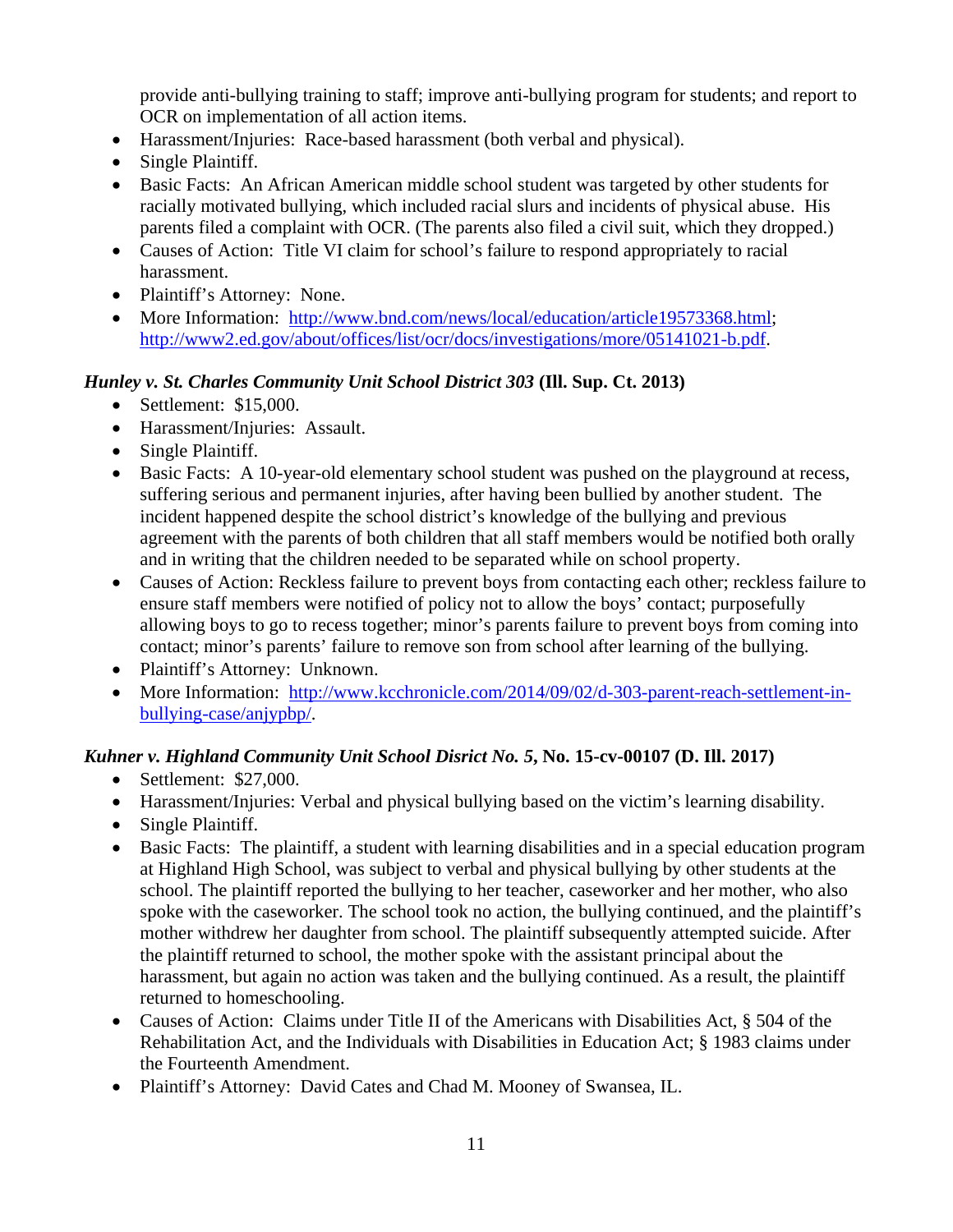• More Information: http://www.bnd.com/news/local/community/highland-newsleader/article142875034.html.

## **INDIANA**

#### *McCoy v. South Madison Community Schools* **(Madison Cnty. Cir. Ct. 2013)**

- Jury Verdict: \$50,000.
- Harassment/Injuries: Verbal and written harassment.
- Single Plaintiff.
- Basic Facts: Classmates photoshopped sexually suggestive pictures of the plaintiff when she was a freshman in high school, and posted them on flyers in school hallways and bathrooms that included her phone number.
- Causes of Action: State tort law claim for negligence.
- More Information: http://www.wthr.com/story/23700742/2013/10/15/madison-county-schooldistrict-found-liable-in-bullying-case.

#### *Seiwert v. Spencer-Owen Community School Corporation***, 497 F. Supp. 2d 942 (S.D. Ind. 2007)**

- $\bullet$  Settlement: \$4,250.
- Harassment/Injuries: Anti-gay physical and verbal assault against a brother and sister.
- Multiple Plaintiffs (two).
- Basic Facts: S.S. experienced constant physical and verbal harassment because of his perceived sexual orientation, including threats and physical assaults in gym class. As a result of the bullying, he suffered medical problems that caused him to take medical leave from school. Students also threatened and assaulted K.S., S.S.'s sister, because she defended S.S. While S.S. was on medical leave, a student sent K.S. a text message threatening to kill her brother if he returned to school.
- Causes of Action: Claim under 42 U.S.C. § 1983 alleging equal protection violation; claim under Title IX for deliberate indifference to sexual harassment; breach of contract claim; state tort claims for negligent supervision, intentional infliction of emotional distress, and negligent infliction of emotional distress.
- Plaintiffs' Attorney: Michael K. Bonnell, Spencer, IN.

#### *Sobieralski v. Bartholomew Consolidated School Corporation***, 10-cv-407-SEB-MJD (S.D. Ind. 2010)**

- Settlement: \$100,000 from school district; \$50,000 from family of alleged bully.
- Harassment/Injuries: Verbal harassment and sexual rumors.
- Single Plaintiff.
- Basic Facts: Fellow high school student and band member sexually harassed and spread sexual rumors about plaintiff because she would not go out with him. She alleged that school administrators failed to take meaningful steps to protect her from the harassment, even after the alleged harasser graduated from high school. The school social worker sent a letter alerting the administration to the effects that the harassment had on plaintiff's emotional health, but the principal allegedly told the social worker that she was acting unprofessionally. When the alleged harasser graduated, the band director invited him back as an assistant, but his presence at school greatly upset plaintiff. The alleged perpetrator's mother, who continued to volunteer at band functions after her son graduated, also allegedly harassed plaintiff.
- Causes of Action: Claim under Title IX for deliberate indifference to sexual harassment; state tort claims for failure to protect, negligent infliction of emotional distress, intentional infliction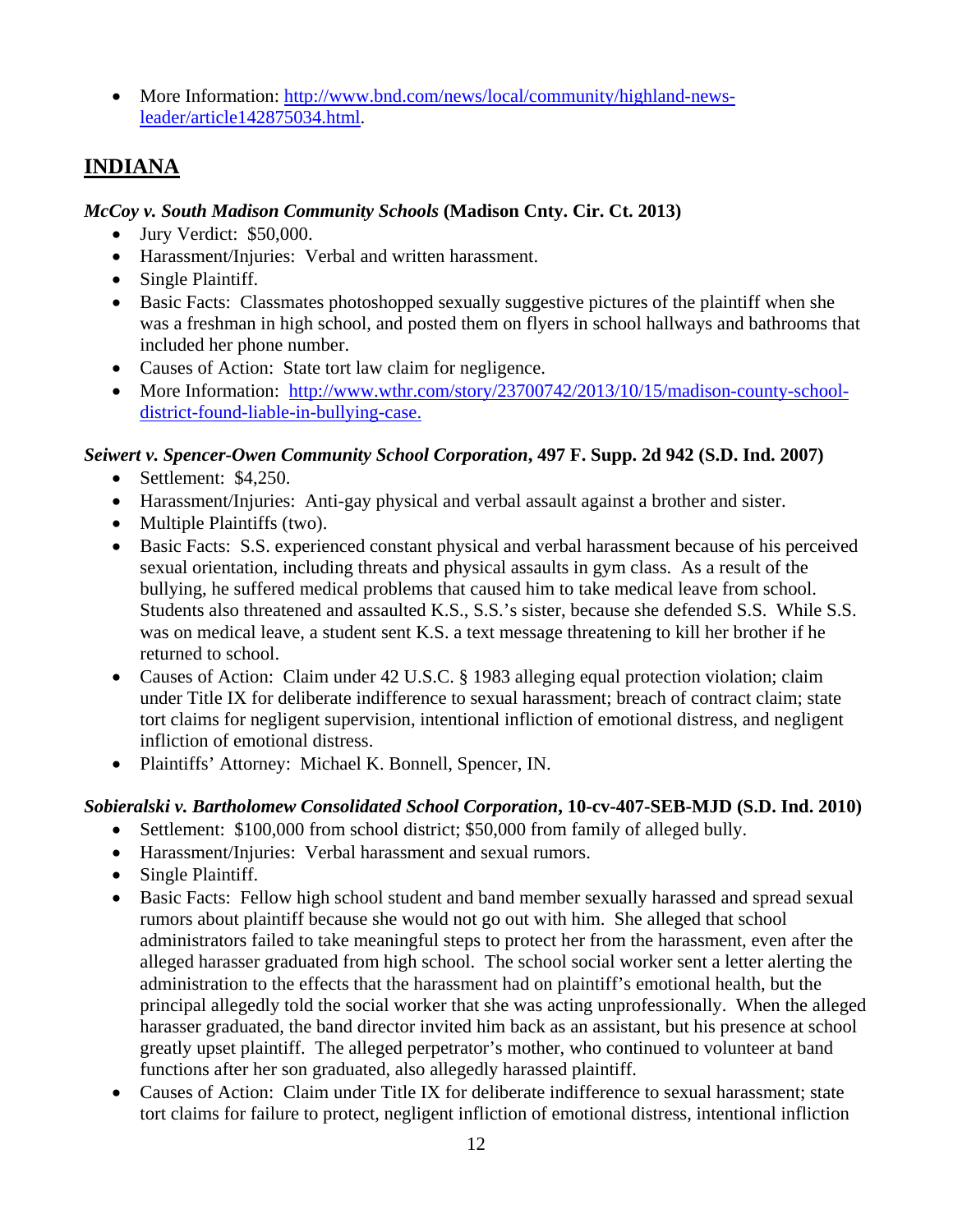of emotional distress; state tort claims for slander against harasser; state common-law and statutory claims against harasser's parents.

- Plaintiff's Attorneys: C. Richard Marshall, Jason H. Guthrie, Michael Thomasson, Sean G. Thomasson, Shari E. Long, Columbus, IN.
- More Information: http://www.wishtv.com/dpp/news/education/family-gets-150k-in-bullyingsettlement.

#### *Young v. Indianapolis Public Schools***, No. 12-cv-1241-WTL-DKL (S.D. Ind. 2012)**

- Settlement: \$65,000 and injunctive relief.
- Injunctive relief: School district reversed plaintiff's expulsion from school.
- Harassment/Injuries: Anti-gay physical and verbal harassment.
- Single Plaintiff.
- Basic Facts: Student experienced severe verbal and physical harassment because he did not conform to stereotypical notions of masculinity. Instead of protecting him from his harassers, the school district told him that he was to blame for the harassment, and suggested that he be less flamboyant. When it was clear that the school district would not protect him, the student's mother gave him a "self-protection flashlight" that emits a loud noise and a weak electric charge when fired. The school district expelled the bullied student after he discharged the flashlight in the air in self -defense.
- Causes of Action: Claim under Title IX for deliberate indifference to peer harassment; claims under 42 U.S.C. § 1983 alleging denial of equal protection based on sexual orientation and sex, denial of the right to speech and expression, and denial of procedural and substantive due process; claim under Indiana law for failure to comply with expulsion hearing procedures.
- Plaintiff's Attorneys: Asaf Orr and Christopher F. Stoll of the National Center for Lesbian Rights in San Francisco; Brent P. Ray, Eliza Davis, Erin E. Wagner, Ferlillia V. Roberson, Margaret Hoppe, P. Daniel Bond and Vanessa Barsanti of Chicago, IL; and Richard A. Waples of Indianapolis, IN.
- More Information: http://www.nclrights.org/cases-and-policy/cases-and-advocacy/young-v-ips-2/; http://www.usatoday.com/story/news/nation/2013/07/11/gay-bullying-victim-settles-lawsuitschool/2507903/.

## **IOWA**

#### *Davidson v. Clear Lake Community School District***, ICRC No. 06-13-64419 (2013)**

- Settlement: \$50,000.
- Injunctive Relief: Apology letter from football coach and school district will broaden the ways in which students may report bullying and harassment. Additional training for staff in bullying and harassment awareness and prevention.
- Harassment/Injuries: Unknown.
- Single Plaintiff.
- Basic Facts: After a payment to a student's father was listed in school board minutes and inquired into by a local newspaper, the school district admitted that the payment was for settlement of bullying claims and released the settlement agreement containing monetary and injunctive relief. No further details of the bullying were released other than that the payment was for "bullying/harassment."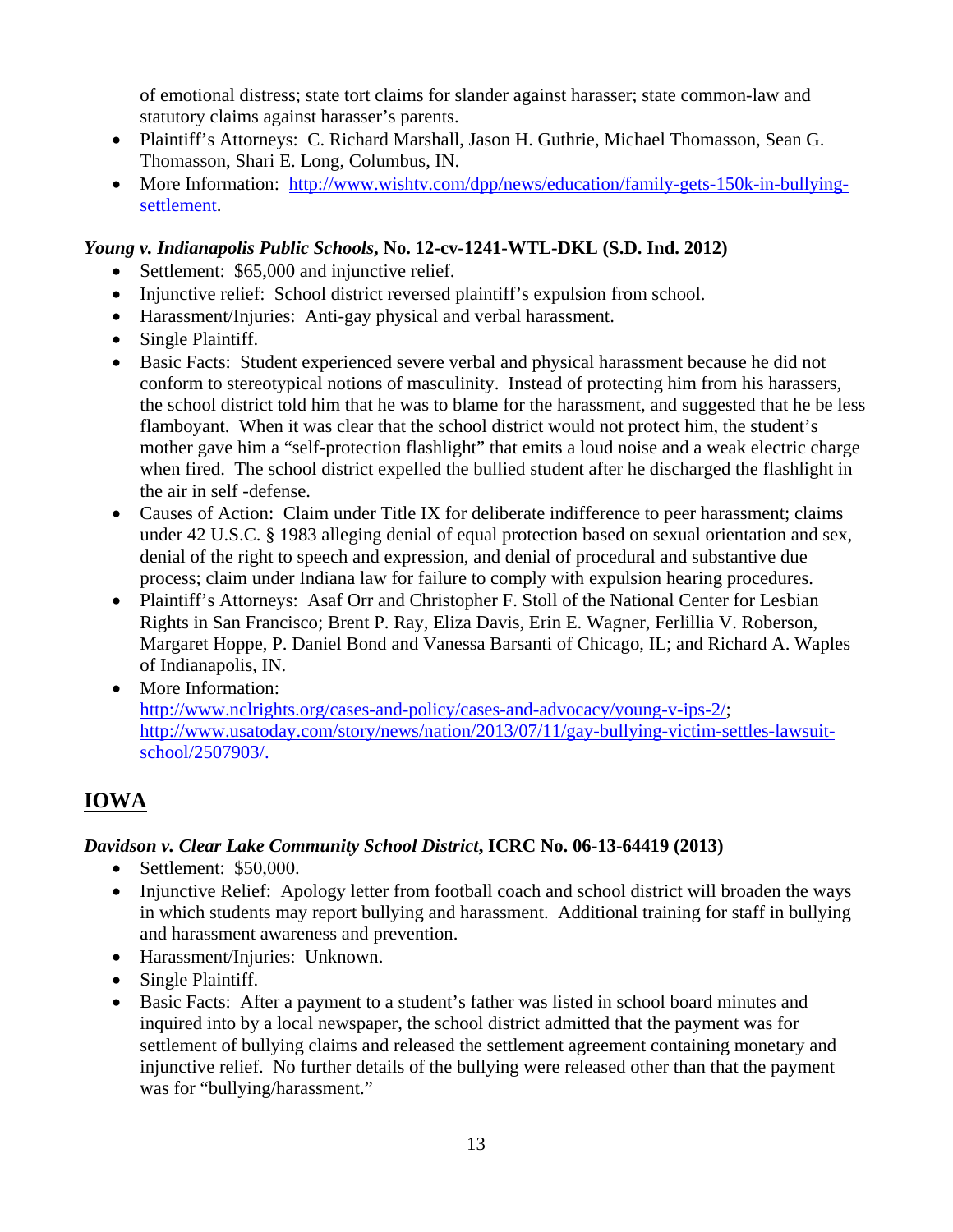- Causes of Action: personal injuries; pain and suffering; emotional distress; damage to reputation.
- Plaintiff's Attorney: Roxanne Barton Conlin, DesMoines, IA.
- More Information: http://www.clreporter.com/index.php?option=com\_content&view=article&id=2274:schooldistrict-involved-in-50k-bullying-settlement&catid=49:localnews&itemid=81.

#### *Doe (Rothmeyer) v. Perry Community School District***, No. 04-cv-40161-JEG (S.D. Iowa 2004)**

- Judgment: Over \$27,000.
- Harassment/Injuries: Anti-gay verbal and physical abuse.
- Single Plaintiff.
- Basic Facts: Rothmeyer experienced repeated verbal and physical abuse for three years because of his perceived sexual orientation. Classmates regularly called him "faggot," "queer," and "homo"—sometimes even in front of teachers. Rothmeyer suffered damages to his ear and a neck laceration in an assault.
- Causes of Action: Claim under Title IX for retaliation and deliberate indifference to sexual harassment; claim under 42 U.S.C. § 1983 alleging equal protection, substantive due process, unreasonable seizure, and free speech violations; conspiracy claim under 42 U.S.C. § 1985; claim under 42 U.S.C. § 1986; and state tort law claims for failure to supervise, negligence, false arrest, false imprisonment, and abuse of process.
- Plaintiff's Attorney: Robert P. Montgomery, Des Moines, IA.
- More Information: https://www.aclu.org/files/pdfs/cost\_of\_harassment\_2012\_final.pdf.

#### *Gannaway v. Grinnell-Newberg School District* **(Iowa District Court for Poweshiek County 2015)**

- Settlement: Undisclosed amount.
- Harassment/injuries: Taunting by students; emotional abuse by principal.
- Single plaintiff.
- Basic Facts: After an eight-year-old boy was taunted and bullied by other elementary school students, his father reported this to the school. The school principal pulled the boy into his office, yelled at him, and made him repeat over and over that he would not lie again, traumatizing the boy. The boy developed cyclic vomiting syndrome and was scared to go to school and see the principal.
- Causes of Action: Claim under Iowa anti-bullying statute; due process and equal protection claims under Iowa constitution; state tort law claims.
- Plaintiff's Attorney: Roxanne Barton Conlin, DesMoines, IA.
- More Information: http://www.radioiowa.com/2015/06/09/grinnell-newburg-bullying-casesettled-before-trial/ .

#### *Greene v. Sioux City Community School District***, (Iowa Dist. Ct. for Woodbury Cnty. 2017)**

- $\bullet$  Settlement: \$262,500
- Harassment/Injuries: Physical assault resulting in permanent injuries.
- Single Plaintiff.
- Basic Facts: The plaintiff, a student who was recovering from a cornea transplant, required a second cornea transplant and suffered loss of vision after his tormenter punched him in the face. The mother had on several occasions informed the school administration, including the principal, about her son's attacker and the need for the school to protect the plaintiff from him. The plaintiff's mother stressed that the school needed to protect her son from his tormentor before he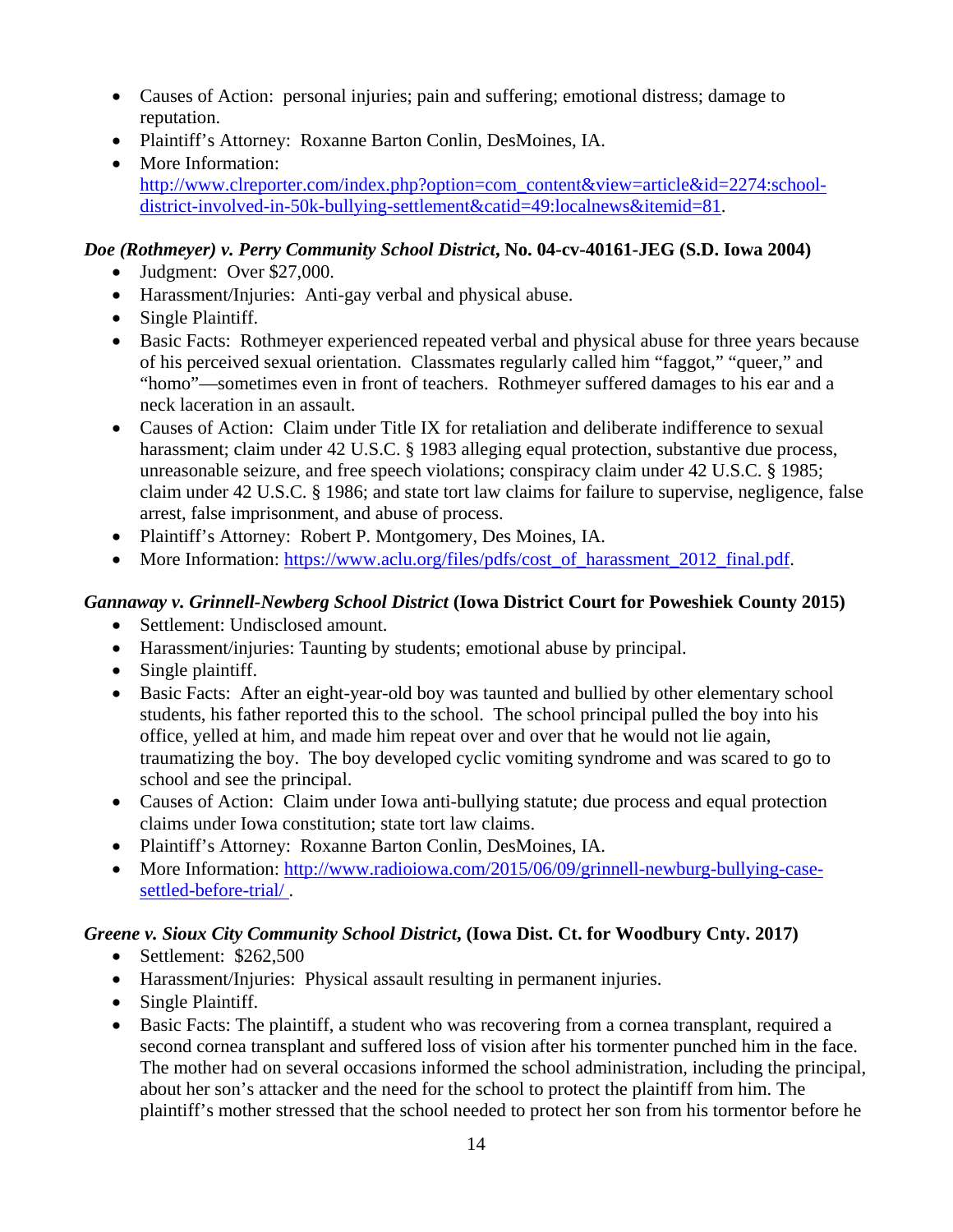returned from his first cornea transplant (not related to the bullying), and a doctor's note specified that her son stay indoors during recess. The school disregarded these instructions and the same student punched the plaintiff in the face during outdoor recess, leading to his injuries.

- Causes of Action: Negligence.
- Plaintiff's Attorney: Michelle D. Epstein of Omaha, NE.
- More Information: http://siouxcityjournal.com/news/local/school-district-pays-to-settlelawsuit/article\_c8ca82bb-cc4c-501e-bcee-30b981207fe1.html; https://bloximages.chicago2.vip.townnews.com/siouxcityjournal.com/content/tncms/assets/v3/ed itorial/f/2c/f2c1f444-dbab-58eb-a893-61956940637e/55dcee8781baa.pdf.pdf (complaint).

#### *Roe v. Prairie City-Monroe School District* **(Jasper County Civil Court 2014)**

- Settlement: \$100,000 from school district's insurer.
- Harassment/Injuries: Sexual harassment.
- Single Plaintiff.
- Basic Facts: A 12-year-old boy was sexually harassed by a ninth grade student during and after wrestling practice in the locker room showers, including repeated requests to see the boy's genitals. The bullying also included sexual requests on Facebook. As a result of the continued bullying, the boy eventually exposed himself to the older student. After repeatedly complaining to school officials about the bullying, the superintendent told the boy's mother that the incidents were not actionable and suggested that she destroy the Facebook exchanges. A member of the school board also told the boy's mother that the bullying was "not a big deal." The boy had to enroll in another school district to avoid further abuse.
- Causes of Action: Failure to investigate allegations of bullying; sexual harassment; aiding and abetting the sexual abuse of a minor.
- Plaintiff's Attorney: Roxanne Barton Conlin, DesMoines, IA.
- More Information: http://www.newtondailynews.com/2014/07/27/pcm-bullying-civil-suitdismissed/api061f/.

## **KANSAS**

## *Theno v. Tonganoxie Unified School District No. 464***, 377 F. Supp. 2d 952 (D. Kan. 2005)**

- Jury Verdict: \$250,000; judge also awarded \$270,000 in attorneys' fees. After school district appealed to Tenth Circuit, the parties reached a settlement.
- Settlement: \$440,000.
- Harassment/Injuries: Same-sex harassment involving gender-based stereotyping.
- Single Plaintiff.
- Basic Facts: Plaintiff was severely bullied by his peers for years during middle and high school, causing him to drop out of high school in his junior year. Harassment consisted of unrelenting name-calling, teasing, and gestures with sexual undertones. Students spread sexually-based rumors and called plaintiff names such as "fag," "faggot," "queer," "flamer," "masturbator" and "banana boy." On one occasion during a school basketball game, the plaintiff missed a basket and one of his classmates said, "Way to go, queer" loud enough for plaintiff's parents to hear from the stands. On another occasion, the student was talking with his teacher and a classmate said, "Mr. Bond, watch out, Dylan might go jack off in the bathroom." The teacher laughed at the classmate's ridicule. One student even convinced a teacher to call plaintiff "banana boy." Though plaintiff was not gay or perceived by his peers to be gay, the primary objective of his harassers was to disparage plaintiff's perceived lack of masculinity.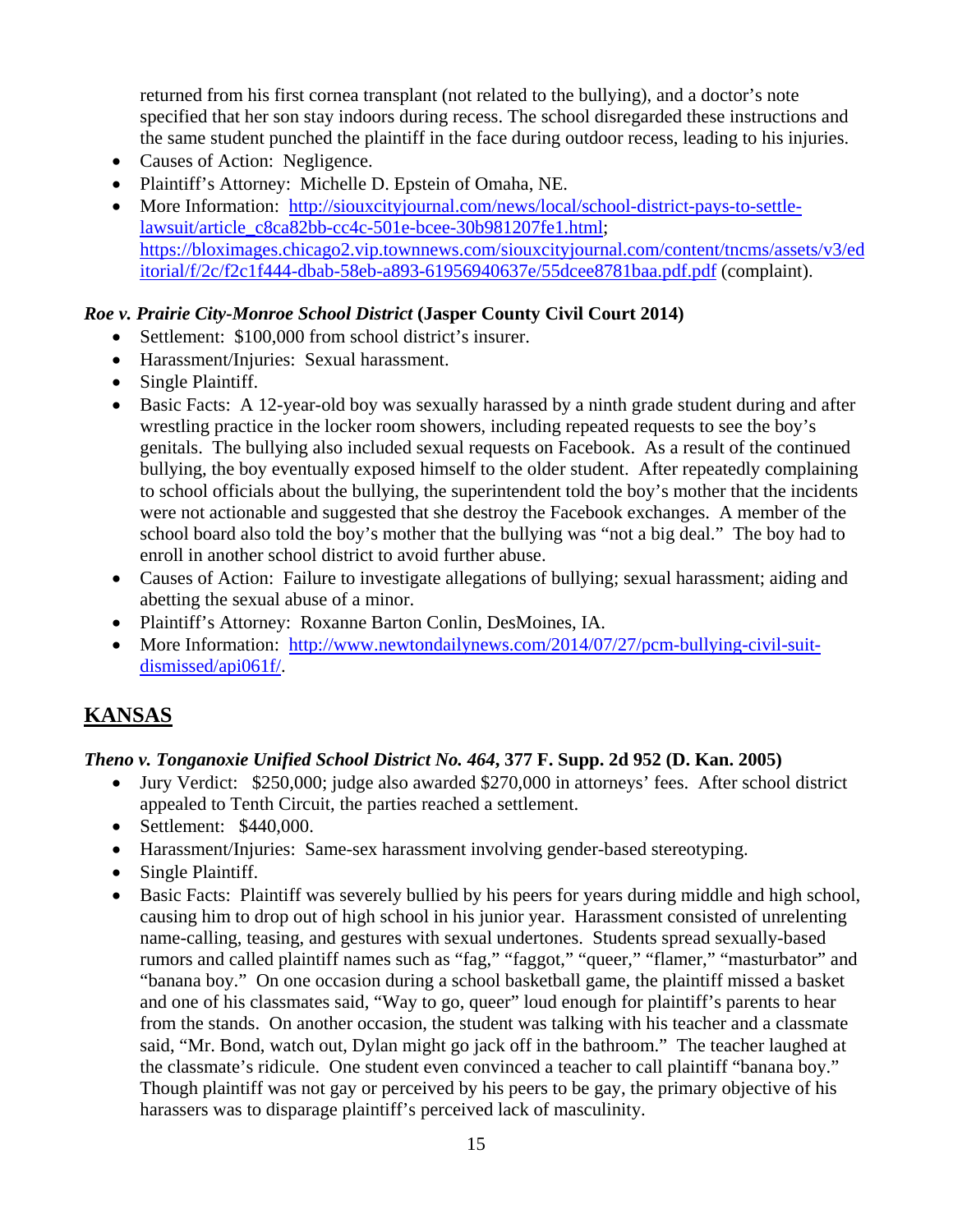- Causes of Action: Title IX claim for deliberate indifference to sexual harassment; state law claim for negligent failure to supervise students (dismissed on summary judgment)
- Plaintiff's Attorneys: Arthur A. Benson II, Jamie Kathryn Lansford, Aften P. McKinney, Kansas City, MO.
- More Information: http://www.nsba.org/SchoolLaw/Issues/Equity/Legal-Clips-Article-onharassment.pdf.

# **KENTUCKY**

## *Griffith, et al. v. Casey County Board of Education* **(Casey Cnty. Cir. Ct. 2008)**

- Settlement: \$110,000 (\$108,000 shared collectively; \$2,000 for one plaintiff from a defendant sued in her individual capacity).
- Harassment/Injuries: Physical and verbal abuse.
- Multiple Plaintiffs (five).
- Basic Facts: Five female high school students, ages 15 through 18, sued the school district and administrators for repeated verbal and physical abuse they suffered from their peers at school. One girl had a bald spot on her head from where a bully pulled out her hair; another received death threats causing her to transfer school; and a third was diagnosed with adjustment disorder, which involves feelings of depression or anxiety. In response, the principal told one of the girls that there was nothing he could do about the bullying. The vice principal told another girl that she should toughen up.
- Causes of Action: Unknown.
- Plaintiffs' Attorneys: Ted Lavit of Lebanon, KY; Ned Pillersdorf of Prestonsburg, KY; Brenda Popplewell of Somerset, KY.
- More Information: http://articles.centralkynews.com/2008-12-21/news/24870344\_1\_settlementlawsuit-administrators; http://abcnews.go.com/US/LegalCenter/story?id=2256089&page=1; http://www.caseynews.net/content/110000-paid-bullying-lawsuit.

## *Putman v. Board of Education of Somerset Independent Schools***, 00-cv-00145-JBC (E.D. Ky. 2000)**

- Settlement: \$135,000 and injunctive relief.
- Injunctive relief: School district required to create a new anti-harassment policy.
- Harassment/Injuries: Anti-gay verbal and physical assault.
- Single Plaintiff.
- Basic Facts: Plaintiff experienced verbal and physical harassment because of his perceived sexual orientation. Students wrote three death threats to him within the span of a few months, threw objects at him, and called him names. One student grabbed his groin area and made sexually suggestive gestures at him.
- Causes of Action: Title IX claim for deliberate indifference to sexual harassment; claim under 42 U.S.C. § 1983 alleging equal protection violation on the basis of actual or perceived sexual orientation.
- Plaintiff's Attorneys: Everett C. Hoffman, Louisville, KY; John Frith Stewart, Crestwood, KY; Michael A. Owsley, Bowling Green, KY.
- More Information: http://www.justice.gov/crt/about/edu/documents/putmanbr1.php.

## *Vance v. Spencer County Public School District***, 231 F.3d 253 (6th Cir. 2000)**

- Jury Verdict: \$220,000.
- Harassment/Injuries: Sexual harassment, including assault.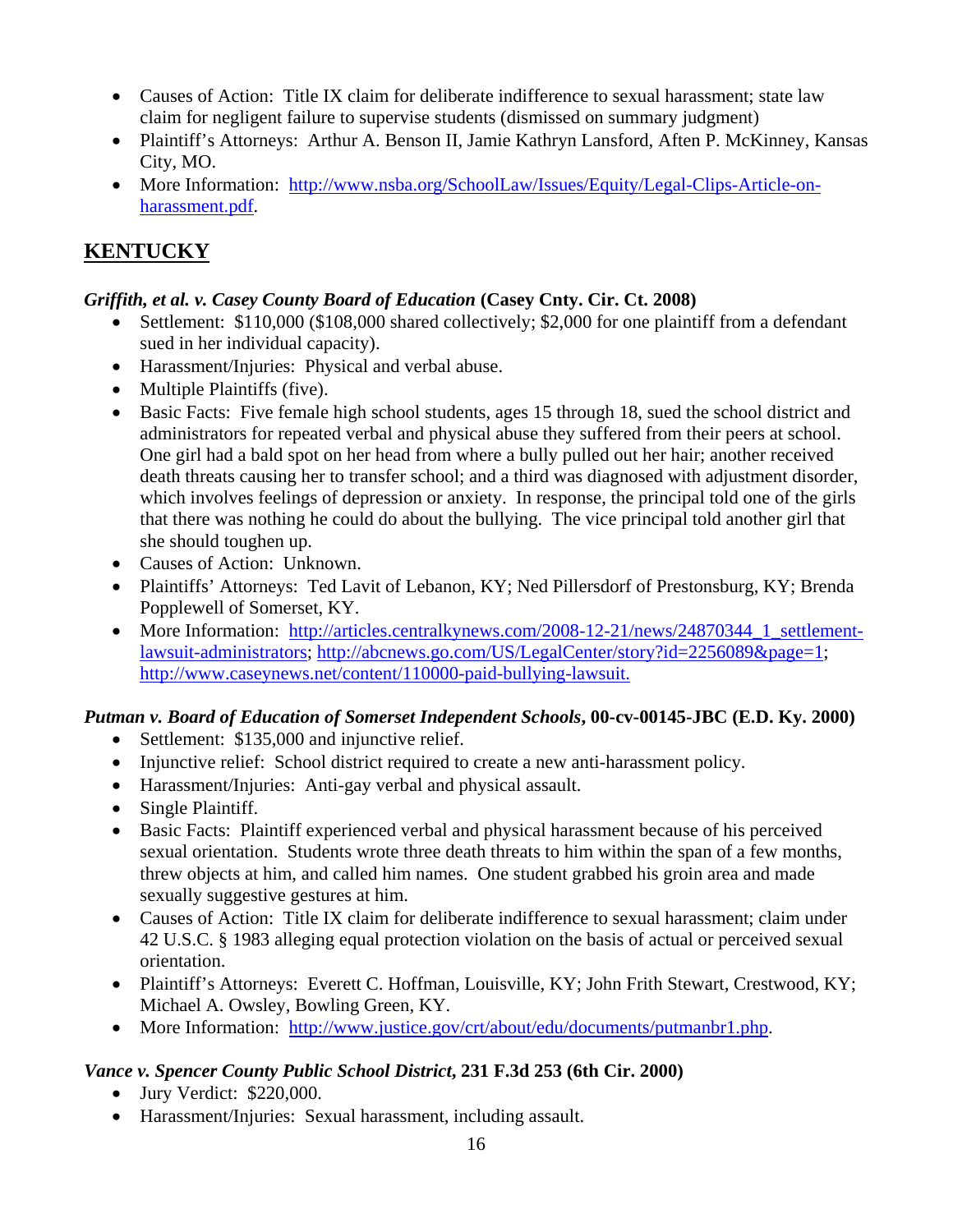- Single Plaintiff.
- Basic Facts: For years, a female student was subjected to verbal and physical sexual harassment by other students. As a result, she suffered from depression and withdrew from school. In virtually every class, plaintiff was asked for sexual favors and was touched in inappropriate ways. On one occasion, while in class, two male students held her down while others yanked off her shirt, pulled her hair, and attempted to disrobe. On another occasion, she was stabbed in the hand with a pen. Plaintiff was also repeatedly hit with books by groups of students and subjected to name-calling.
- Cause of Action: Title IX claim for deliberate indifference to sexual harassment.
- Plaintiff's Attorney: Oliver H. Barber, Jr., Jeffery S. Miller, Louisville, KY.

## **LOUISIANA**

#### *Brammer v. Bossier Parish School Board* **(2014)**

- Verdict: \$150,000
- Harassment/Injuries: Physical assault resulting in broken arm.
- Single Plaintiff.
- Basic Facts: A 10-year-old boy broke his arm after he was attached by three students on the playground. Before the attack, he had told his teacher that another student had pushed him down, but was told that there was nothing the teacher could do about it.
- Cause of Action: Negligent supervision.
- Plaintiff's Attorney: Adam Savoie, Simmons, Morris & Carroll.
- More Information: http://www.ksla.com/story/26688964/bpsb-considering-appealing-162klawsuit-involving-playground-attack.

## *Lane v. School Board Sabine Parish***, No. 14-CV-100-EEF-KLH (W.D. La. 2014)**

- Settlement: \$4,000 (to reimburse family for expenses incurred to send son to a school 25 miles from home); injunctive relief.
- Injunctive relief: Consent decree enjoins school officials from promoting/advancing prayer at school events and from organizing religious services at school.
- Harassment/Injuries: Teacher-on-student and student-on-student verbal harassment based on religion.
- Multiple Plaintiffs (5).
- Basic Facts: Science teacher ridiculed sixth grade student of Thai Buddhist descent by telling classmates that his religion was "stupid." Teacher's comments caused student's classmates to call Buddhism stupid as well, creating hostile environment for student and his entire family. School district also promoted Christianity in many ways, such as endorsing Christian prayer at all school events and scrolling Bible verses on electronic marquees.
- Cause of Action: Claim under 42 U.S.C. § 1983 alleging freedom from establishment of national religion protected by Establishment Clause of First Amendment to U.S. Constitution.
- Plaintiffs' Attorneys: Daniel Mach and Heather Weaver, ACLU National Foundation (Washington, DC); Justin Paul Harrison, ACLU of LA (New Orleans); Nelson Welch Cameron, Shreveport, LA.

## **MAINE**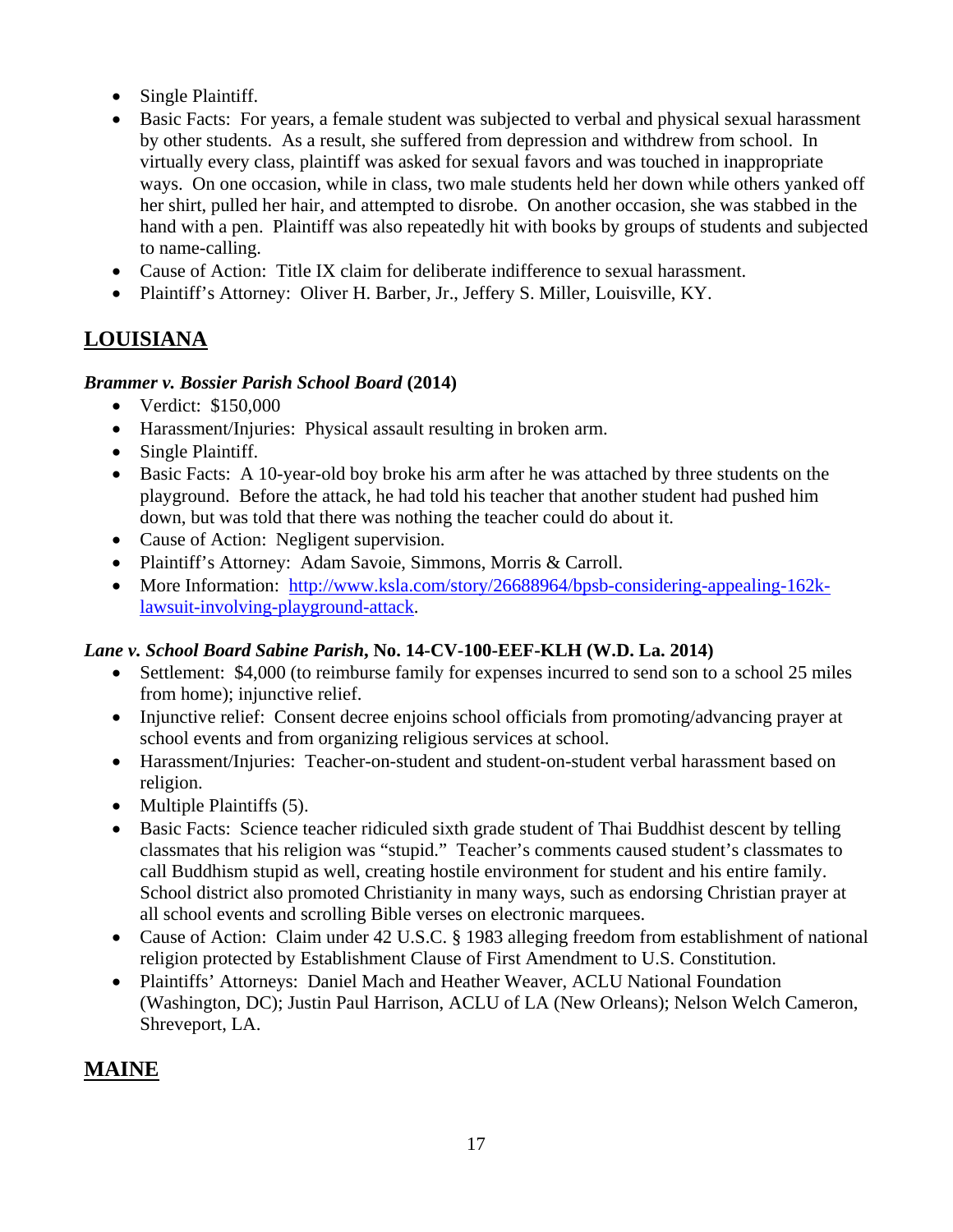## *Doe v. Brunswick School Department***, No. 15-cv-00257-DBH (D. Me. 2016)**

- Settlement: \$125,000 (including attorneys' fees) and injunctive relief.
- Injunctive Relief: School district agreed to provide annual anti-bullying training for the next two academic years to staff at Brunswick Junior High School, with a focus on sex stereotyping; provide schoolwide assemblies addressing bullying; maintain a searchable digital system for keeping records of alleged bullying even when incidents are unsubstantiated; form a gay-straight alliance at the junior high school; conduct surveys related to school bullying; and provide annual compliance reports to plaintiff's counsel.
- Harassment/Injuries: Verbal abuse, physical assault, and sexual assault.
- Single Plaintiff (joined by Maine Human Rights Commission).
- Basic Facts: For over two years, students at junior high school verbally harassed male plaintiff, a fellow student, based on his appearance, lack of athletic ability and perceived sexual orientation. Plaintiff and his mother repeatedly complained about the harassment to teachers and the school's principal, but they took little corrective action. Verbal abuse eventually escalated to physical violence and sexual assaults, including sodomizing plaintiff multiple times and cutting him with a knife in school bathrooms. The boy's mother filed a discrimination complaint with the Maine Human Rights Commission. The Commission found that the school district failed to take sufficient action to address the ongoing harassment and joined plaintiff's lawsuit on his claim that the defendants violated the Maine Human Rights Act.
- Causes of Action: Claim under 42 U.S.C. § 1983 for violations of Equal Protection Clause and First Amendment; Title IX claim for deliberate indifference to sexual harassment; and Maine Human Rights Act claim for sex and sexual orientation discrimination.
- Plaintiff's Attorneys: David G. Webbert, Johnson, Webbert, & Young, LLP; Gary Goldberg and Christopher A. Harmon, Terry Garmey & Associates; Courtney I. Beer, Pine Tree Legal Assistance, Inc.; and Barbara Archer Hirsch, Maine Human Rights Commission.
- More Information: http://www.pressherald.com/2016/11/15/brunswick-schools-pay-125000-tosettle-bullying-suit/.

## **MARYLAND**

#### *Lawsuit against Baltimore City Public Schools* **(Cir. Ct. Baltimore City 2013)**

- Settlement: \$45,000.
- Harassment/Injuries: Physical assault.
- Single Plaintiff.
- Basic Facts: Female high school student was beaten up so severely that she required three surgeries. Attacker had a history of bullying the girl, which was well known by the school. Victim alleged that the school provided insufficient supervision to protect her when the fight broke out.
- Cause of Action: Unknown.
- Plaintiff's Attorney: Unknown.
- More Information: http://www.wbaltv.com/news/maryland/baltimore-city/baltimore-city-settlesbullying-lawsuit-for-45k/-/10131532/20437604/-/kqltiu/-/index.html.

#### *Lawsuit against Prince George's County Public Schools* **(Cir. Ct. Prince George's Cnty. 2017)**

- Jury Verdict: \$100,000.
- Harassment/Injuries: Physical assault.
- Single Plaintiff.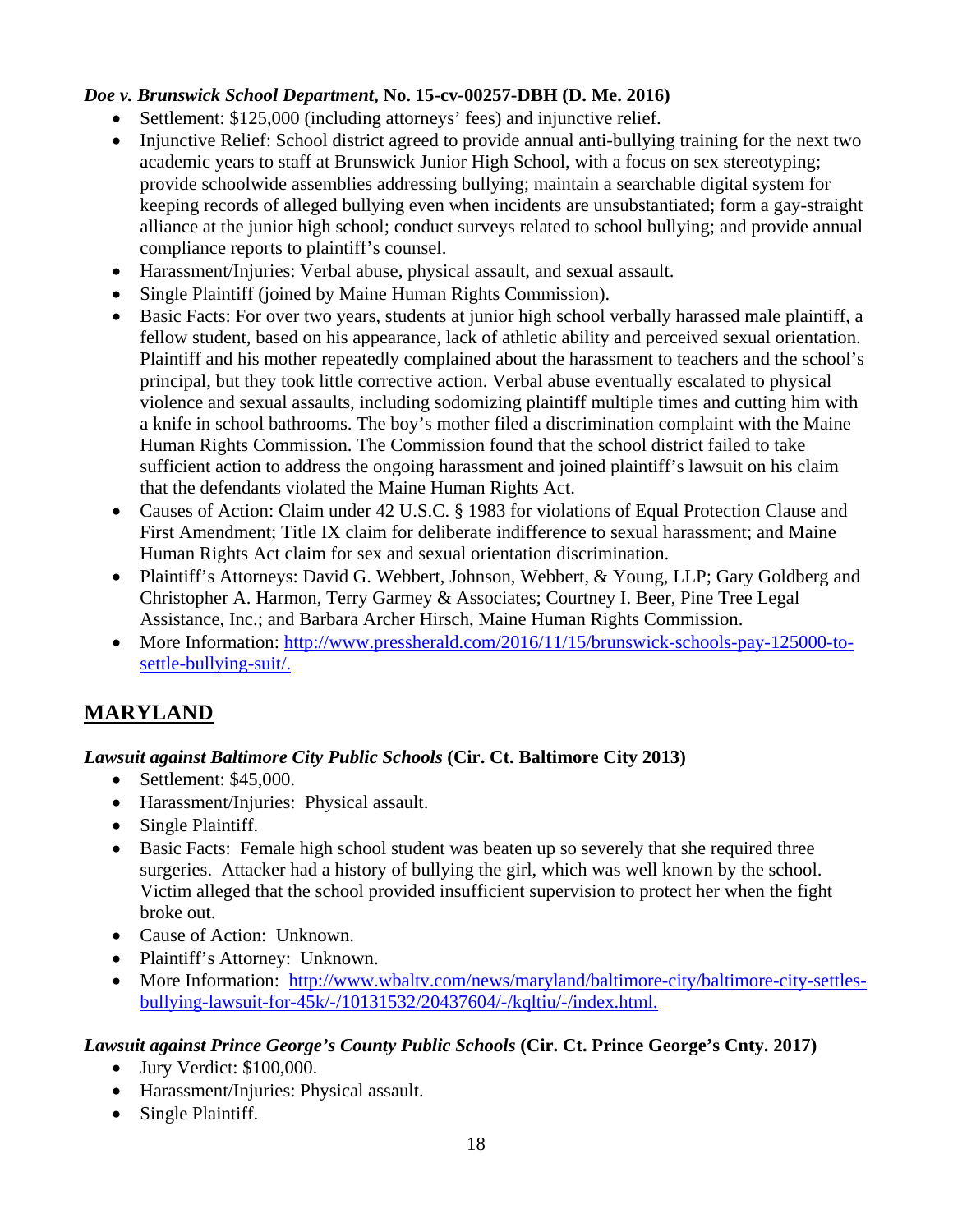- Basic Facts: The plaintiff, a female elementary school student, was attacked by another female student on a school bus as other kids recorded and encouraged the beating. Although the bus driver stopped the bus to address the attacker on two occasions, the beating still occurred afterwards, and the bus driver did nothing as the attack took place. The bus driver also did not report the incident to the school or police. The plaintiff's mother had previously reported to school administrators that the attacker was physically bullying the plaintiff, but the school took no action prior to or after the beating.
- Cause of Action: Unknown.
- Plaintiff's Attorney: Unknown.
- More Information: https://www.washingtonpost.com/local/public-safety/im-not-fighting-youjury-awards-100000-to-family-of-girl-in-school-bus-assault/2017/04/20/89dd6234-25e9-11e7  $b503-9d616bd5a305$  story.html?utm\_term=.f7c01d3ea955 highlight.

## **MASSACHUSETTS**

#### *Prince v. South Hadley Public Schools***, MCAD (2010)**

- Settlement: \$225,000 (obtained pre-suit).
- Harassment/Injuries: Verbal and physical harassment.
- Single Plaintiff.
- Basic Facts: A 15-year-old high school girl committed suicide after being bullied by her classmates. She had recently immigrated to the United States from Ireland and had only been at school for a few weeks before her death. On the day of her suicide, she was bullied in a school's library and a student followed her in a car and threw a can at her as she walked home from school. Prior to her death, her mother spoke to at least two school officials about the bullying, although the school later denied any knowledge of any bullying.
- Causes of Action: Unknown.
- Plaintiff's Attorney: Unknown.
- More information: http://www.cnn.com/2011/12/28/us/new-york-bullying-settlement/.

## **MICHIGAN**

#### *Doe v. Lansing Public Schools***, No. 16-cv-00698 (W.D. Mich. 2017)**

- Settlement: \$180,000.
- Harassment/Injuries: Sexual assault; harassment.
- Single Plaintiff.
- Basic Facts: Plaintiff was sexually assaulted by another student in a stairwell at their school. Her assailant masturbated in front of her, rubbed his penis on her, and attempted to force oral sex. The assault was captured on camera. Plaintiff did not initially report the assault to school, but instead her attacker reported threats that followed from plaintiff's boyfriend. Plaintiff subsequently reported the assault to administrators, who viewed the video, questioned the credibility of her story by asking her why she didn't just tell him "Is that all you've got?" The school suspended her for engaging in sexual activity on school grounds. The Lansing Police Department viewed the video differently, charging plaintiff's assailant for the sexual assault. The school did little to accommodate plaintiff, which forced her to leave the school and enroll in an online course for which the school provided little support. She was later threatened with trespass charges when she attempted to attend an extracurricular club while homeschooling.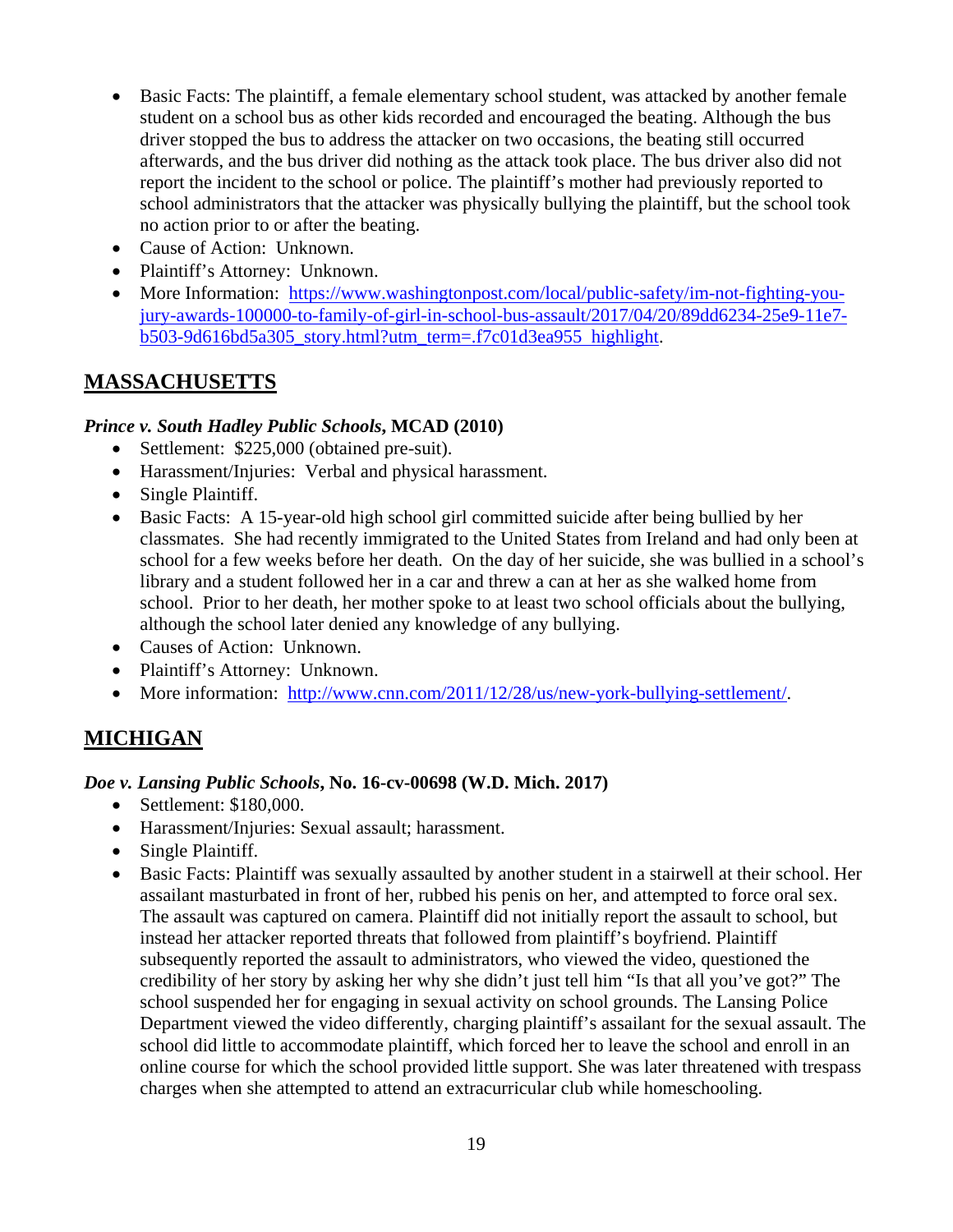- Causes of Action: Title IX claim for deliberate indifference to sexual harassment; § 1983 claims under Fourteenth Amendment.
- Plaintiff's Attorney: Karen Truszkowski of Lansing, MI.
- More Information: http://www.lansingstatejournal.com/story/news/local/2017/04/28/lansingschool-district-pay-405k-settle-sex-assault-lawsuits/101018492/.

## *Patterson v. Hudson Area School***, 551 F.3d 438 (6th Cir. 2009)**

- Jury Verdict: \$800,000 (later overturned after judge found bullying was not based on sex).
- Harassment/Injuries: Sexual harassment, including assault.
- Single Plaintiff.
- Basic Facts: Plaintiff was bullied by students for years during middle and high school, ultimately withdrawing from school. Harassment included regular taunting with names such as "queer," "faggot" and "man boobs;" defacing plaintiff's locker with a drawing of a penis inserted into a rectum; an episode in which student urinated on his clothes; and a locker room assault in which a star baseball player stripped naked, cornered plaintiff and rubbed his genitals in plaintiff's face, while another student blocked exit so plaintiff couldn't escape. Some school officials responded to taunts by saying "kids will be kids, it's middle school." One teacher asked plaintiff, "How did it feel to be hit by a girl?" Though school officials took some action to try to stop the harassment and disciplined some of the harassers, the harassment continued.
- Causes of Action: Title IX claim for deliberate indifference to sexual harassment; state tort claims.
- Plaintiff's Attorney: Terry E. Heiss, Ada, MI.
- More Information: http://www.onpointnews.com/NEWS/Jury-Awards-\$800K-to-Victim-of-Pattern-of-Bullying.html; http://lawandeducation.wordpress.com/2009/10/11/pushing-the-limitsof-deliberate-indifference/.

## *Pratt v. Portage Public Schools***, Case No. 2015-0217-CZ (Kalamazoo Cnty. Cir. Ct. 2016)**

- Settlement: \$30,000 (including attorneys' fees) and injunctive relief.
- Injunctive Relief: Plaintiff was reinstated to tennis team so she could compete in state finals, and district agreed to provide favorable recommendation letters for her.
- Harassment/Injuries: Verbal harassment.
- Single Plaintiff.
- Basic Facts: Plaintiff, a female high school tennis captain, was bullied by her teammates and their parents. Coaches ignored her complaints, and school officials searched her property for drugs and alcohol and gave her a breathalyzer test in response to rumors spread by teammates. School officials cleared plaintiff, but asked her to step down as captain in exchange for their promise to stop the bullying. The verbal harassment continued. This isolated plaintiff and created friction on the team. Officials eventually removed her from tennis team.
- Causes of Action: Unknown state law claims.
- Plaintiff's Attorney: Matthew DePerno, DePerno Law Offices, PLLC
- More Information: http://www.mlive.com/news/kalamazoo/index.ssf/2015/06/judge\_reinstates\_portage\_centr.html; http://www.mlive.com/news/kalamazoo/index.ssf/2016/09/portage\_settlement\_with\_high\_s.html ; http://media.mlive.com/kzgazette\_impact/other/Pratt%20-%20Final%20SA%20(002).pdf.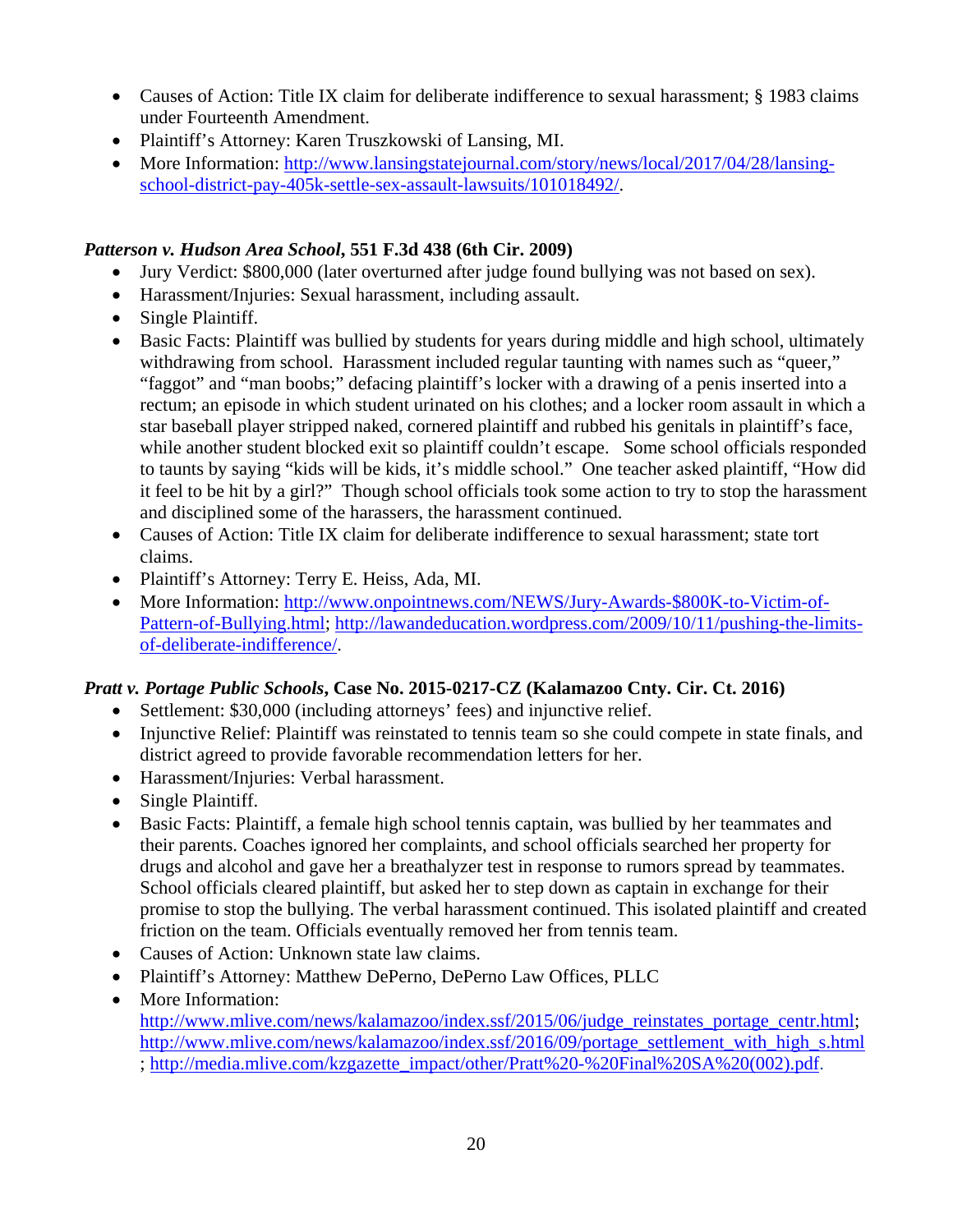#### *Presas v. Lansing Public Schools Et Al***., No. 16-cv-00580 (W.D. Mich. 2017)**

- Settlement: \$225,000.
- Harassment/Injuries: Rape; threats and harassment for reporting rape.
- Single Plaintiff.
- Basic Facts: Plaintiff was raped on school grounds by a senior at the high school. Plaintiff reported the rape to school principal as well as police. Plaintiff was subsequently bullied through social media. The school never followed up with plaintiff or her mother, and her mother could not get in touch with anyone at the school, including the principal, counselor, or superintendent. Plaintiff did not return to school after the incident, and was even forbidden from joining the school's cheer squad. The district never provided plaintiff with any services (aside from online instruction) nor notified plaintiff about a Title IX coordinator.
- Causes of Action: Title IX claims for deliberate indifference to sexual harassment and retaliation; § 1983 claims under Fourteenth Amendment.
- Plaintiff's Attorney: Karen Truszkowski of Lansing, MI.
- More Information: http://www.lansingstatejournal.com/story/news/local/2017/04/28/lansingschool-district-pay-405k-settle-sex-assault-lawsuits/101018492/.

## **MINNESOTA**

#### *Doe v. Anoka-Hennepin School District No. 11***, Nos. 11-cv-01999-JNE-SER and 11-cv-02282-JNE-SER (D. Minn. 2011)**

- Settlement: \$270,000 and injunctive relief.
- Injunctive Relief: Pursuant to a consent decree, school district agreed to revise its harassment policies; immediately respond to and stop all harassment; fully investigate harassment on the basis of sexual orientation; train staff; and retain a third-party consultant to determine what additional measures were needed and to monitor compliance with consent decree. District was also required to retain a mental health consultant and create an anti-bullying taskforce. Finally, district was required to track reports of harassment. The injunctive relief cost district approximately \$500,000.
- Harassment/Injuries: Anti-gay harassment, including assaults.
- Multiple Plaintiffs (six).
- Basic Facts: Six current and former students were subjected to a torrent of harassment based on their actual or perceived sexual orientation that included physical assaults and threats, anti-gay name-calling, and a hostile educational environment. In some cases, students were strangled, shoved, urinated on and even stabbed with a pencil. The harassment was exacerbated by a gag policy that prevented teachers from discussing issues related to sexual orientation and required teachers to remain neutral about the subject when students discussed the issue. Although none of the plaintiffs committed suicide, four students in the school district committed suicide within nine months of one another because of anti-gay harassment.
- Causes of Action: Claims under 42 U.S.C. § 1983, alleging denial of equal protection on basis of sexual orientation; Title IX claims for deliberate indifference to sex discrimination; Minnesota Human Rights Act claims for discrimination based on sexual orientation.
- Plaintiffs' Attorneys: Southern Poverty Law Center; National Center for Lesbian Rights; Faegre Baker Daniels LLP in Minneapolis, MN. U.S. Department of Justice (Civil Rights Division) and U.S. Department of Education, through its Office for Civil Rights, investigated and subsequently intervened in case.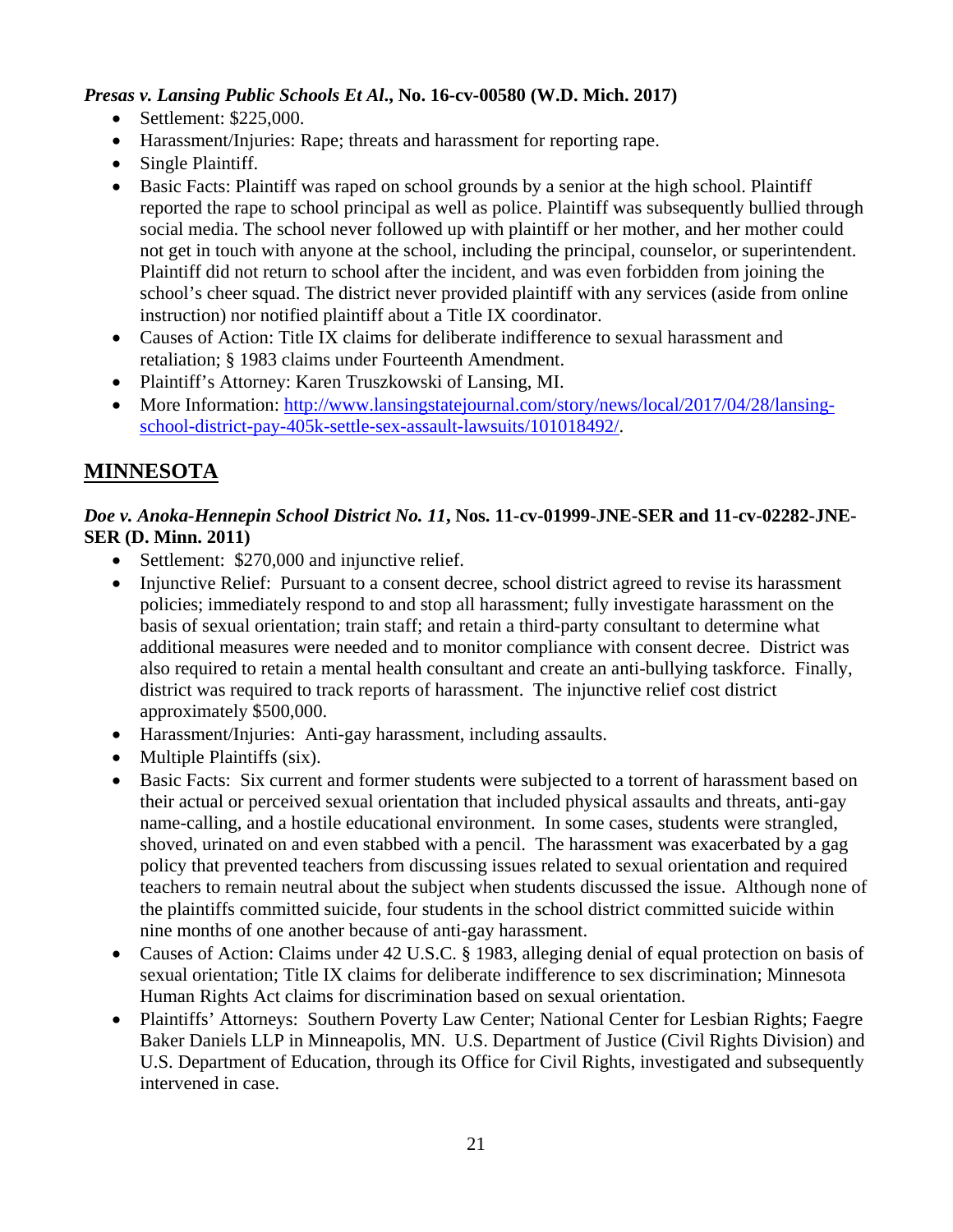• More Information: http://www.splcenter.org/get-informed/case-docket/anoka-hennepin-schooldistrict.

### *Grafe v. Bunnell***, No. 55-cv-11-7746 (Minn. Dist. Ct. 2011)**

- Settlement: \$87,500 from school district; \$32,000 from perpetrator's insurance.
- Harassment/Injuries: Physical assault.
- Single Plaintiff.
- Basic Facts: A student perpetrator repeatedly harassed Grafe in the boys' locker room before and after gym class. When Grafe's parents complained to school officials about the harassment, they agreed to assign a monitor to the locker room. On a day when the monitor was absent, the perpetrator assaulted Grafe, causing him to suffer a concussion, damage to a cochlear implant that had to be surgically replaced, and deafness in one ear. Grafe experienced additional trauma because the school assigned the perpetrator and Grafe to the same classroom even though a juvenile court had ordered the perpetrator to have no contact with Grafe.
- Cause of Action: State tort claims.
- Plaintiff's Attorney: Unknown
- More Information: http://postbulletin.com/news/stories/display.php?id=1509107.

#### *Pruitt v. Anderson***, No. 11-cv-2143-DSD-JJK (D. Minn. 2011)**

- Settlement Amount: \$90,000.
- Harassment/Injuries: Racial harassment.
- Class action filed by single plaintiff.
- Basic Facts: African-American student filed class action after Red Wing School District allowed students to hold a homecoming event known as "Wigger Day" or "Wangsta Day." ("Wigger" refers to "a white youth who affects the speech patterns, fashion and other manifestations of black youth;" "Wangsta" refers to "someone, especially a white person, who poses as a gangsta rapper.") The complaint alleged that about 70 students wore baggy pants and "do-rags" during this event, creating a racially hostile environment. This offensive activity sent plaintiff into a deep depression that almost prompted her to quit school. Although school administrators did not sanction the event, which dated back to at least 2007, the suit charged that they "failed to take adequate steps to address the conduct."
- Causes of Action: Title VI claim for deliberate indifference claim to race discrimination; claim under 42 U.S.C. § 1983, alleging equal protection violation (dismissed); state tort claim; and claim under Minnesota Human Rights Act.
- Plaintiff's Attorney: Joshua Williams, Minneapolis, MN.
- More information: http://postbulletin.com/news/stories/display.php?id=1506100; http://legalclips.nsba.org/?p=15378.

## **MISSISSIPPI**

#### *D.H. v. Moss Point School District***, No. 1:13-cv-466-H50-RHW (S.D. Miss. 2015)**

- Settlement: Undisclosed.
- Injunctive Relief: School district required to adopt and implement new anti-bullying and harassment policies and procedures, including equal educational opportunity policies based on sexual and gender identity, and reform bullying reporting and response procedures.
- Harassment/Injuries: Anti-gay physical and verbal abuse.
- Single plaintiff.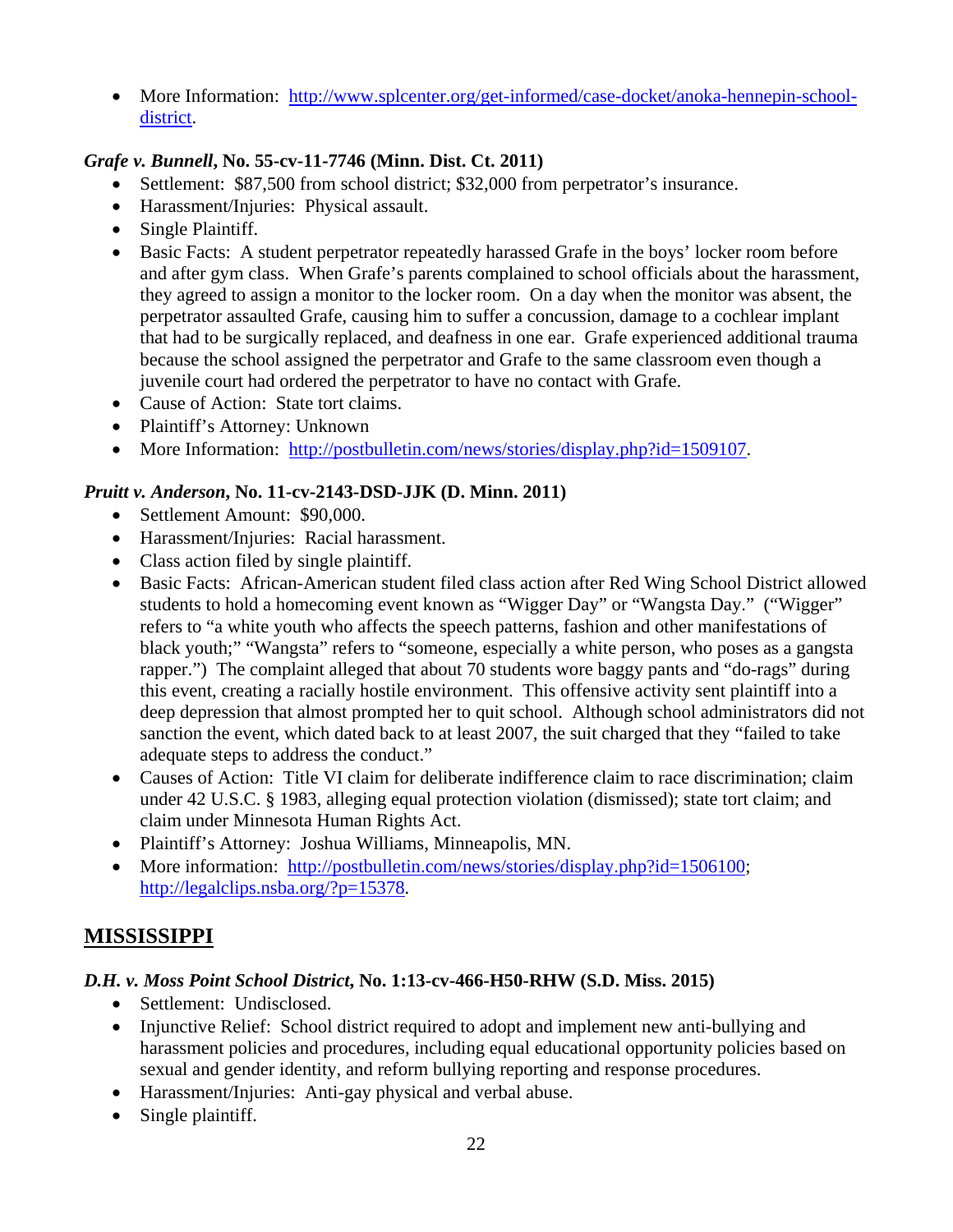- Basic Facts: Plaintiff, then 14, was continually harassed by fellow students, teachers, and administrators at her high school because of her sexual orientation. She was subjected to constant name-calling, students would throw things at her and encourage her to kill herself, and she was repeatedly barred from using the girls' bathroom. She attempted suicide once and expressed suicidal ideation a second time to a friend before school stepped in.
- Causes of Action(s): Title IX claim for deliberate indifference to sex-based discrimination; § 1983 claim for denial of equal protection by showing deliberate indifference to sex-based harassment.
- Plaintiff's Attorney(s): Jody E Owens II, Elissa Johnson, Samuel Wolfe, Alesdair Ittelson, and Anjali Nair of Southern Poverty Law Center, Jackson, MS and Montgomery, AL.
- More information: http://www.splcenter.org/get-informed/news/splc-reaches-settlement-withmississippi-school-district-to-stop-anti-lgbt-bullyin.

#### *Malone v. Moss Point School District***, No. 15-cv-00371-LG-RHW (S.D. Miss. 2017)**

- Settlement: Confidential
- Single plaintiff.
- Basic Facts: Plaintiff's son died as the result of severe bullying at his middle school. The victim was teased because of his size, clothing, looks, and practice of his religious beliefs which involved handing out crosses, pictures of angels, and anti-bullying slogans. Parents reported bullying on multiple occasions, but instead of punishing his tormentors, the school transferred the victim to another class. Plaintiff continued to report bullying to school, but school did little to protect the victim. Eventually, a group of students ganged up on victim and beat him, triggering a fatal heart condition.
- Causes of Action(s): § 1983 claims under Fourteenth Amendment based on religious discrimination.
- Plaintiff's Attorney(s): Edward Blackmon, Jr., Janessa E. Blackmon, Bradford J. Blackmon of Canton, MS; Greg J. Bosseler of Jackson, MS.
- More information: http://www.clarionledger.com/story/news/local/2017/04/28/moss-pointschool-settles-suit-over-7th-graders-death/101053388/.

## **MISSOURI**

## *Lovins v. Pleasant Hill Public School District*, No. 99-cv-550-FJG (W.D. Mo. 1999)

- Settlement: \$72,500 and injunctive relief.
- Injunctive Relief: Pursuant to consent decree, school district was required to: conduct a climate assessment of student-to-student and teacher-to-student relations within its schools; develop a comprehensive plan to identify, prevent, and remedy harassment and discrimination on the basis of sex and sexual orientation; educate and train teachers, staff, and students about the operation of the policy and procedures; maintain written records of complaints and investigations; and file implementation reports with the U.S Department of Justice and the court.
- Harassment/Injuries: Anti-gay physical and verbal assaults.
- Single plaintiff.
- Basic Facts: Plaintiff experienced harassment because of his perceived sexual orientation from eighth through eleventh grade. After a classmate physically assaulted him, he was forced to leave school because of the harassment. School officials failed to respond appropriately to plaintiff's complaints of harassment.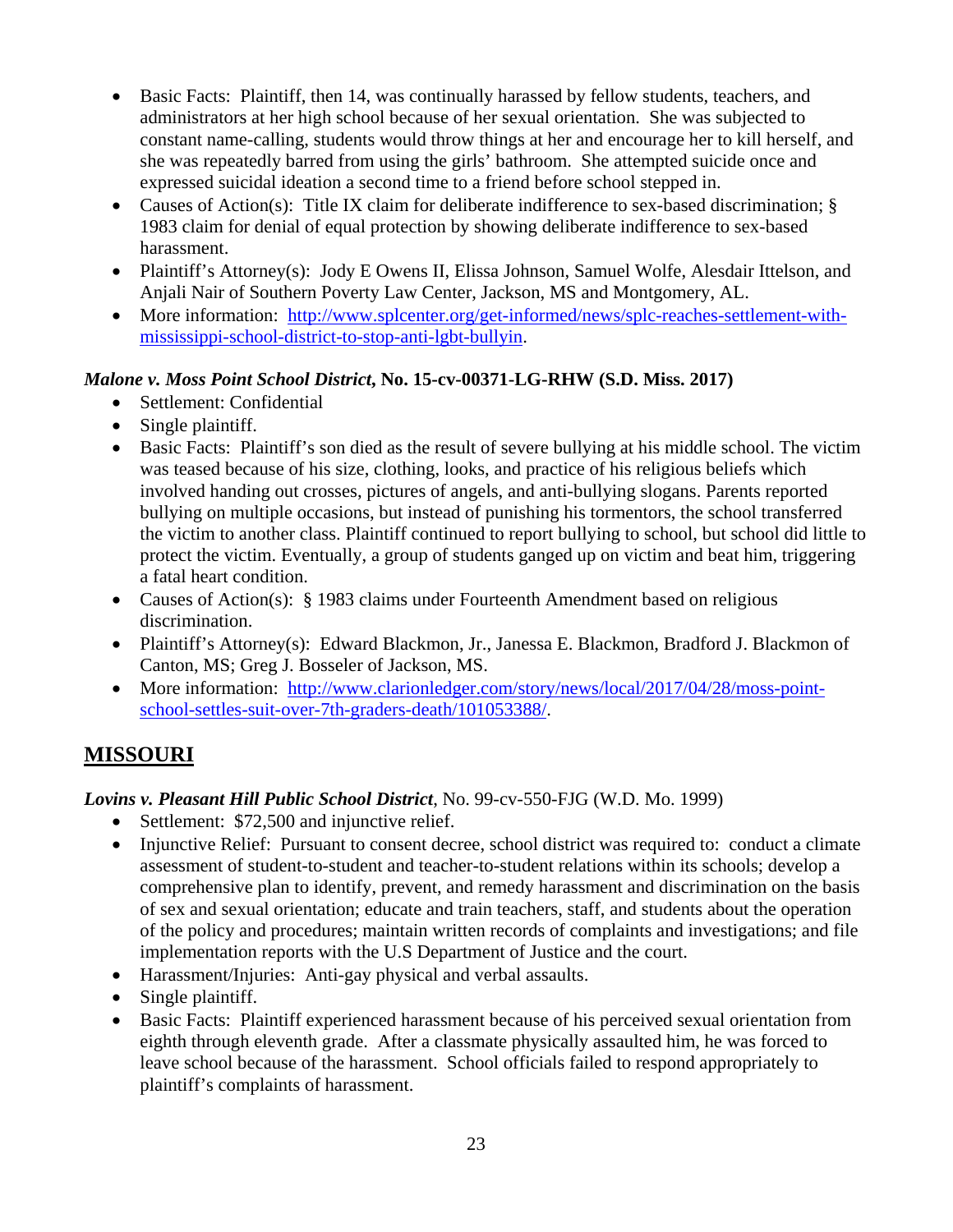- Causes of Action: Claim under 42 U.S.C. § 1983 alleging equal protection violations; Title IX claim for deliberate indifference to sexual assault.
- Plaintiff's Attorney: Douglas Patterson, Katherine Tess Argent, Kansas City, MO; United States Department of Justice (Civil Rights Division) intervened.
- More Information: http://www.justice.gov/crt/about/edu/documents/casesummary.php#lovins; http://www.justice.gov/crt/about/edu/documents/lovinscom.php.

#### *Myers v. Blue Springs School District R-1V***, No. 10-cv-00081-BP (W.D. Mo. 2010)**

- Settlement: \$500,000 and injunctive relief.
- Injunctive Relief: Settlement included retraining two administrators in bullying awareness and requiring every school in the district to hold a bullying awareness day.
- Harassment/Injuries: Physical assaults and verbal harassment resulting in suicide.
- Single plaintiff.
- Basic Facts: A 12-year-old student hung himself after facing constant torment from classmates because of his cleft palate. Elementary school students taunted him and physically assaulted him beginning in third grade, with little or no response from school officials.
- Causes of Action: State tort law claim; claim under 42 U.S.C. § 1983 alleging substantive due process violation.
- Plaintiff's Attorneys: Daniel A. Thomas, Jonathan Soper, Independence, MO.
- More Information: http://www.kshb.com/dpp/news/local\_news/investigations/blue-springsschool-districts-insurance-company-settled-bullying-lawsuit-for-500000; http://www.kshb.com/dpp/news/local\_news/investigations/blue-springs-parents-reach-landmarksettlement-over-bullying.

### *Nugent v. Carl Junction R-1 School District***, No. 3:13-cv-05089-MJW (W.D. Mo. 2015)**

- Settlement: \$300,000.
- Harassment/injuries: Suicide after bullying that included sexual orientation slurs, physical threats, and theft and destruction of property.
- Single plaintiff.
- Basic Facts: Parents alleged that their 14 year-old son, Luke, committed suicide after his school failed to protect him from ongoing bullying. The harassment started in seventh grade when Luke came out as bisexual. Students taunted him with slurs about his sexual orientation, suggested that he kill himself, physically threatened him, and stole and destroyed his personal belongings.
- Causes of Action: State tort law claims; Title IX claim for deliberate indifference to genderbased harassment; claim under 42 U.S.C. § 1983 alleging substantive due process and other violations.
- Plaintiffs' Attorneys: Daniel A. Thomas, Jonathan Soper, and Kenneth McClain, Independence, MO.
- More information: http://www.joplinglobe.com/news/local\_news/school-lawsuit-allegingbullying-ends-with-settlement/article\_9657e94a-c1f0-5032-9d0a-1a8e105594b8.html.

## *S.Z. v. Laude School District***, No. 15-cv-01220-CEJ (E.D. Mo. 2016)**

- Settlement: \$75,000 (including attorneys' fees) and injunctive relief.
- Injunctive Relief: School district agreed to conduct annual bullying and harassment training for students and teachers, and to review practices to ensure that parents of all students involved in bullying incidents are notified.
- Harassment/Injuries: Anti-gay verbal abuse and threats of violence.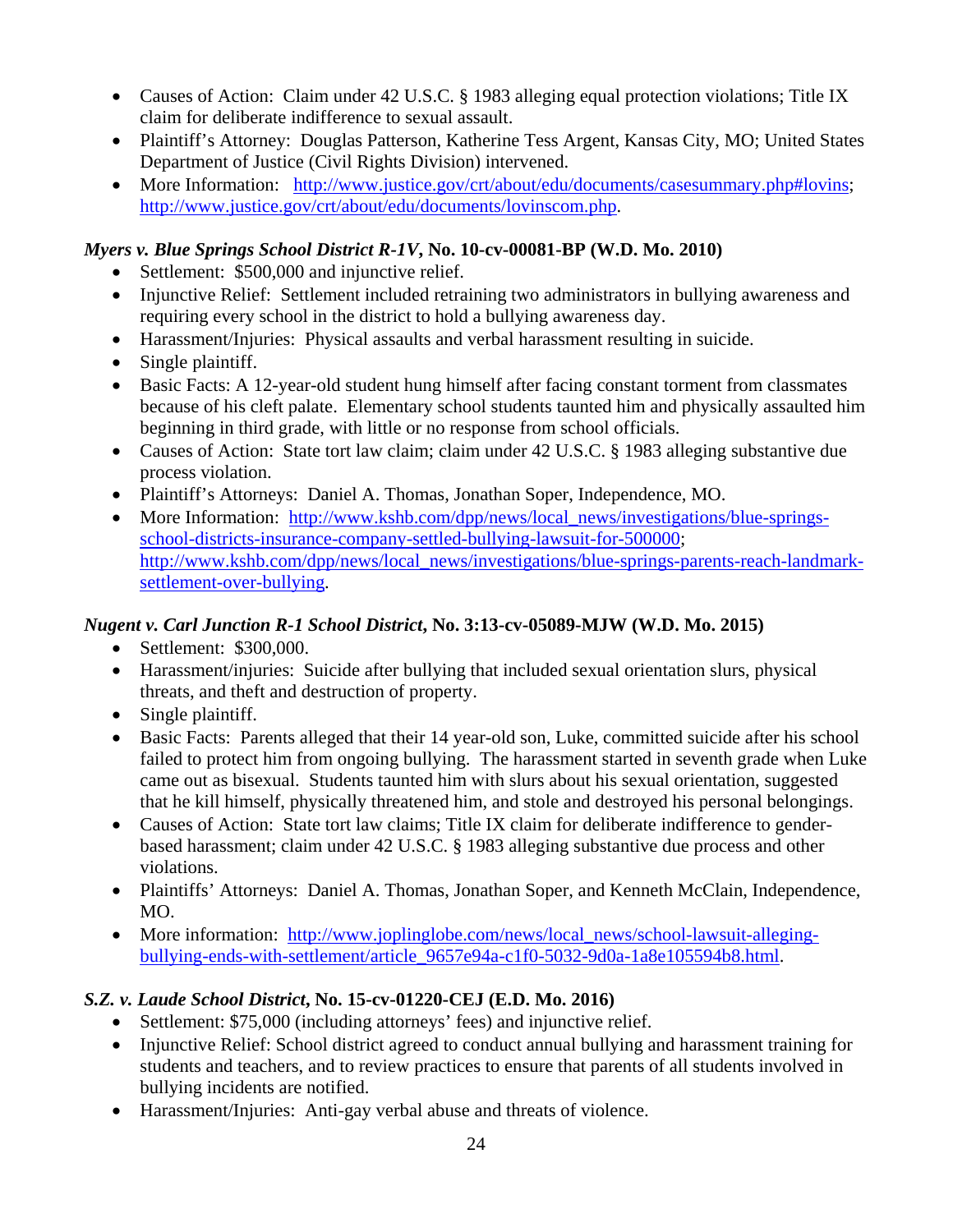- Single Plaintiff.
- Basic Facts: High school students sexually harassed plaintiff, a fellow male student, using antigay epithets and vulgar sexual language, as well as threats of violence. Plaintiff reported incidents to a teacher, but the teacher blamed plaintiff for the incidents. The teacher reported a few incidents to the assistant principal, and other officials became involved, but the school's investigation eventually blamed plaintiff.
- Causes of Action: Title IX claim for deliberate indifference to sexual harassment; sex discrimination claim under 42 U.S.C. § 1983 for violation of Equal Protection Clause; and intentional infliction of emotional distress under state law.
- Plaintiff's Attorney: Frank R. Ledbetter, Ledbetter Law Firm, LLC.
- More Information: http://www.stltoday.com/news/local/crime-and-courts/ladue-school-districtto-pay-to-settle-bullying-claims/article\_7d9bd633-c921-570c-b4aa-db8fa9796631.html.

## **NEBRASKA**

#### *Doe v. Malcolm Public Schools* **(Lancaster Cnty. Dist. Ct. 2013)**

- Settlement: \$75,000.
- Harassment/Injuries: Physical and verbal harassment.
- Multiple Plaintiffs.
- Basic Facts: A coach laughed at a student reporting that classmates had pushed his head into a toilet bowl. The harassment and ridicule the student endured caused him to enroll into another school. The plaintiff also alleged that the school failed to make accommodations for his diabetes.
- Causes of Action: Claim under Title II of the Americans with Disabilities Act; state tort law claim for negligent supervision.
- Plaintiffs' Attorney: Kathleen Neary, Lincoln, NE.
- More Information: http://journalstar.com/news/local/education/mom-who-sued-malcolmschools-reaches-settlement/article\_59d2e6f5-9dfc-52df-9117-649d941ff7df.html; http://journalstar.com/news/local/crime-and-courts/article\_c9f60d01-98c5-58df-a3fcf40ac7392d9b.html.

## **NEVADA**

#### *Henkle v. Gregory***, 150 F. Supp. 2d 1067 (D. Nev. 2001)**

- Settlement: \$451,000 and injunctive relief.
- Injunctive Relief: School district required to implement policies to protect gay and lesbian students from discrimination, including training all staff on preventing and responding to sexual harassment and intimidation.
- Harassment/Injuries: Anti-gay harassment and physical assault.
- Single Plaintiff
- Basic Facts: Gay high school student experienced physical and verbal harassment because of his sexual orientation. Classmates called him names, shoved him against lockers, spit on him, and even threw a lasso around his neck and threatened to drag him behind a pick-up truck. After he escaped, a teacher laughed at him for being upset. Plaintiff transferred from school to school within the district because the harassment persisted. At one school, the principal warned him against "acting like a fag" and at another school, police officers stood by while a classmate punched him in the face.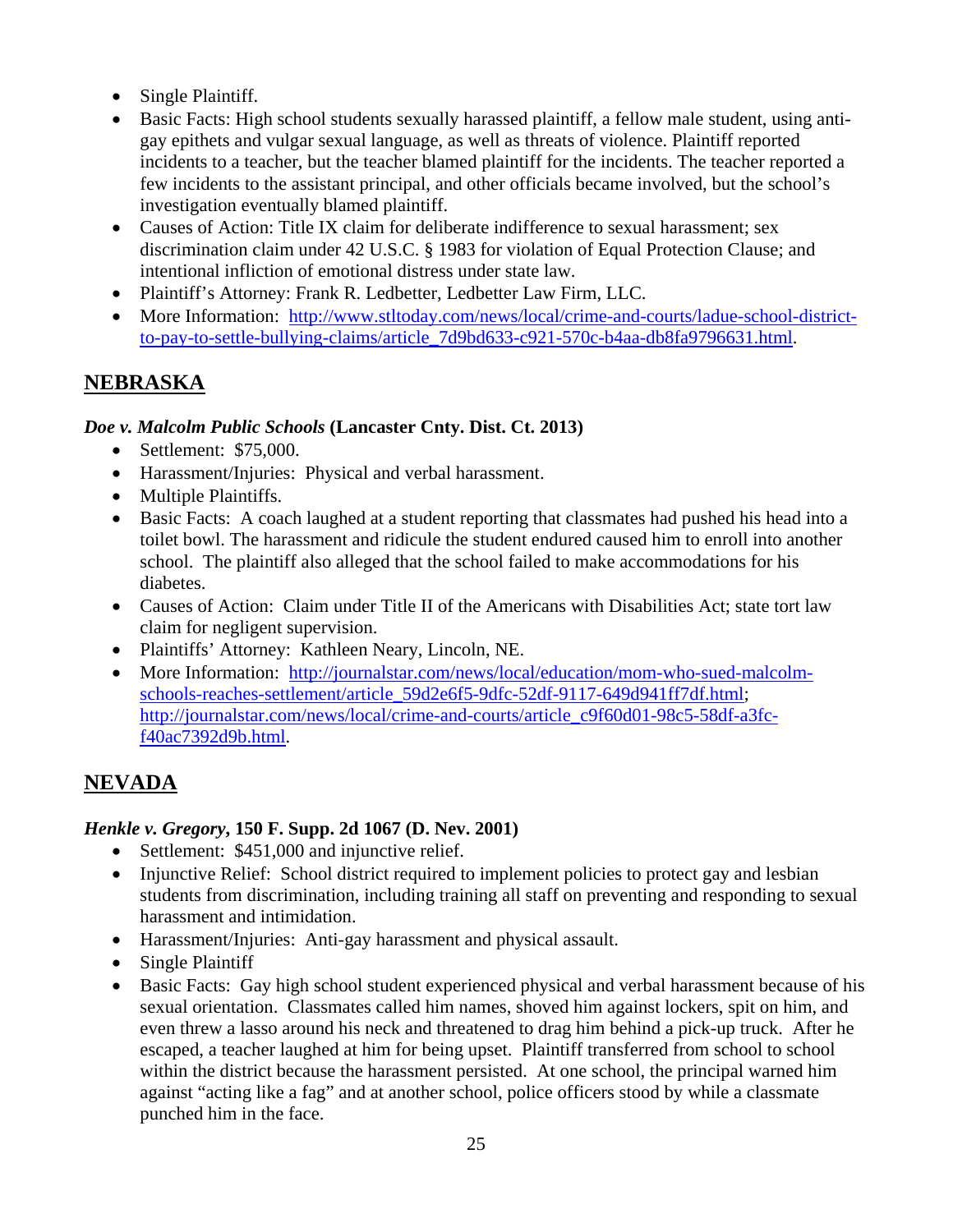- Causes of Action: Claims under 42 U.S.C. § 1983 alleging equal protection and free speech violations; Title IX claim for deliberate indifference to sex-based discrimination; and state tort claims for negligence, negligent training and supervision, and intentional infliction of emotional distress.
- Plaintiff's Attorneys: Jon W. Davidson and Doni Gewirtzman of Lambda Legal Defense & Education Fund; Michael F. Tubach, Peter Obstler and Luann Simmons of O'Melveny & Myers LLP in San Francisco, CA.
- More Information: http://www.lambdalegal.org/news/ca\_20020828\_groundbreaking-legalsettlement-first-to-recognize.

# **NEW JERSEY**

## *George v. Board of Education of the Township. of Millburn***, No. 11-cv-00043-WJM (D.N.J. 2016)**

- Settlement: \$435,000.
- Harassment/Injuries: Racial harassment (verbal and physical); wrongful expulsion from school.
- Single Plaintiff.
- Basic Facts: High school students targeted an African-American male student with verbal abuse that included racial slurs and threats of violence, as well as physical harassment. Plaintiff and his parents complained to school officials, but school officials took no action against perpetrators. The day before a mediation session was scheduled, a physical altercation occurred outside the school where plaintiff, his dad, and his older brother defended themselves against attacks by a number of students. Plaintiff and his family were arrested, but the students who participated in the altercation were not disciplined or arrested. The family was cleared of charges, but plaintiff was expelled from school. The expulsion was overturned a year later, but plaintiff had to be homeschooled in the interim.
- Causes of Action: Federal constitutional claims under 42 U.S.C. § 1983; state law claims for violations of New Jersey's constitution, civil rights statutes, and tort law.
- Plaintiffs' Attorney: Harry Jay Levin, Levin Cyphers.
- More information: http://archive.northjersey.com/news/ed-board-settles-bullying-case-for-435-000-1.1626999; http://ogtf.lpcnj.org/2016/2016249o1/GeoMilburn.pdf.

## *Hakim v. Bayonne Board of Education of the Township of Millburn* **(N.J. Super. Ct. Hudson Cnty. 2017)**

- Settlement: \$375,000.
- Harassment/Injuries: Physical assault resulting in permanent injuries.
- Basic Facts: Plaintiff, a student of Egyptian descent, was physically assaulted on the way home from school, suffering a fractured skull and other permanent injuries. Prior to the incident, administrators had been aware of "tensions, fights, harassment, bullying, and injuries," but the school failed to implement procedures to eliminate danger to victim or confront those creating a dangerous environment.
- Causes of Action: Undisclosed.
- Plaintiffs' Attorney: Richard D. Picini of Fairfield, NJ.
- More information: http://www.nj.com/hudson/index.ssf/2017/04/bayonne\_school\_district\_to\_settle\_assault\_lawsuit. html.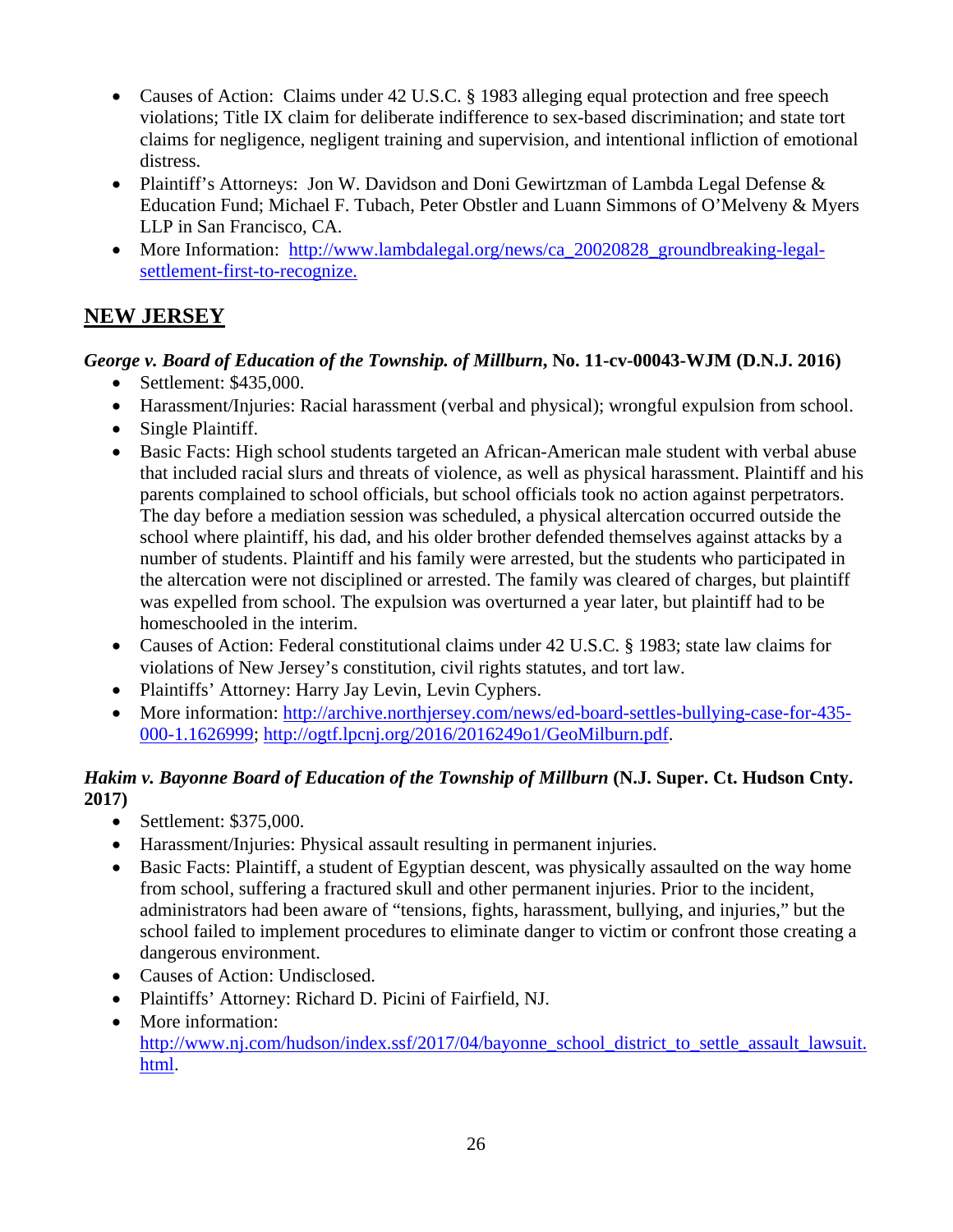### *J.B., et al. v. Mt. Ephraim School District***, No. CAM-L-3606-12 (N.J. Sup. Ct. 2015)**

- Settlement: \$100,000 (\$50,000 per plaintiff), including attorney fees.
- Harassment/Injuries: Physical and verbal harassment based on disability.
- Multiple Plaintiffs (two siblings).
- Basic Facts: Two siblings in special education programs were subjected to verbal and physical harassment based on their disabilities by their middle school peers. While in eighth grade, the brother's peers mocked his stutter and regularly called him as a "loser." The verbal taunting escalated to physical attacks. On one occasion, fellow students threw the boy off his bicycle, then destroyed the bike. On another occasion, they punched him in the face. The student and his mother repeatedly notified school officials, but no action was taken to prevent the continued harassment.

Several years later, when the sister was in fifth grade, her peers regularly mocked her disabilities, calling her a "ghost," "weakling," and "raccoon eyes." Fellow students also kicked, punched, and stomped on her. The girl's mother repeatedly reported the harassment to school officials and eventually notified the police. The school district took no action to stop the bullying. As a result, the mother withdrew her daughter from the middle school. The school district refused the mother's request for home schooling in the family's house, claiming that teachers would feel "unsafe" there. For the remainder of the school year, the mother incurred expenses to transport her daughter to a local public library for home schooling. Ultimately, the student was placed in another school outside the district, but the school district refused to provide transportation, and the mother then incurred additional transportation expenses.

- Cause of Action: Disability discrimination claims under New Jersey's Law Against Discrimination.
- Plaintiffs' Attorney: Kevin M. Costello and Daniel T. Silverman, Costello & Mains, LLC, Mount Laurel, NJ.
- More information: http://www.nj.com/camden/index.ssf/2016/03/south\_jersey\_school\_district\_pays\_50k\_to\_settle\_ al.html; http://ogtf.lpcnj.org/2015/2015054Q6/MEsuitlessredact.pdf.

#### *J.C. v. Emerson Board of Education* **(N.J. Sup. Ct. Law Div. 2011)**

- Settlement: \$130,000.
- Harassment/Injuries: Physical and verbal harassment based on sexual orientation.
- Single Plaintiff.
- Basic Facts: Student endured physical and verbal harassment, in person and online, over a sixyear period in middle and high school because of his perceived sexual orientation. The student's peers created a social networking web site to post disparaging remarks about the plaintiff. The abuse was so severe, and the student became so emotionally distraught, that he was homeschooled for the final months of high school.
- Cause of Action: Unknown.
- Plaintiff's Attorney: Unknown.
- More Information: http://www.nj.com/news/index.ssf/2011/12/emerson\_board\_of\_education\_to.html; http://www.nj.com/bergen/index.ssf/2011/12/emerson\_board\_of\_education\_will\_pay\_130k\_to\_f ormer student for alleged bullying.html.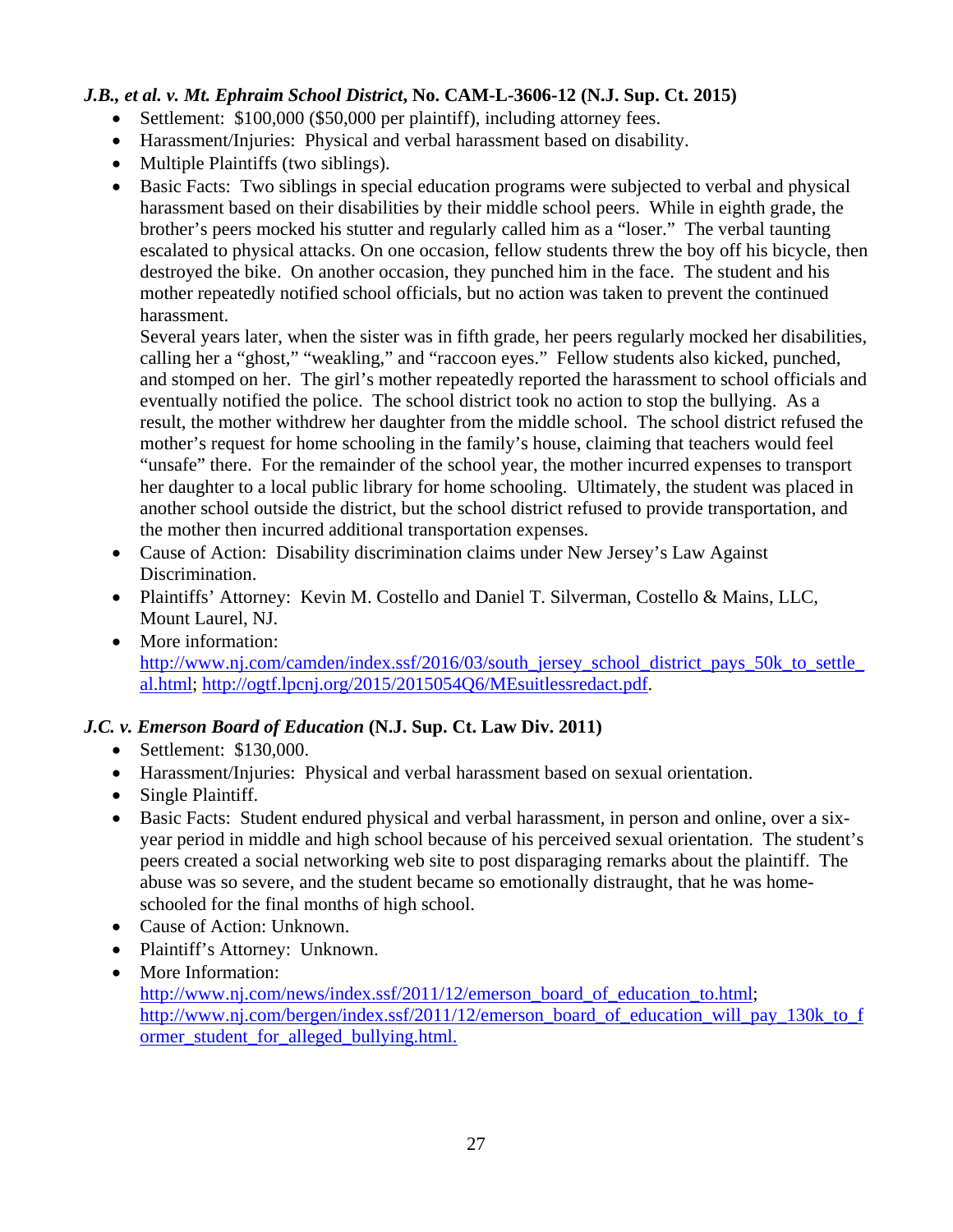#### *K.K. v. Barnegat Township Board of Education***, No. OCN-L-2013-14 (N.J. Super. Ct. Ocean County 2016)**

- Settlement: \$60,000.
- Harassment/Injuries: Sexual harassment.
- Basic Facts: Plaintiff suffered extreme emotional distress as a result of pervasive sexual harassment perpetrated by a student over a two-year period. The harasser regularly used disparaging remarks like "cunt" and "whore," and threw objects at the plaintiff. The plaintiff and her mother reported the harassment to school officials throughout the two-year period, yet the school did nothing to halt or mitigate the harassment.
- Causes of Action: Sexual harassment under New Jersey's Law Against Discrimination.
- Plaintiffs' Attorney: Kevin M. Costello of Mt. Laurel, NJ.
- More information: http://njcivilsettlements.blogspot.com/2016/12/barnegat-school-boardconfidentially.html.

#### *Lee ex rel. E.L. v. Lenape Valley Regional Board of Education***, 2009 WL 900174 (D.N.J. Mar. 31, 2009)**

- Settlement: \$275,000.
- Harassment/Injuries: Racial harassment.
- Single Plaintiff.
- Basic Facts: Bi-racial student was continually harassed with racist slurs over the course of several years including "nigger" "black piece of shit," and "Alabama porch monkey." Plaintiff was one of only thirteen African-American students out of nearly 2,000 enrolled at high school. School officials did little or nothing to abate the harassment, causing plaintiff to suffer emotional injuries.
- Causes of Action: Title VI claim for deliberate indifference to racial harassment (dismissed on summary judgment); claim under 42 U.S.C. § 1983 alleging due process and equal protection violations; claims under New Jersey Law Against Discrimination and New Jersey Civil Rights Law.
- Plaintiff's Attorneys: Bennet Zurofsky, Newark, NJ; Joshua Friedman, Larchmont, NY.
- More Information: http://njcivilsettlements.blogspot.com/2010/10/lenape-valley-regionalschool-board.html.

## *Moore v. Sparta Board of Education***, No. 0032g-0310 (N.J. Super. Ct. 2016)**

- Settlement: \$85,000.
- Harassment/Injuries: Bullying and physical assault.
- Single Plaintiff.
- Basic Facts: Plaintiff, a male high school student, was bullied and eventually physically assaulted by another student at his school. The school allegedly had been aware of the pattern of behavior exhibited by the perpetrator, but did nothing to discipline the him or prevent the attack.
- Causes of Action: State tort claim; claim under New Jersey Anti-Bullying Act.
- Plaintiffs' Attorney: Chuck McGivney, McGivney & Kluger, P.C.
- More information: http://www.njherald.com/20160802/sparta-high-assault-case-settled-for-85000; http://ogtf.lpcnj.org/2015/2015054Q6/MooreSparta.pdf.

## *Patterson v. Irvington Board of Education***, No. L-001093-09 (N.J. Sup. Ct. Law Div. 2012)**

Jury Verdict: \$16.3 million (\$13 million against school district; \$3.3 million against bully).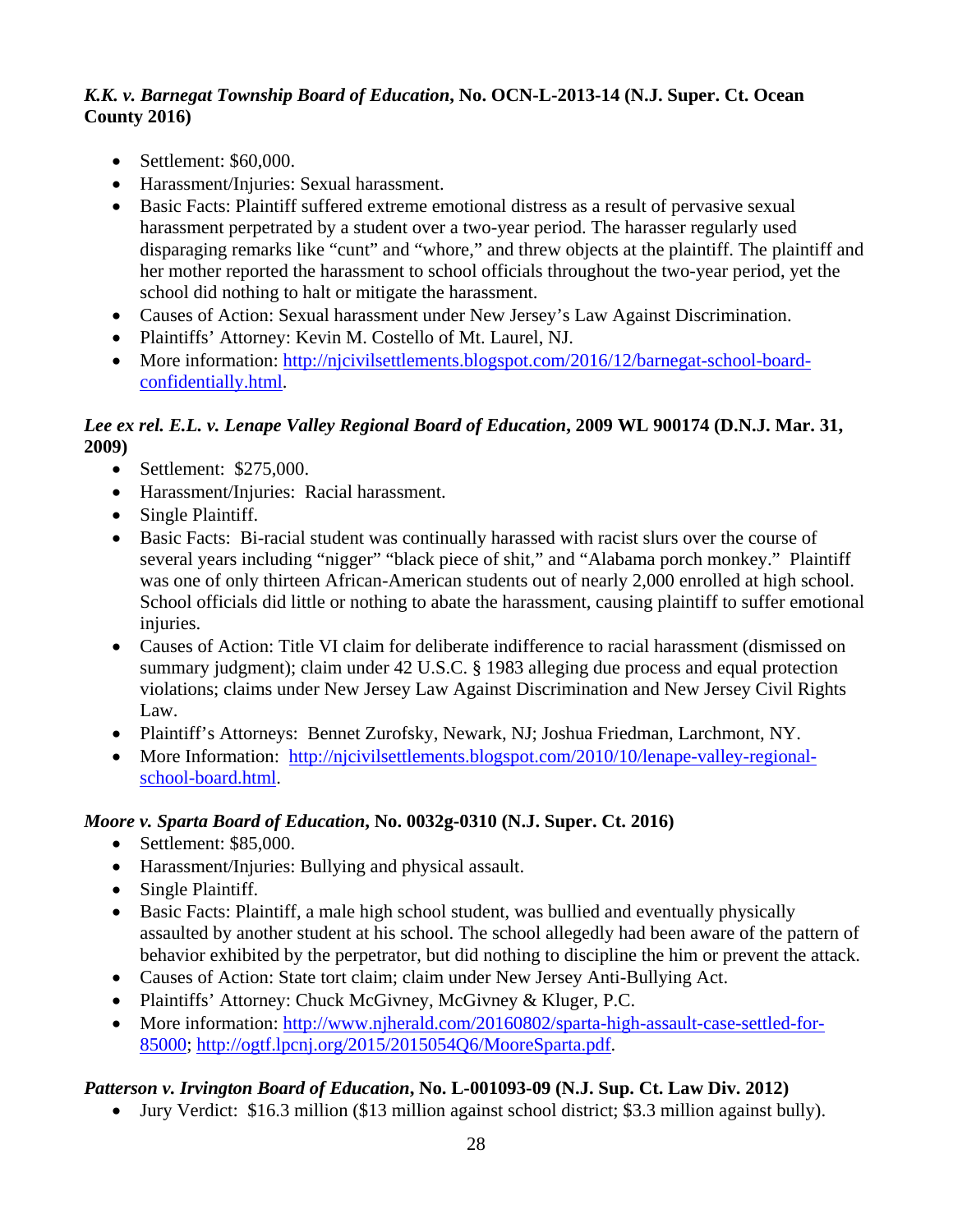- Harassment/Injuries: Physical assault, resulting in paralysis and brain damage.
- Single plaintiff.
- Basic Facts: 15-year old student was left a quadriplegic and brain damaged after his 17-year old classmate severely beat him. The attacker had been suspended from school the day before the beating, but the school nevertheless allowed him back the next morning.
- Cause of Action: State tort law.
- Plaintiff's Attorney: Jack Wurgaft, Springfield, NJ.
- More Information: http://www.nj.com/essex/index.ssf/2012/10/irvington\_teen\_left\_brain\_dama.html.

## *Roe v. Franklin Twp. School Board* **(2011)**

- $\bullet$  Settlement: \$75,000.
- Injunctive Relief: School board must set aside \$2,500 for anti-bullying awareness program to be used during the current school year. School district agreed to review and potentially revise its policy on student harassment, intimidation, and bullying to ensure compliance with the New Jersey Anti-Bullying Bill of Rights. The policy will be posted on the school district's website and a hard copy will be available at each of the district's schools. The district will also train all school personnel responsible for responding to complaints of bullying and will provide the names, titles, and details of their training to the Division on Civil Rights.
- Harassment/Injuries: Verbal harassment.
- Single Plaintiff.
- Basic Facts: African-American elementary school student was the victim of race-based bullying from third to seventh grade. The student was called ugly by white students and told to, "go back to the 'hood." Her parents complained multiple times to the school's principal and superintendent. On one occasion, the school required two female bullies to watch videos on racial discrimination, including videos about Rosa Parks. However, the school district also told the girl's father, in response to another bullying incident, that they could "not stop children from calling out racial names… at the school."
- Causes of Action: Unknown.
- Plaintiff's Attorney: Acting Attorney General John J. Hoffman
- More Information: http://www.nj.com/gloucestercounty/index.ssf/2014/09/franklin township\_board\_of\_education\_to\_pay\_student\_75000\_in\_rac e-based\_bullying\_case.html.

## *Roe v. Old Bridge Township Public Schools* **(2013)**

- $\bullet$  Settlement: \$75,000.
- Injunctive Relief: The school district implemented a bias-based harassment prevention program including an awareness component in the high school and middle school. All staff and administration received additional training.
- Harassment/Injuries: Physical and verbal harassment.
- Single Plaintiff.
- Basic Facts: A male student was bullied for his religion and perceived sexuality beginning in middle school and continuing into high school. The harassment took place at school, on the bus, and on the internet. The school district did not take any preventative measures to address the bullying, but instead focused on after-the-fact discipline.
- Causes of Action: Unknown.
- Plaintiff's Attorney: Unknown.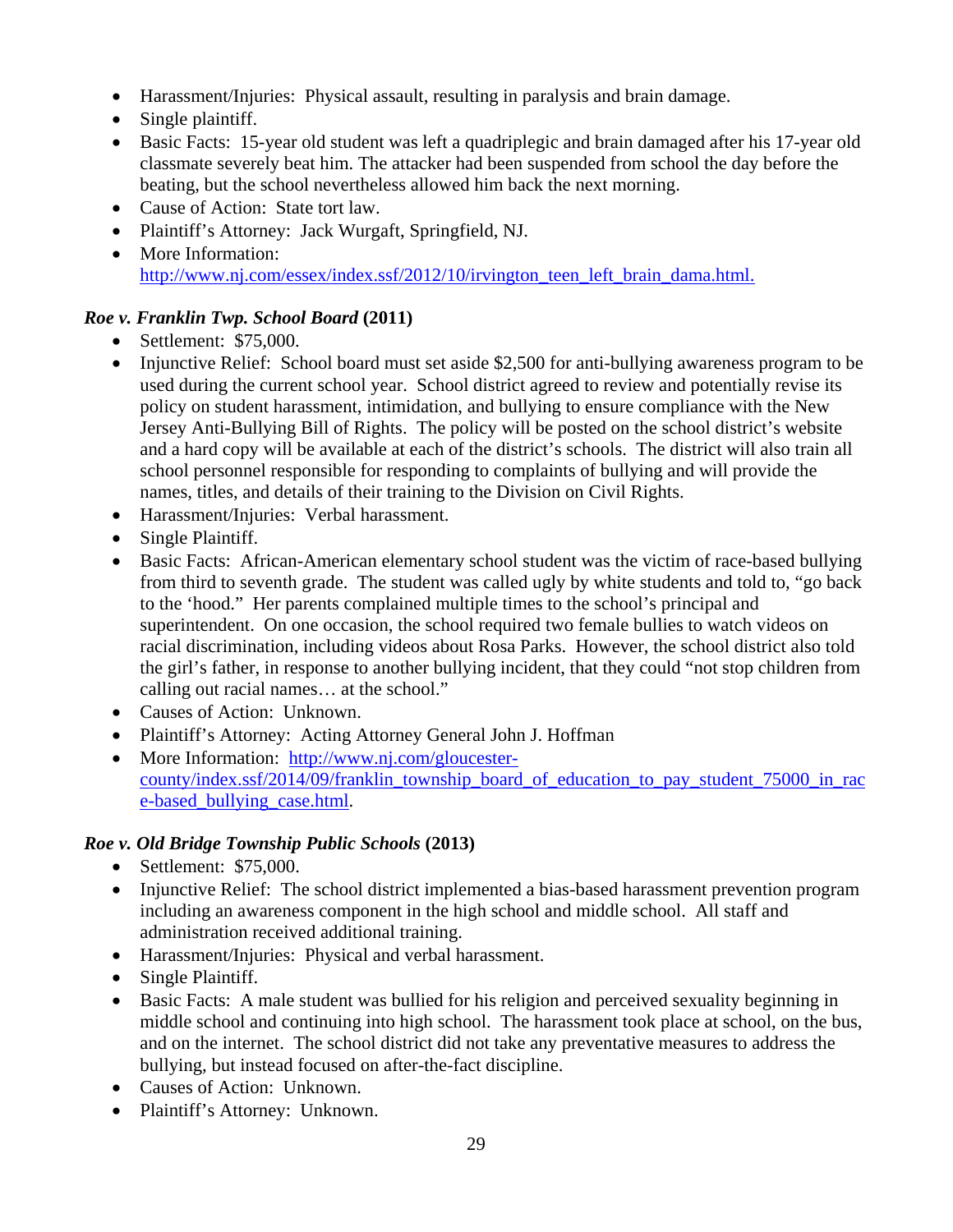• More Information: http://sub.gmnews.com/news/2013-10-03/Schools/Old\_Bridge\_school\_district\_settles\_bullying\_case.html.

#### *Rosenstein v. Board of Education of the Borough of Ramsey***, No. L-010993-09 (N.J. Sup. Ct. Law Div. 2012)**

- Settlement: \$4.2 million.
- Harassment/Injuries: Physical assault, resulting in paralysis.
- Single Plaintiff.
- Basic Facts: A 12 year-old student ended up paralyzed from the waist down soon after a bully punched him so hard in the abdomen that a blood clot formed in one of his major arteries and burst when it reached his spine. Prior to the incident, the student had complained to school officials about being bullied, writing e-mails to the guidance counselor and assistant principal informing them that the bullying had increased, asking for help to figure out coping mechanisms, and wanting to create a record in the event that the bullying continued. Complications from plaintiff's paralysis, including scoliosis, led to 19 surgeries and a complete spinal fusion. He nearly died several times.
- Cause of Action: Unknown.
- Plaintiff's Attorney: Jeffrey Youngman, Fair Lawn, NJ.
- More Information: http://usnews.nbcnews.com/\_news/2012/04/19/11289813-42-millionsettlement-for-student-paralyzed-by-bully#.UG8Ve7gt-dw.email.

## **NEW YORK**

#### *Bari v. New York City Department of Education* **(N.Y. Sup. Ct. 2004)**

- Jury Verdict: \$195,000.
- Harassment/Injuries: Physical and verbal harassment.
- Single Plaintiff.
- Basic Facts: Boy was physically and verbally harassed over a three-year period in elementary school. The school placed him and the bully in the same fifth grade class, even after the victim's mother requested that the school separate them. During a game of handball, the bully caused the boy to fall and break one wrist and sprain the other. The boy withdrew from school after that incident, as the school took no action to protect him after repeated complaints by his mother.
- Cause of Action: Unknown.
- Plaintiff's Attorney: Philip J. Rizzuto of Carle Place, NY.
- More information: http://www.nytimes.com/2004/05/01/nyregion/01about.html.

#### *Eccleston v. Pine Bush Central School District***, No. 12-cv-2303-KMK-PED (S.D.N.Y. 2015)**

- Settlement: \$4.48 million and injunctive relief.
- Injunctive Relief: District will revise its policies and procedures regarding discrimination, bullying and harassment; promptly investigate and respond to harassment; report and track all harassment incidents; work with Anti-Defamation League to improve tolerance and reduce anti-Semitic harassment and other bullying through establishment of No Place for Hate Committee, curriculum for students, and professional development for all school employees and others who interact regularly with students; designate qualified Title VI Coordinator; administer antibullying survey to students; and make mental health counseling available to students with concerns connected with harassment or bullying. District must report on compliance to plaintiffs' counsel for three years. On an annual basis for three years, district must also submit anti-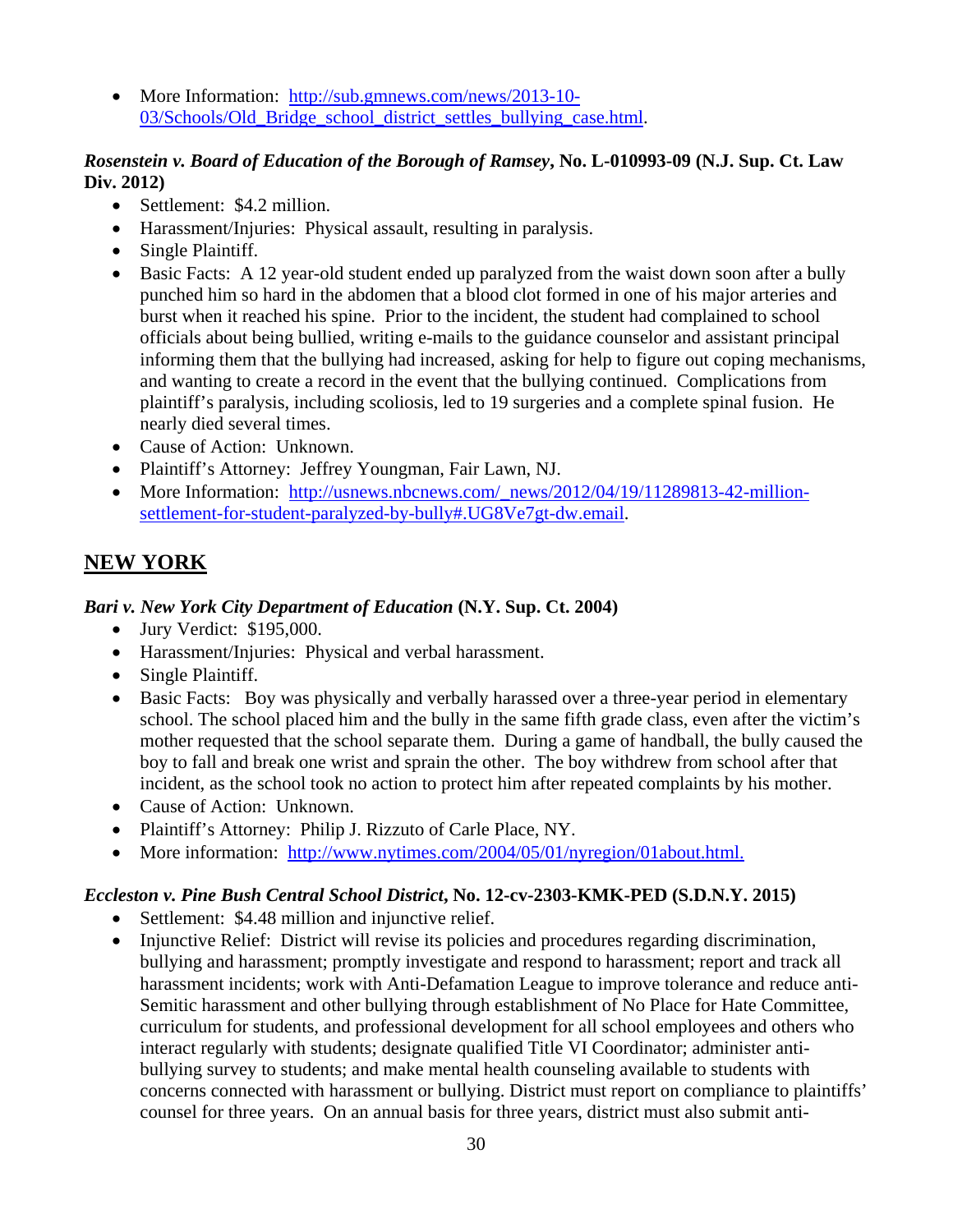bullying policies and procedures, professional development, and curriculum to U.S. Department of Education's Office for Civil Rights for review.

- Harassment/injuries: Anti-Semitic harassment (verbal and physical).
- Multiple Plaintiffs (five).
- Basic Facts: Five Jewish students were subjected for years to severe and pervasive anti-Semitic harassment in Pine Bush Central School District. The harassment included anti-Semitic namecalling and taunts; Holocaust "jokes;" threats; physical violence; coins being thrown at or shoved in the mouths of Jewish children; Hitler salutes; and swastika graffiti. The students and their parents complained to school officials repeatedly, to no avail. Little to no discipline was imposed on the harassing students, and the district failed to take action to address the rampant and systemic harassment.
- Causes of Action: Claims under Title VI for deliberate indifference to harassment based on race or national origin; claims under 42 U.S.C. § 1983 alleging equal protection violations based on national origin or religion; claims under NY civil rights law based on national origin or creed.
- Plaintiffs' Attorneys: Ilann Maazel, O. Andrew F. Wilson, and Zoe Salzman of Emery Celli Brinckerhoff & Abady LLP, New York, NY; Michael Meth of Meth Law Offices, P.C., Chester, NY; and Adele P. Kimmel, Public Justice, P.C., Washington, DC.
- More information: http://www.nytimes.com/2015/06/30/nyregion/pine-bush-school-district-antisemitism-suit.html? r=1.

## *Ishmael v. City of New York*, **(Richmond Cnty. Supreme Ct. 2015)**

- Settlement: \$300,000.
- Harassment/Injuries: Physical assaults based on race and religion.
- Single plaintiff.
- Basic Facts: Trinidadian Muslim junior high school student was physically harassed and assaulted for being a "terrorist" and "taking people's jobs." Primarily bullied by four students for one to two years. Boy left school system and was home schooled. The aggressors were found guilty of hate crimes in juvenile court proceedings.
- Cause(s) of Action: state tort claims.
- Plaintiff's Attorney(s): Edward J. Pavia Jr., D'Agostino & Assocs., P.C., Staten Island, NY.
- More information: http://www.silive.com/northshore/index.ssf/2015/10/300000\_settlement\_in\_bullying.html; http://www.silive.com/news/index.ssf/2011/11/since\_being\_bullied\_at\_school.html.

## *J.L. v. Mohawk Central School District***, No. 09-cv-00943-DNH-DEP (N.D.N.Y. 2009)**

- Settlement: \$50,000 for plaintiff; \$25,000 for attorneys' fees; and injunctive relief.
- $\bullet$  Injunctive Relief: School district was required to (1) retain an expert consultant in the area of harassment and discrimination based on sex, gender identity, gender expression, and sexual orientation to review the district's policies and procedures; (2) develop and implement a comprehensive plan for disseminating the district's harassment and discrimination policies and procedures; (3) retain an expert consultant to conduct annual training for faculty, staff, and students as deemed appropriate by the expert, on discrimination and harassment based on sex, gender identity, gender expression, and sexual orientation; (4) maintain records of investigations and responses to allegations of harassment for five years; and (5) provide annual compliance reports to the United States and private plaintiffs.
- Harassment/Injuries: Harassment involving gender-based stereotyping.
- Single Plaintiff.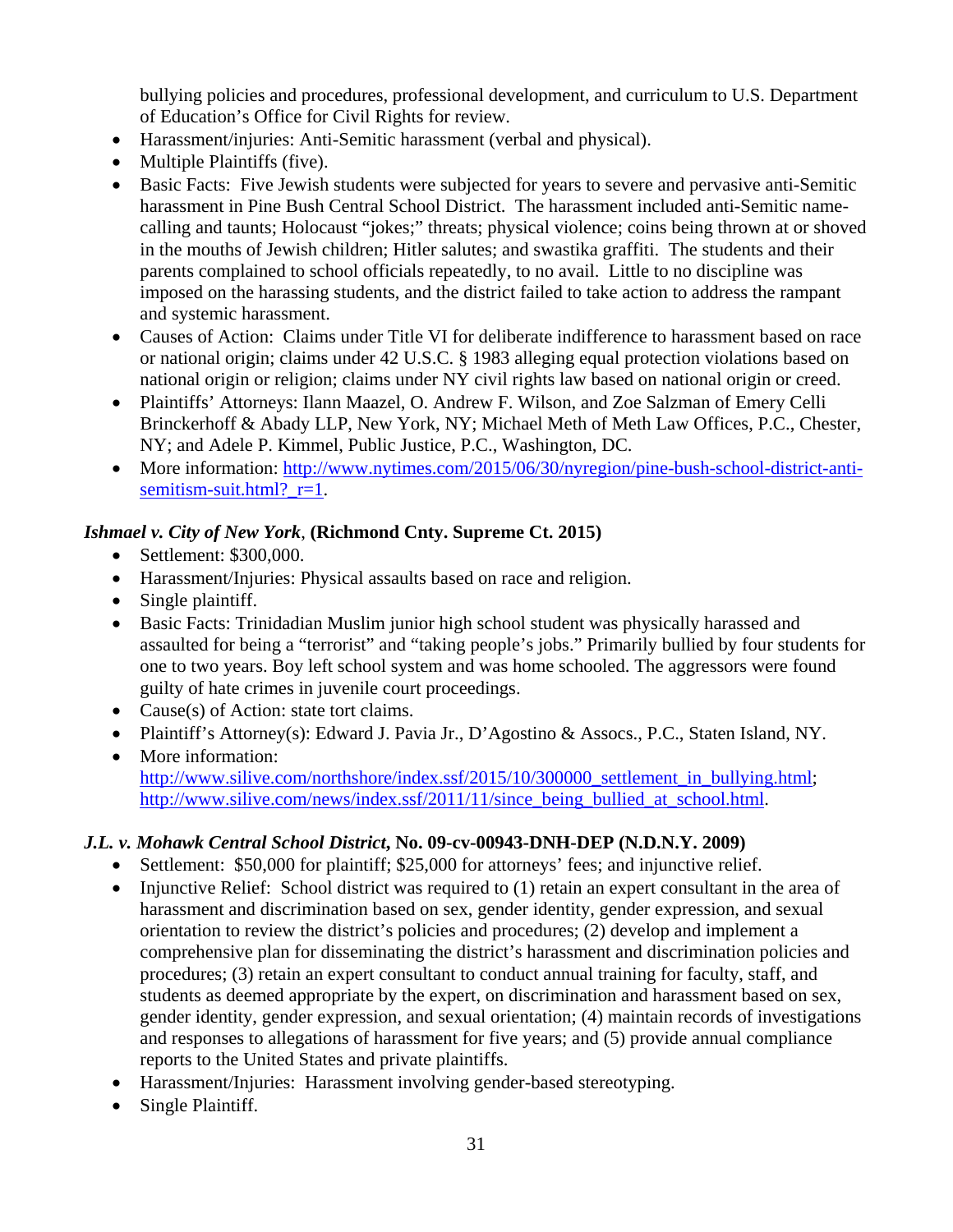- Basic Facts: Plaintiff was the victim of severe student-on-student harassment because he failed to conform to gender stereotypes in both behavior and appearance. He exhibited feminine mannerisms, dyed his hair, wore makeup and nail polish, and maintained predominantly female friendships. The bullying included name-calling, physical threats, and violence.
- Causes of Action: Claim under 42 U.S.C. § 1983 alleging equal protection violation; Title IX claim for deliberate indifference to sex discrimination.
- Plaintiff's Attorneys: New York Civil Liberties Foundation; the United States Department of Justice (Civil Rights Division).
- More information: http://www.justice.gov/opa/pr/justice-department-settles-new-york-schooldistrict-ensure-students-have-equal-opportunities.

## *John M., et al v. Brentwood Union Free School District***, No. 12-cv-02603-PKC-SIL (E.D.N.Y. 2015)**

- Settlement: Undisclosed amount.
- Harassment/Injuries: Physical and verbal racial harassment.
- Single Plaintiff.
- Basic Facts: Family of Caucasian high school student with disability sued school district for inadequately addressing their son's claims of racial harassment as a "minority" in a predominantly Hispanic and black school. The student was subjected to racial remarks, taunts, epitaphs, episodes of spitting, and physical assaults inflicted by non-Caucasian students. The student also felt himself at risk due to his minority ethnicity, the absence of any network of social contact and the lack of any support from the school staff. As a result of the racial harassment, the student underwent two psychiatric evaluations concluding that he was suffering from anxiety and depression. The school placed him in a home tutoring program to ensure his safety, but the family alleged that the program did not provide him with the free appropriate public education to which he was entitled. The school district refused the family's request to place their son in a private school that would accommodate his disabilities, so they put in him a private school at their own expense for his junior and senior years.
- Causes of Action: Claims under 20 U.S.C. § 1415 for violations of Individuals with Disabilities Education Act, Title II of Americans with Disabilities Act, and Section 504 of Rehabilitation Act.
- Plaintiffs' Attorney: Wayne J. Schaefer, Smithtown, NY.
- More Information: http://nypost.com/2016/04/12/school-district-settles-case-over-whitestudents-claims-of-racial-harassment/.

## *Kahn v. Onteora Central School District***, No. 12-CV-206-TJM (N.D. N.Y. 2013)**

- Settlement: Undisclosed amount.
- Harassment/Injuries: Physical and verbal anti-gay harassment.
- Single Plaintiff.
- Basic Facts: Plaintiff endured severe and ongoing verbal and physical anti-gay harassment over the course of five years that ultimately cause him to drop out of school.
- Cause of Action: Claim under Title IX for deliberate indifference to peer-on-peer harassment.
- Plaintiff's Attorney: Stephen Bergstein of Chester, NY.
- More Information: http://www.dailyfreeman.com/general-news/20130501/onteora-schooldistrict-settles-lawsuit-with-gay-former-student-liam-kahn.

## *Lawsuit against New York City Department of Education* **(N.Y. Sup. Ct. 2016)**

• Settlement: \$700,000.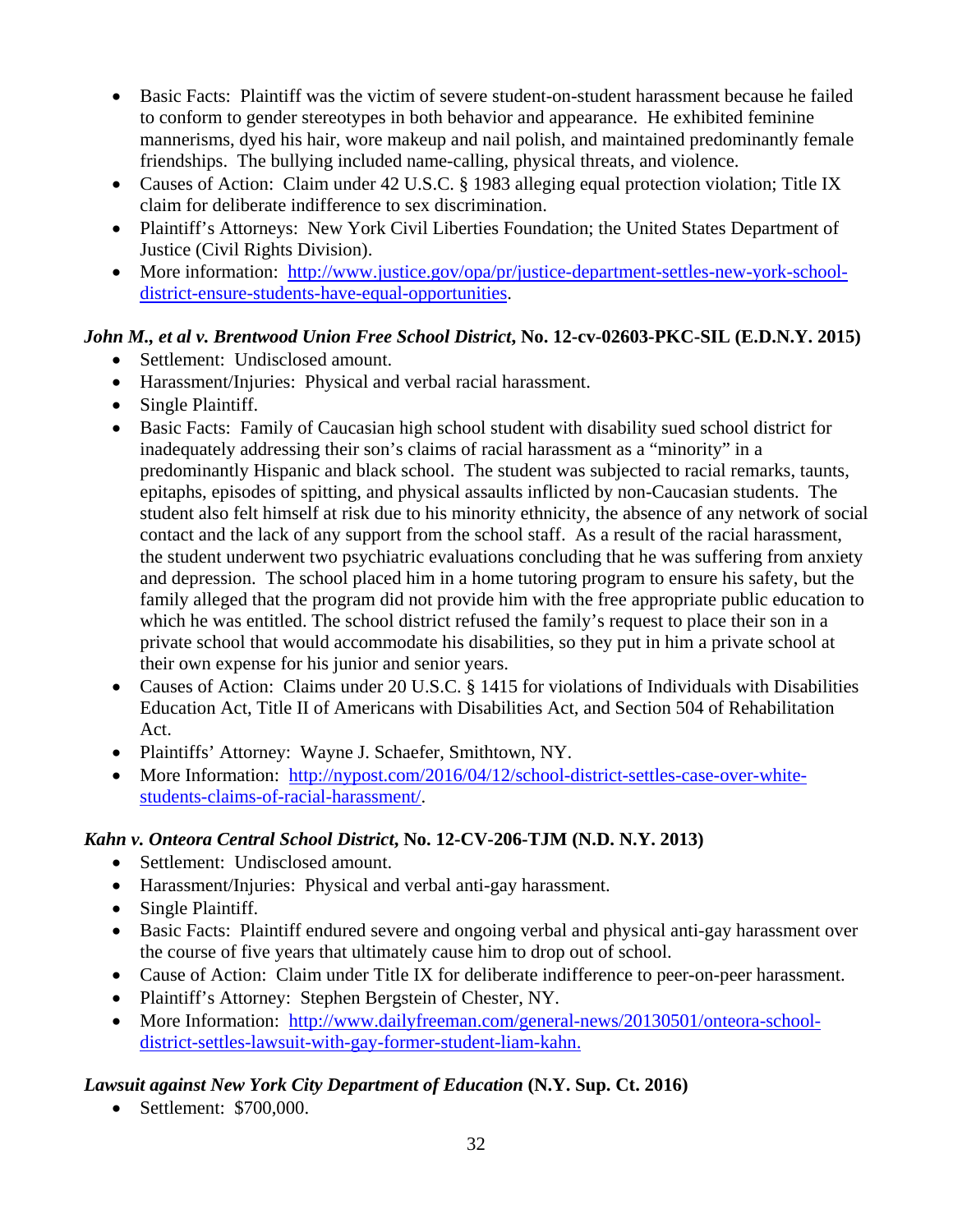- Harassment/Injuries: Physical assault and bullying resulting in permanent eye damage; bullying based on perceived sexual orientation.
- Single Plaintiff.
- Basic Facts: Plaintiff was beaten by several students in his junior high school cafeteria resulting in permanent eye damage that required a cornea transplant. His attackers called him a "fucking faggot" and "gay" among other disparaging remarks. The beating was caught on surveillance cameras. Prior to the beating, the plaintiff had reported other incidents involving physical bullying to school officials.
- Cause of Action: Unknown.
- Plaintiff's Attorney: Sanford Rubenstein of Brooklyn, NY.
- More information: http://www.nydailynews.com/new-york/education/nyc-pays-700g-teenbullied-blinded-school-article-1.2928216

## *Pratt v. Indian River Central School District***, No. 09-cv-411-GTS-GHL (N.D.N.Y. 2013)**

- Settlement: Unknown amount and injunctive relief.
- Injunctive Relief: District will, among other things, hire a consultant to advise and make recommendations concerning the District's anti-harassment training, education, and policies; administer anti-harassment surveys of students annually, with questions designed to ascertain "hot spots" where bullying or harassment is occurring; and provide live, interactive staff training and student education concerning LGBT student harassment.
- Harassment/Injuries: Physical and verbal anti-gay harassment; plaintiffs were prohibited from forming a gay-straight alliance in high school.
- Multiple Plaintiffs (two).
- Basic Facts: Student endured relentless anti-gay harassment beginning in his earliest years of school. The harassment, which intensified in middle school and high school, included physical harassment and verbal taunts such as "faggot," "sissy," "queer," and "fudgepacker." The high school principal responded by asking the student to "tone it down," and refused to allow him and his sister to form a gay/straight alliance at school.
- Causes of Action: Claims under 20 U.S.C. § 4071 for violations of the Equal Access Act; claims under 42 U.S.C. § 1983 for denial right to free speech and association, and denial of equal protection and state law claims, including violations of the New York State Constitution, the New York Human Rights Act, and the New York Civil Rights Act.
- Plaintiffs' Attorneys: Thomas W. Ude, Jr., Michael Kavey, and Hayley Gorenberg of Lambda Legal Defense and Education Fund, New York, NY; and Adam T. Humann, and Maura M. Klugman of New York, NY.
- More Information: http://www.lambdalegal.org/blog/pratt-v-indian-river-central-school-districtsettlement.

## *Premi v. The City of New York***, No. 09-cv-2348-FB-VVP (E.D.N.Y. 2010)**

- Settlement: \$30,000 and injunctive relief.
- Injunctive Relief: District agreed to: develop written lesson plans to address bias generally and against Sikhs specifically; discuss the school system's legal obligation to stop discrimination with school staff and security; and designate an individual at the high school to whom bias and harassment can be reported.
- Harassment/Injuries: Physical and verbal harassment.
- Single Plaintiff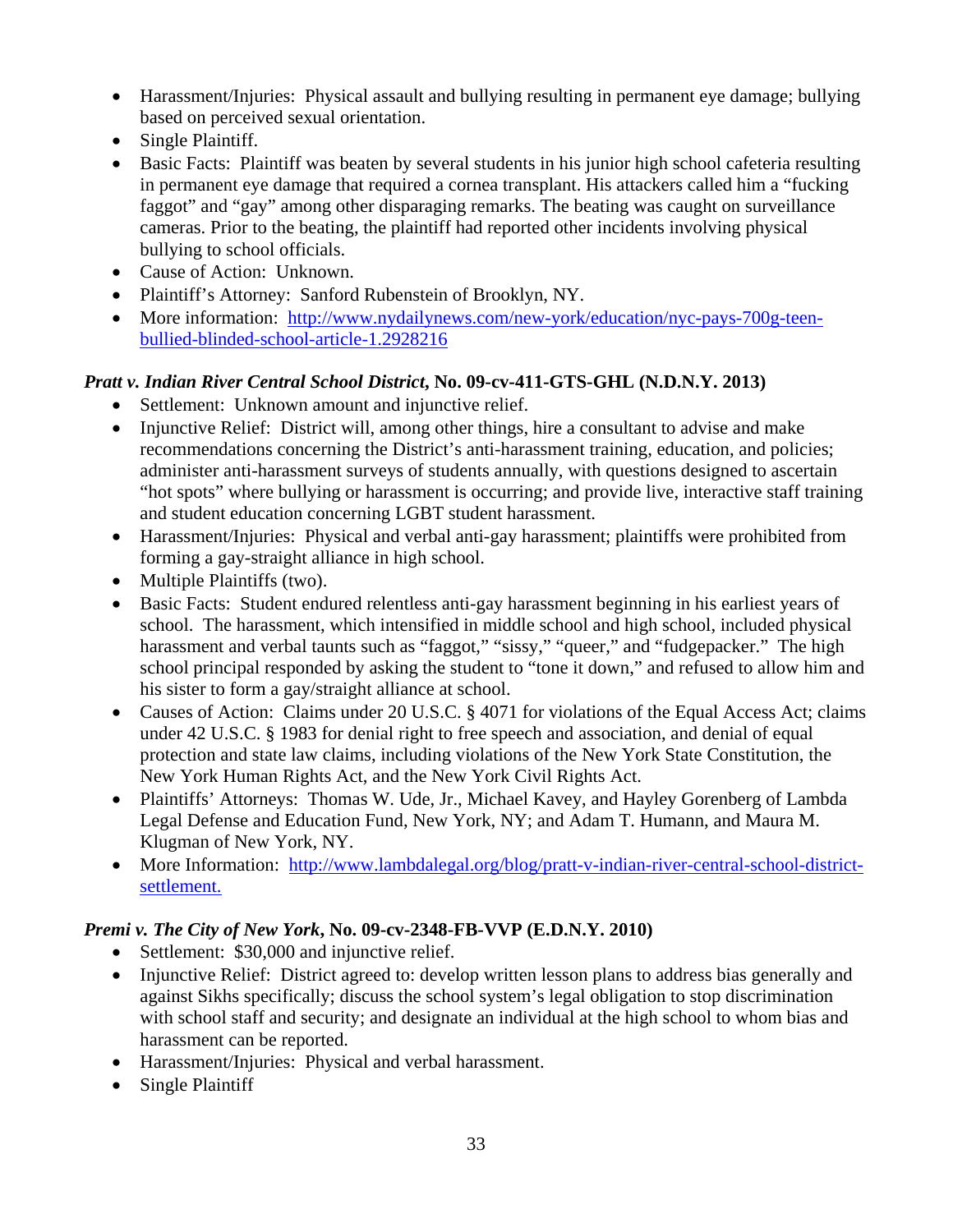- Basic Facts: Student endured ongoing physical and verbal bullying at school because of his Sikh faith and ethnicity. On one occasion, another student punched him in the face, causing a laceration near his eye, and tried to remove his turban—even though wearing a turban is mandated by the Sikh faith.
- Causes of Action: Claims under Title VI for deliberate indifference to peer harassment; New York Human Rights Law; and state tort law.
- Plaintiff's Attorneys: Amardeep Singh Bhalla of The Sikh Coalition, New York, NY; Gurbir Singh Grewal and Gazeena Soni of New York, NY.
- More Information: http://www.sikhcoalition.org/advisories/2010/public-school-settles-lawsuitafter-failing-to-protect-sikh-student-from-bullying.

## *Schneiderman v. Farmingdale United Free School District* **(Nassau Cnty. Supreme Ct. 2015)**

- Settlement: Undisclosed.
- Injunctive Relief: Unknown.
- Harassment/Injuries: Physical and verbal abuse.
- Single Plaintiff.
- Basic Facts: Middle school boy singled out for bullying by classmates for three years. Reason for targeting unclear. Boy experience serious physical attacks, repeated verbal harassment, social and psychological isolation. Result was suicidal ideation and one suicide attempt.
- Cause(s) of Action: state tort law claims.
- Plaintiff's Attorney(s): Neal Goldstein and Lori Frucht of Goldstein & Bashner, East Meadow, NY.
- More information: http://www.prweb.com/releases/2015/01/prweb12437971.htm.

## *T.K., et al. v. New York City Department of Education***, No. 14-3078-cv (2d Cir. 2016)**

- Judgment: Court of Appeals unanimously upheld district court judgment awarding plaintiffs reimbursement for one year of private school education for their daughter, a student with learning disabilities who was denied access to a free appropriate public education (FAPE) because of defendant's failure to address the severe bullying she endured.
- Harassment/Injuries: Physical and verbal harassment of learning-disabled student.
- Single Plaintiff.
- Basic Facts: Third grade student with autism was taunted and abused daily by classmates. She was socially ostracized by classmates in her mixed general and special education classroom, and sometimes physically abused to the point of sustaining bruises. As a result of the bullying, she lost her ability to function in class and focus on homework. The school principal repeatedly refused to discuss the bullying with the parents, and "stonewalled" their efforts to have the bullying addressed as part of the process for formulating the student's Individualized Education Program (known as an "IEP"). As a result, the student's parents removed their daughter from the school and enrolled her in a private school for children with learning disabilities.
- Cause of Action: Claim under Individuals with Disabilities Education Act.
- Plaintiffs' Attorney: Gary S. Mayerson, New York, NY.
- More Information: http://nypost.com/2016/01/21/city-to-pay-for-bullied-girls-private-schooltuition/.

## *Zeno v. Pine Plains Central School District***, 702 F.3d 655 (2d Cir. 2012)**

- Jury Verdict: \$1.25 million, reduced by judge to \$1 million.
- Harassment/Injuries: Racial harassment, including assault.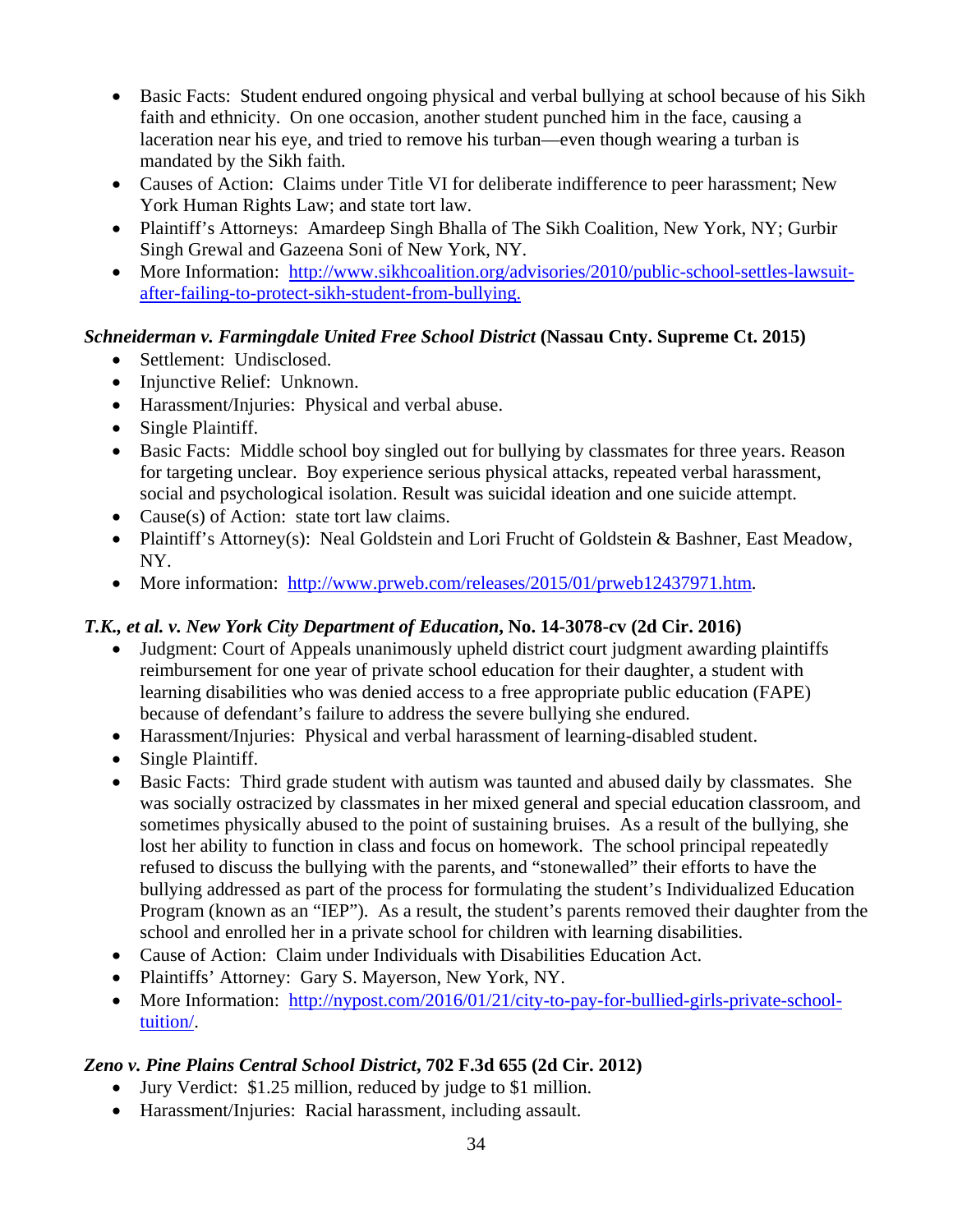- Single Plaintiff.
- Basic Facts: Bi-racial student experienced severe and pervasive racist bullying. Although school district disciplined bullies and offered optional sensitivity training sessions, appeals court held that there was sufficient evidence for jury to conclude that school district should have done more to stop the serious and sometimes life-threatening harassment. Plaintiff endured racially derogatory graffiti, threats to his life, and physical assaults. At one point, bullies showed him a noose and threatened to take him to a tree for a hanging. Second Circuit affirmed \$1 million judgment.
- Cause of Action: Title VI claim for deliberate indifference to racial harassment.
- Plaintiff's Attorneys: Stephen Bergstein, Helen Ullrich, Chester, NY.
- More Information: http://news.findlaw.com/apnews/f31e58b5863247b69853114e04dce837.

## **NORTH DAKOTA**

#### *Unknown v. Fargo School District* **(Cass Cnty. Dist. Ct. 2010)**

- Settlement: \$300,000 (\$190,600 for student; \$109,400 for attorney's fees).
- Injunctive Relief: District agreed to train teachers and staff on how to recognize and deal with bullying and to provide programs and curriculum on bullying for students at all grade levels.
- Harassment/Injuries: Physical and verbal harassment; several attempted suicides.
- Single Plaintiff.
- Basic Facts: Student endured ongoing physical and verbal harassment because of vision and speech impairments for nearly five years. He was hospitalized on six occasions after attempting to commit suicide. He withdrew from the school district because of its failure to protect him.
- Causes of Action: Unknown.
- Plaintiff's Attorney: Patricia Monson of Fargo, ND.
- More Information: http://www.valleynewslive.com/Global/story.asp?S=13681290 ; http://www.wdaz.com/event/article/id/5449/.

## **OHIO**

#### *Fulton v. W. Brown Local School Dist. Bd. of Ed.***, No. 15-cv-00053 (S.D. Ohio 2017)**

- Settlement: \$200,000
- Harassment/Injuries: Race-based harassment and bullying.
- Single plaintiff.
- Basic Facts: Plaintiff, a biracial student in a mostly white school, was subjected to ongoing racial harassment and bullying by students and teachers despite repeated requests to administrators and school board for help. The verbal harassment included stereotypical comments about African Americans and racial slurs. Plaintiff and his family reported many of these incidents, but the school rarely investigated, and when it did, it failed to stop the racial bullying. After enduring years of this pervasive conduct, plaintiff informed the school of his intent to transfer because of the ongoing racial discrimination. Only then did the school initiate an investigation. A support services officer who had no training in identifying racial harassment conducted the investigation, and found that there was no racial harassment or discrimination. A finding of racial harassment would have allowed plaintiff to continue playing basketball with his team after he transferred.
- Causes of Action: Claims under Title VI of the Civil Rights Act; § 1983 claims under the Fourteenth Amendment.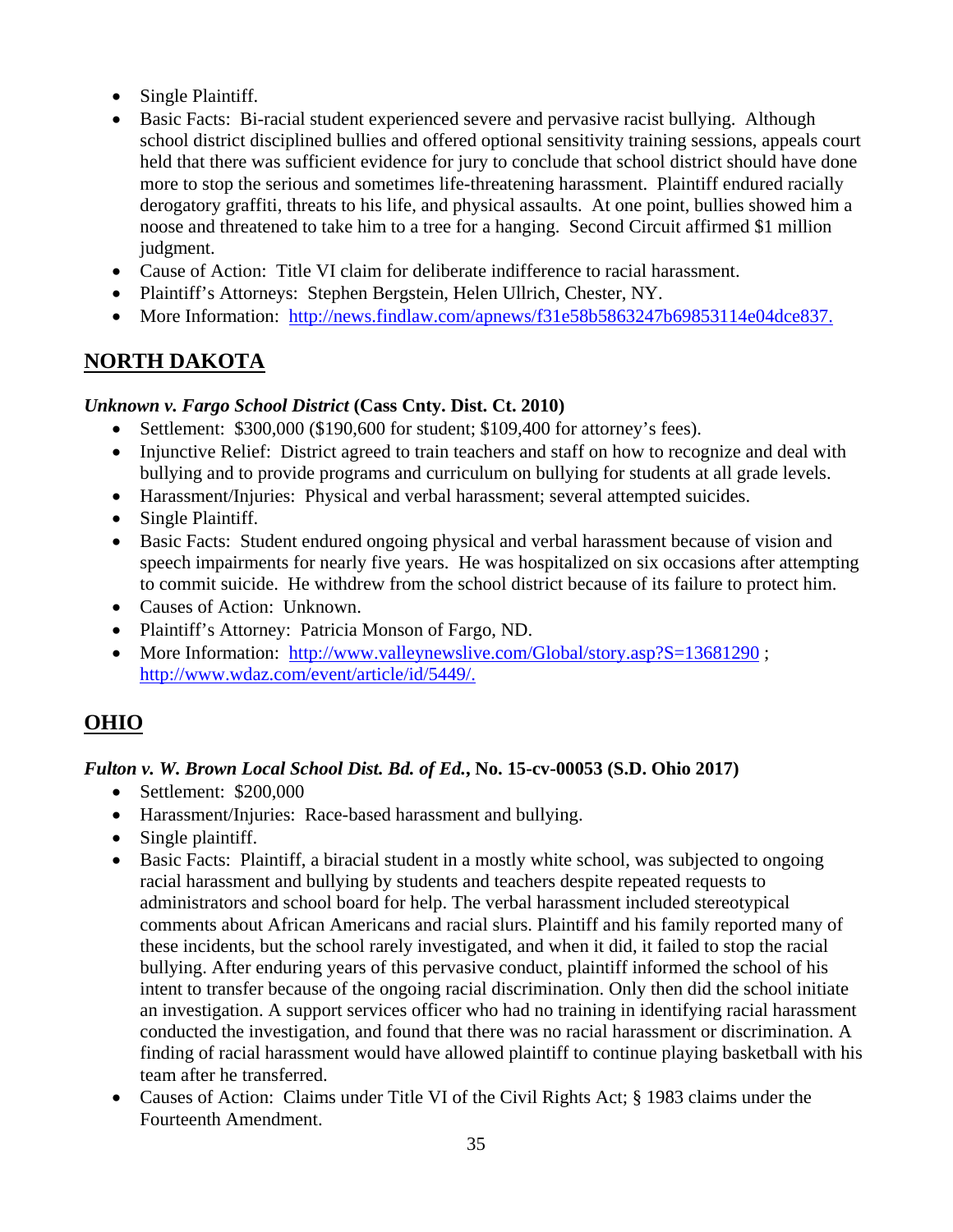- Plaintiff's Attorneys: Sonia T. Walker of Columbus, OH; Eric A. Jones of Columbus, OH.
- More Information: http://www.wlwt.com/article/star-athlete-says-he-was-target-of-racialharassment-in-brown-co-schools/9132755.

#### *Galloway v. Chesapeake Union Exempted Village Schools Bd. of Educ.* **(S.D. Ohio 2014)**

- Settlement: \$322,500
- Injunctive relief: School district must provide mandatory anti-bullying and harassment training to employees; all future bullying complaints are to be directed to the district superintendent; individual school employee defendants fired.
- Harassment/Injuries: Disability-based physical and emotional harassment.
- Single plaintiff.
- Basic Facts: Plaintiff Joseph Galloway was diagnosed with Asperger's, ADHD, and seizure disorder. Students and teachers at two separate schools taunted, abused, and discriminated against Galloway b/c of his disabilities. Teasing included questioning his sexual orientation. Culminated in several sexual assaults by classmates. Teachers and administrators did nothing to stop harassment.
- Causes of Action: Substantive due process claim alleging intentional injury to plaintiff, and pain and suffering to his parents; claim of equal protection violation for disability-based discrimination; claim of ADA violation for disability-based discrimination; claim of Title IX violations for deliberate indifference to gender and sexual orientation-based harassment; § 1983 *Monell* claim for failure to train and supervise school officials; state law tort claims for negligence/gross negligence.
- Plaintiff's Attorney(s): Kenneth Myers of Cleveland, OH.
- More Information: http://www.herald-dispatch.com/news/x406443740/District-pays-300K-tosettle-case#.VPtpaqe72S4.email.

#### *Jackson v. Bellevue School District* **(N.D. Ohio 2013)**

- Settlement: \$110,000.
- Multiple Plaintiffs (two)
- Harassment/Injuries: Verbal and physical harassment based on race.
- Basic Facts: Biracial 16 and 17-year-old sisters brought a lawsuit against their school district after enduring racial bullying. During a school assembly, the principal of the school called one of the girls to the front of the auditorium and was told to go to the bathroom to put up her hair because it was a distraction to the school. The girl was later suspended after trying to defend herself when another student threw a pen at her head and called her the N-word. The same student also told the girl, "That's why your grandpa picked cotton for my grandpa." The principal of the school singled out the girl for a drug search, made her take off her socks, and searched her personal belongings in her locker. After a crime was committed in the neighborhood, a student stood up in front of the girl's class and said, "Of course it'd be a black guy, f\_cking n\_gger!" The teacher pretended not to hear the comment. Although the school district suspended one student for telling the girl to "go back to Africa," she was suspended after making a comment to another student about the incident who said in a text, "we brought em here to work that's all there good for aunt no other need for em at all." Several weeks later, the principal sent the girls' mother an email saying that they were a "distraction to the educational process" and that if they did not "cease and desist" their actions, they may face out of school suspensions.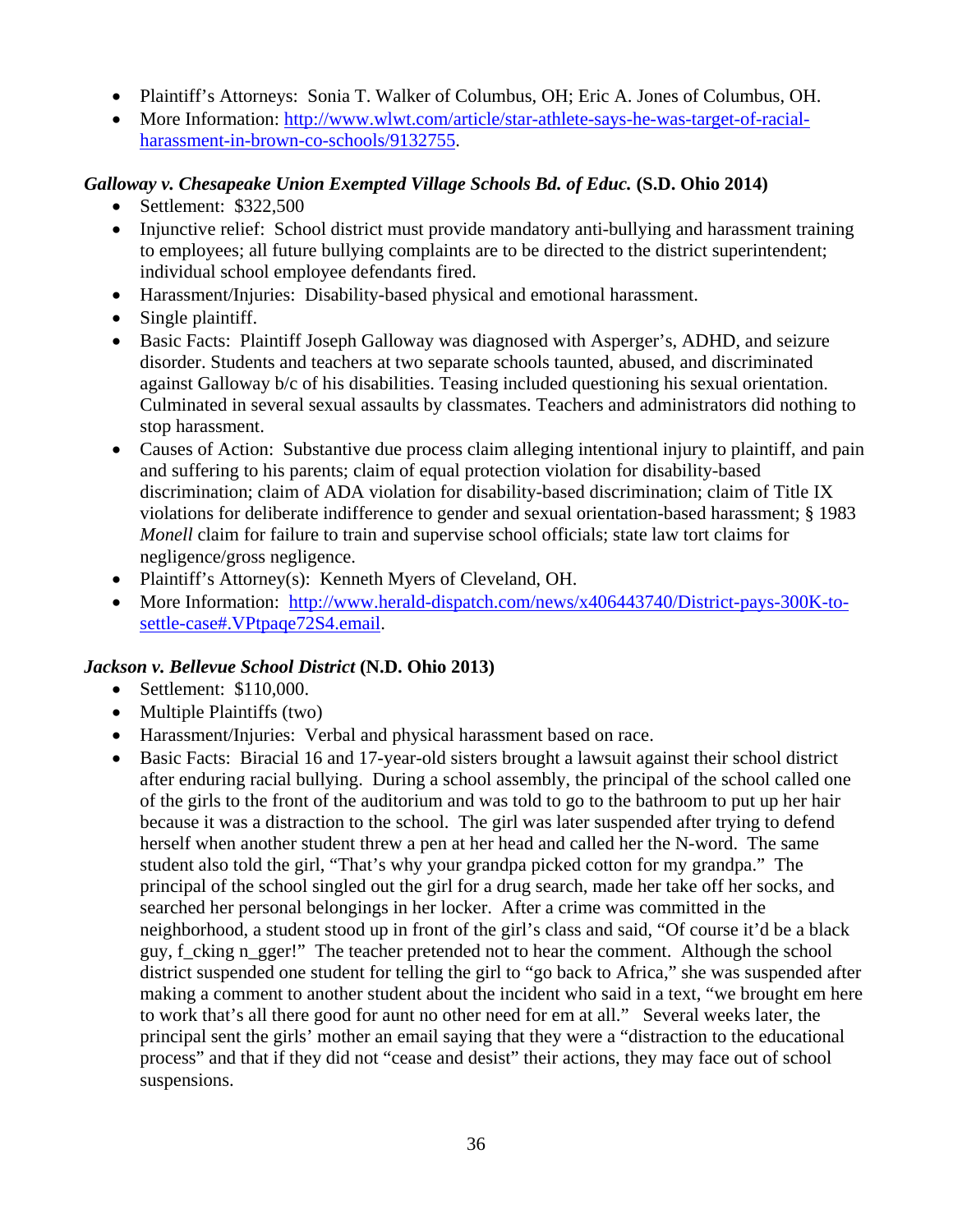- Causes of Action: Violation of right to education environment free from racial discrimination, harassment, and intimidation (presumably, under Title VI).
- Plaintiffs' Attorney: Unknown.
- More Information: http://thebellevuegazette.com/news/home\_top/50701482/An-uphill-battle.

#### *King v.Union-Scioto Local School District, Ross County* **(2012)**

- Settlement: \$30,000, plus \$5,000 in attorneys' fees (pre-suit).
- Injunctive Relief: The school district agreed to improve its anti-bullying policies, create a complaint mechanism for students who are bullied, and train staff on "cultural understanding" and harassment of LGBT students.
- Harassment/Injuries: Anti-gay physical harassment.
- Single Plaintiff.
- Basic Facts: King was attacked by a classmate who had previously taunted him for being gay.
- Causes of Action: Unknown.
- Plaintiff's Attorney: ACLU of Ohio.
- More Information: http://www.dispatch.com/content/stories/local/2012/07/20/Beating-of-gaystudent-costs-schools-\$35x000-in-settlement.html ; http://www.glbtq.com/blogs/bullied\_student\_reaches\_settlement\_with\_school\_district.html.

#### *Litty v. Carlisle Local School District* **(S.D. Ohio 2015)**

- Settlement: \$10,000.
- Injunctive relief: Unknown.
- Harassment/Injuries: Verbal anti-gay harassment.
- Single Plaintiff (and parents).
- Basic Facts: Throughout sophomore and junior year of high school, students taunted and harassed Litty based on his sexual orientation. He began skipping school so often that he was prosecuted for truancy. He attempted suicide in January 2011 and received psychiatric treatment. Family moved to Florida to get son away from school environment.
- Cause(s) of Action: Substantive and procedural due process claims for gender-based discrimination; Title IX claim for deliberate indifference to gender-based harassment; § 1983 claim against school district under *Monell* for failure to prevent or stop bullying; state law claims for negligence and gross negligence; bad faith; wanton and reckless conduct (to avoid official immunity defense); failure to train and supervise; and loss of consortium.
- Plaintiff(s) Attorneys: Neal Duiker of Gray & Dunning, Lebanon, OH.
- More Information: http://www.daytondailynews.com/news/news/local/bullying-lawsuitsincreasing/njppD/.

#### *Logan v. Sycamore Community School Board of Education***, No. 09-cv-00885, 2012 WL 2011037 (S.D. Ohio June 5, 2012)**

- Settlement: \$154,000 for family; \$66,000 for attorneys' fees.
- Harassment/Injuries: Physical and verbal harassment based on sex, resulting in suicide.
- Single Plaintiff.
- Basic Facts: Female high school student experienced physical and verbal harassment after classmates "sexted" nude images of her. The harassment intensified after she appeared on a television segment regarding sexting. Plaintiff subsequently committed suicide.
- Causes of Action: Claim under 42 U.S.C. § 1983 alleging equal protection violation; claim under Title IX for deliberate indifference to sexual harassment.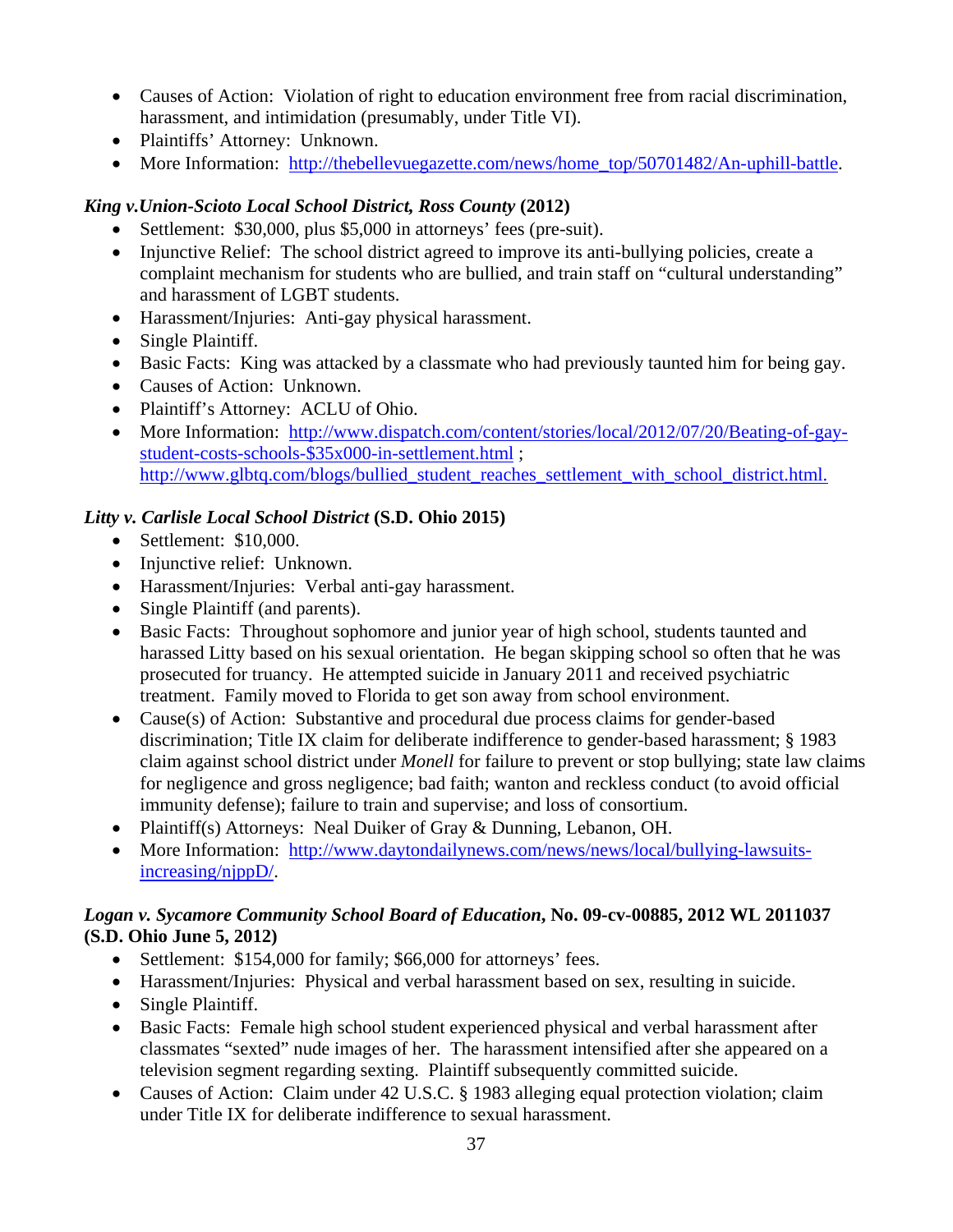- Plaintiff's Attorneys: Alphonse Adam Gerhardstein, Jennifer Branch, Cincinnati, OH.
- More Information: http://www.nydailynews.com/news/national/teen-bullying-victim-familysettlement-article-1.1178783.

## *Schroeder ex rel. Schroeder v. Maumee Board of Education***, 296 F. Supp. 2d 869 (N.D. Ohio 2003)**

- Settlement: Undisclosed amount.
- Harassment/Injuries: Anti-gay verbal and physical harassment based on perceived sexual orientation.
- Single Plaintiff.
- Basic Facts: High school student experienced physical and verbal anti-gay harassment because he began advocating for gay rights when his older brother came out. The harassment intensified after a girl injured his back and testicles with her knee. Another student slammed plaintiff's head against a urinal, chipping his tooth.
- Causes of Action: Claim under 42 U.S.C. § 1983 alleging equal protection violations; Title IX claim for deliberate indifference to sexual harassment.
- Plaintiff's Attorneys: Jillian S. Davis, Berkman, Gordon, Murray & DeVan, Cleveland, OH; Raymond V. Vasvari, Jr., ACLU of Ohio, Cleveland, OH.

## *Shively v. Green Local School District Board of Education***, No. 5:11-cv-02398-BYP (N.D. Ohio 2015)**

- Settlement: \$500,000 and injunctive relief.
- Injunctive Relief: Anti-bullying training for all school district staff by U.S. Department of Education Office for Civil Rights ("OCR") or other third party; review of anti-bullying policies by OCR.
- Harassment/Injuries: Anti-Semitic and gender-based harassment (verbal and physical).
- Single Plaintiff (and parent).
- Basic Facts: Plaintiff endured years of anti-Semitic and gender-based harassment by her peers that escalated in middle and high schools. She was regularly taunted with anti-Semitic and gender-based slurs, harassed on social media where she was listed as a target on a "kill list," and physically abused, twice to the point of requiring medical treatment. Her and her mother's repeated complaints to school officials were to no avail. The harassment continued until she transferred to another school district.
- Causes of Action: Claim under 42 U.S.C. § 1983 alleging equal protection violation based on religion and substantive due process violation; claim under Title IX for deliberate indifference for gender-based harassment; and state tort law claims.
- Plaintiffs' Attorneys: Kenneth D. Myers, Law Offices of Kenneth D. Myers, Cleveland, OH; Christopher P. Thorman and Brendan D. Healy, Thorman Petrov Griffin Co., LPA, Cleveland, OH; Adele P. Kimmel, Public Justice, P.C., Washington, DC.
- More information: http://www.ohio.com/news/break-news/green-school-board-agrees-to-500-000-settlement-to-end-lawsuit-over-bullying-1.598618.

## *Wencho v. Lakewood School District***, 177 Ohio Ct. App. 3d 469 (2008)**

- Settlement: Undisclosed
- Harassment/Injuries: Physical and verbal harassment.
- Single Plaintiff.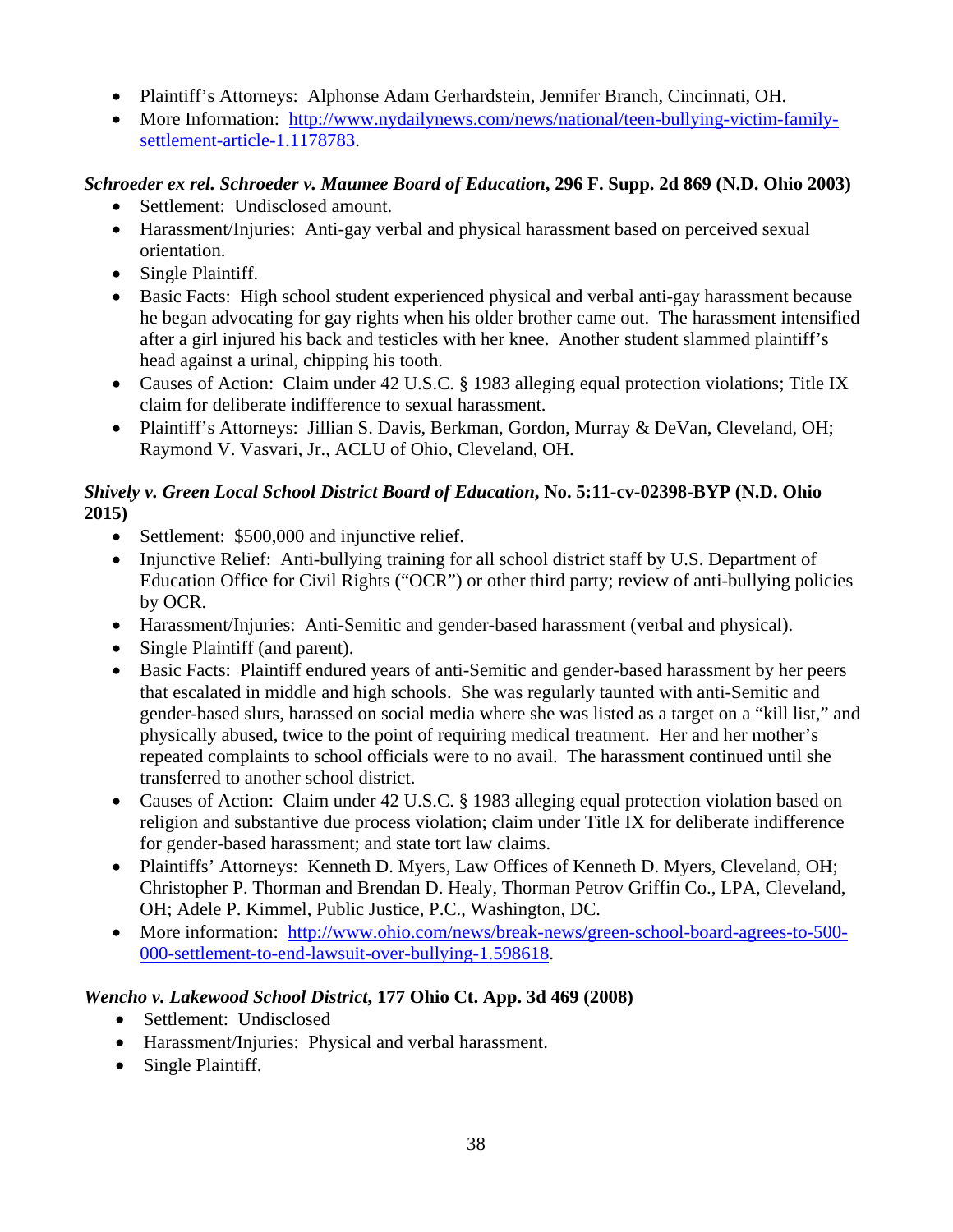- Basic Facts: Sixth grade student suffered from a "pattern of violence and threats" that culminated in an attack. Plaintiff alleged that the school district did not discipline the attacker, nor did it assist the plaintiff after the attack.
- Causes of Action: State tort law claims for negligence, negligent infliction of emotional distress, and assault.
- Plaintiff's Attorneys: John Chambers and James Burke of Cleveland.
- More information: http://www.leagle.com/decision/In%20OHCO%2020080716361; http://blog.cleveland.com/metro/2009/06/michael\_and\_kelly\_wencho\_of\_la.html.

## **OKLAHOMA**

#### *Wright and Soupene v. Yukon Public Schools* **(Canadian Cnty. Dist. Ct. 2014)**

- Settlement: \$100,000 (school district); \$10,000 (teacher's insurance company).
- Harassment/Injuries: Social isolation.
- Multiple Plaintiffs (two).
- Basic Facts: Plaintiffs, two women acting as whistleblowers, sued the school district after three agricultural instructors and their students began harassing plaintiffs' daughters when the plaintiffs accused instructors of misappropriating funds from a vocational-agricultural high school program. The plaintiffs' daughters were routinely excluded from vocational-agricultural events and misinformed about meeting times. Classmates locked one student outside the classroom while the school guidance counselor told the other student that it would be best if she transferred schools.
- Causes of Action: Unknown.
- Plaintiffs' Attorney: Unknown.
- More Information: http://newsok.com/yukon-school-district-settles-civil-lawsuit-with-formervocational-agriculture-students/article/4747207.

## **OREGON**

#### *CK v. Eugene School District***, No. 12-CV-1640 (D. Or. 2012)**

- Settlement: \$5,000.
- Harassment/Injuries: Anti-gay verbal and physical harassment based on perceived sexual orientation.
- Single Plaintiff.
- Basic Facts: Middle school student experienced ongoing anti-gay verbal and physical harassment resulting in emotional distress and depression.
- Causes of Action: Title IX claim for deliberate indifference to peer-on-peer harassment; claim under 42 U.S.C. § 1983 alleging equal protection violations; claim under § 504 of the Rehabilitation Act; Oregon tort and statutory claims.
- Plaintiff's Attorney: Kevin C. Brague, Tigard, OR
- More Information: http://www.registerguard.com/rg/news/local/30890695-110/district-suitbullying-claimed-lawsuit.html.csp.

#### *Bang v. Eugene School District* **(Lane Cty. Cir. Ct. 2016)**

- Settlement: \$15,000 (from school district).
- Harassment/Injuries: Physical assault of middle school student by four classmates.
- Single Plaintiff.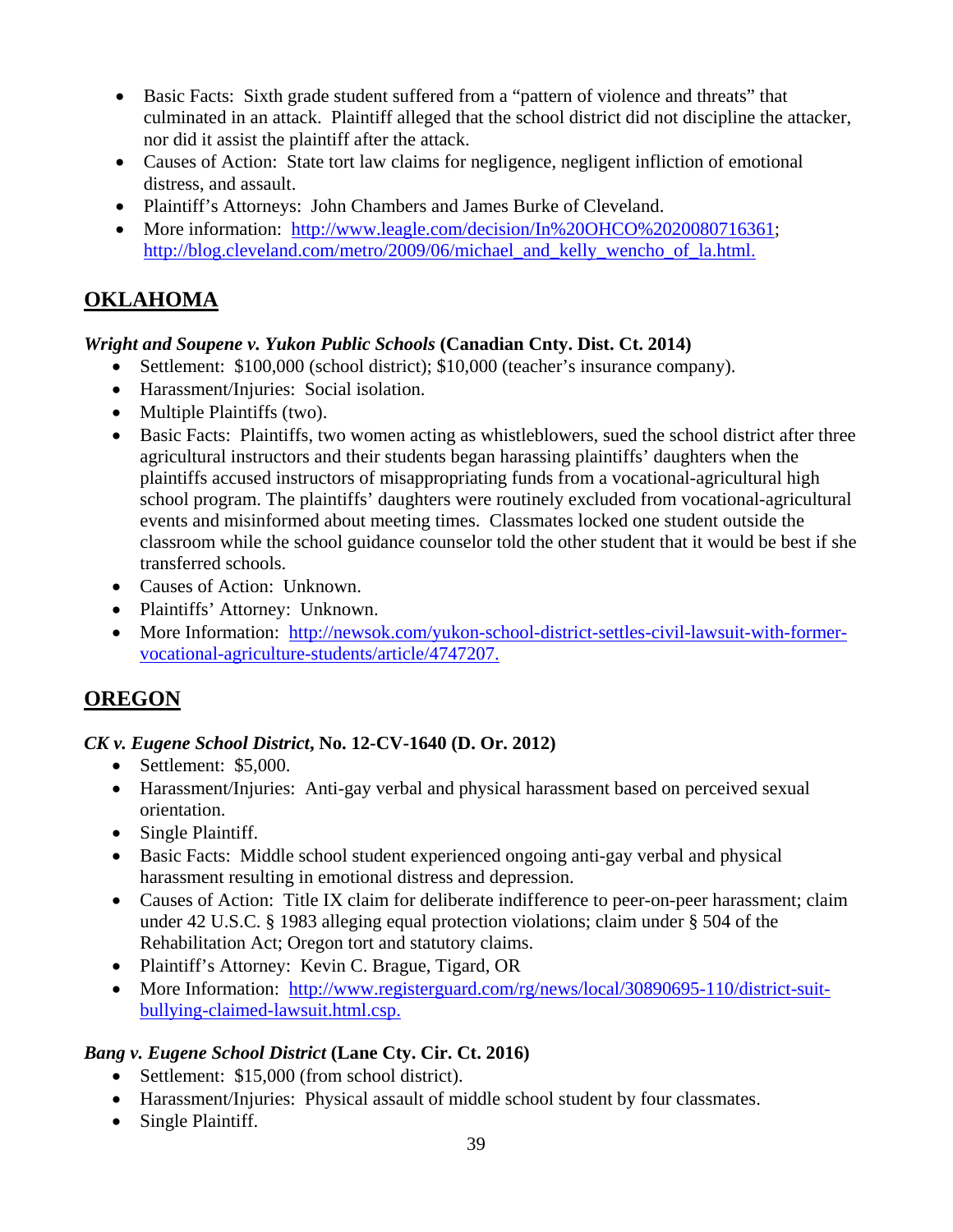- Basic Facts: Middle school student intentionally threw a football at the victim's head, and the two got into a physical fight. They separated, but then another boy quickly tackled and punched the victim. Two other boys then joined in the beating, making it four-against-one. The victim suffered bruising on his face, head, neck, and torso, and suffered psychological damage and pain. School allegedly knew that boy's attackers had a history of harassing and assaulting younger students.
- Causes of Action: Claim against school district for negligent supervision; claims against students for assault, battery, and intentional infliction of emotional distress.
- Plaintiff's Attorney: Kevin Brague, Kivel & Howard, LLP, Portland, OR
- More Information: http://www.thefreelibrary.com/Schools+settle+bullying+lawsuit.a0446697274; http://blog.lawinfo.com/2016/03/24/oregon-father-and-school-district-reachsettlement-over-sons-beating/.

#### *Harrison v. Clatskanie School District***, No. 3:13-cv-01837 (D. Or. 2015)**

- Settlement: \$225,000 (\$75,000 for each of three plaintiffs), and injunctive relief.
- Injunctive Relief: School district changed policies, increasing mental health services available to students, creating programming/training for staff and students about sexual harassment, and prohibiting cell phone use during school hours. The school district also formed a committee of students, parents, staff, and other community members to undertake anti-bullying initiatives.
- Harassment/Injuries: Sexual harassment involving coercion and threats by male students to share naked photos of female students.
- Multiple Plaintiffs (three).
- Basic Facts: Three female middle school students were victims of a "sextortion" scheme by male students who pressured them into sending naked photos of themselves, then threatened them if they refused to send more. The boys collected the photos as part of a competition to see who could get the most naked photos of female students. One of the victims attempted suicide as a result of the harassment. The students reported the incidents to school administrators, who told them to "suck it up" and that "boys will be boys."
- Causes of Action: Title IX claim for deliberate indifference to sexual harassment, equal protection claim under 42 U.S.C. § 1983; Fourth Amendment claim under 42 U.S.C. § 1983; and state tort claims for intentional infliction of emotional distress, negligent breach of duty in loco parentis, and negligent breach of duty of supervision.
- Plaintiffs' Attorneys: Loren Lunsford, Martinsen  $*$  Wright PC, Sacramento, CA; Amber H. Lunsford, Attorney at Law, Sacramento, CA.
- More Information: http://www.kgw.com/story/news/education/2015/04/09/clatskanie-bullyinglawsuit/25523487/; http://www.dailyastorian.com/Local\_News/20150413/clatskanie-settles-suitalleging-online-bullying#.VYiXx\_CX8Qg.mailto.

## **PENNSYLVANIA**

#### *C.S. v. Southern Columbia Area School District***, No. 4:12-CV-01013-MWB (M.D. Pa 2014)**

- Settlement: \$130,000.
- Harassment/Injuries: Sexual assault.
- Basic Facts: Off-campus sexual assault.
- Single Plaintiff.
- Basic Facts: A member of the high school football team lured a female student off campus so that another member of the team could sexually assault her. After the sexual assault, the female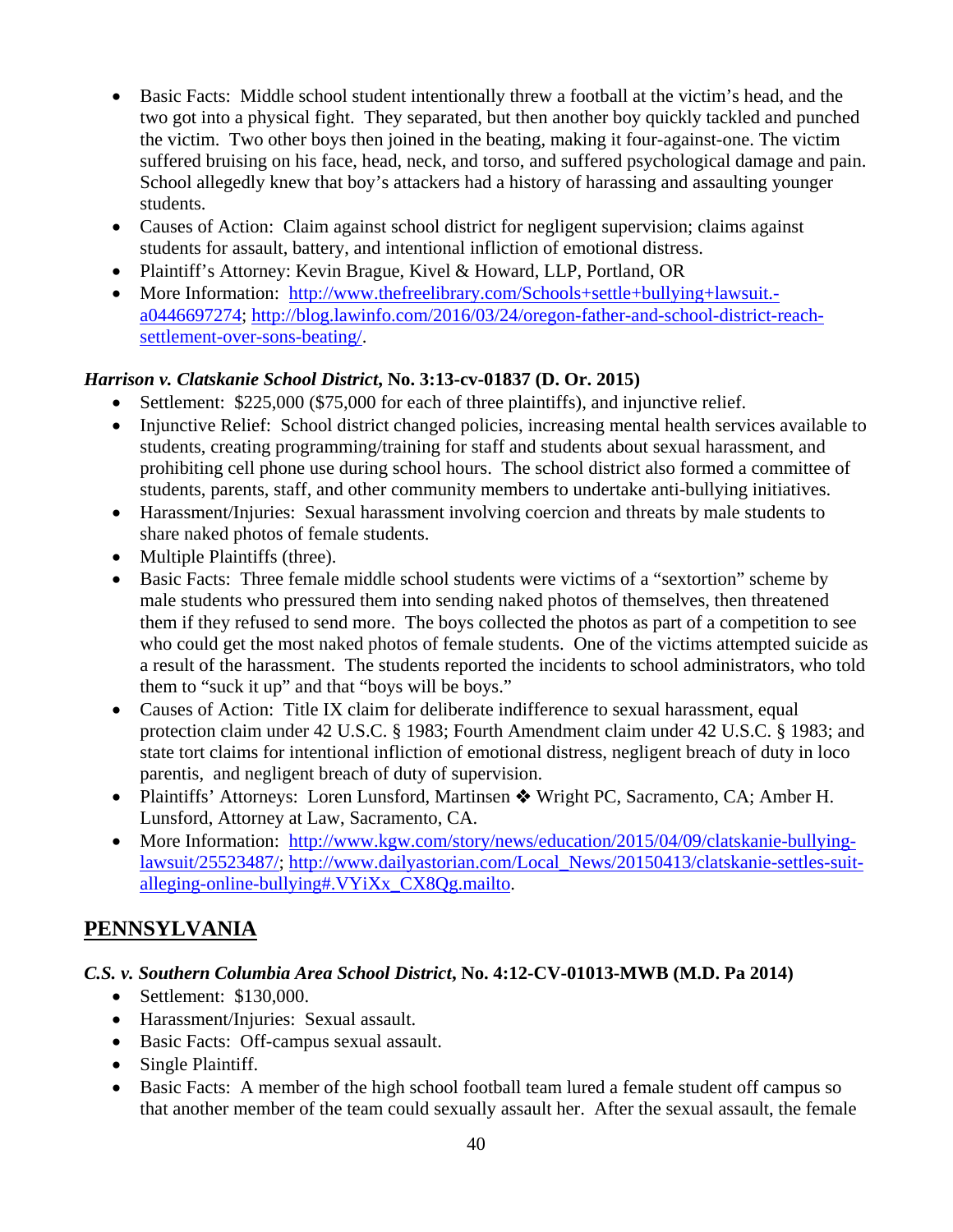student experienced bullying at school. The principal failed to take any action to address the resulting hostile sexual environment.

- Cause of Action: Title IX claim for deliberate indifference to peer-on-peer harassment, 14th Amendment Equal Protection Claim under 42 U.S.C. § 1983.
- Plaintiff's Attorneys: Benjamin Andreozzi and Heather Verchick of Harrisburg, PA.
- More Information: http://wnep.com/2014/01/16/southern-columbia-schools-pay-130000-tosettle-lawsuit/.

## *Dahle ex rel. Timothy D. v. Titusville Area School District, 159 F. Supp. 2d 857 (W.D. Pa. 2001)*

- Settlement: \$312,000.
- Harassment/Injuries: Anti-gay harassment, including physical assault; attempted suicide.
- Single Plaintiff.
- Basic Facts: Plaintiff experienced verbal and physical harassment from sixth through tenth grade because of his sexual orientation, which caused him to attempt suicide and drop out of school.
- Cause of Action: Title IX claim for deliberate indifference to sexual harassment; claim under 42 U.S.C. § 1983 alleging equal protection and substantive due process violations; claims under Individuals with Disabilities Education Act and Section 504 of the Rehabilitation Act.
- Plaintiff's Attorneys: David C. Long, Oliveburg, PA; Michael L. Rosenfield, Pittsburgh, PA.
- More Information: http://www.nclrights.org/site/DocServer/15reasons.pdf?docID=1621.

## *D.S.B. v. Pittsburgh Public Schools***, No. 13-CV-1129-JFC (W.D. Pa. 2014)**

- Settlement: School system agreed to create two education funds for two sisters, each worth \$20,000; \$25,000 in attorneys' fees.
- Harassment/Injuries: Physical and verbal sex-based and color-based harassment.
- Multiple Plaintiffs (two).
- Basic Facts: Two African-American sisters, ages 8 and 11, experienced physical and verbal harassment because of their sex and color. One sister was assaulted by another African-American classmate because of her lighter complexion. The sisters experienced verbal taunts and physical assaults that included having their earrings torn out and their clothes ripped off. The verbal harassment included names such as "blackey," "crispy," "nigger," "black African bush bunny," "whore," "bitch," "cunt," and "smut."
- Causes of Action: Claim under Title IX for deliberate indifference to sex-based harassment; claim under Title VI for deliberate indifference to color-based harassment.
- Plaintiffs' Attorney: Charles Steele, Pittsburgh, PA.
- More Information: http://triblive.com/news/adminpage/6029342-74/district-settlementeducation#axzz343d72Zb6.

## *Enright v. Springfield School District No. 464***, No. 04-cv-1653-JCJ (E.D. Pa. 2006)**

- Jury Verdict: \$400,000.
- Harassment/Injuries: Disability harassment, including sexual assault; and a suicide threat.
- Single Plaintiff.
- Basic Facts: A high school student masturbated in front of a seven-year-old disabled student while another student urged the seven-year old to engage in sexual contact with the masturbating student. The child suffered post traumatic stress disorder and threatened to commit suicide.
- Causes of Action: Claims under Individuals with Disabilities Education Act (IDEA), Section 504 of the Rehabilitation Act, and Americans with Disabilities Act; claim under 42 U.S.C. § 1983 alleging due process violations.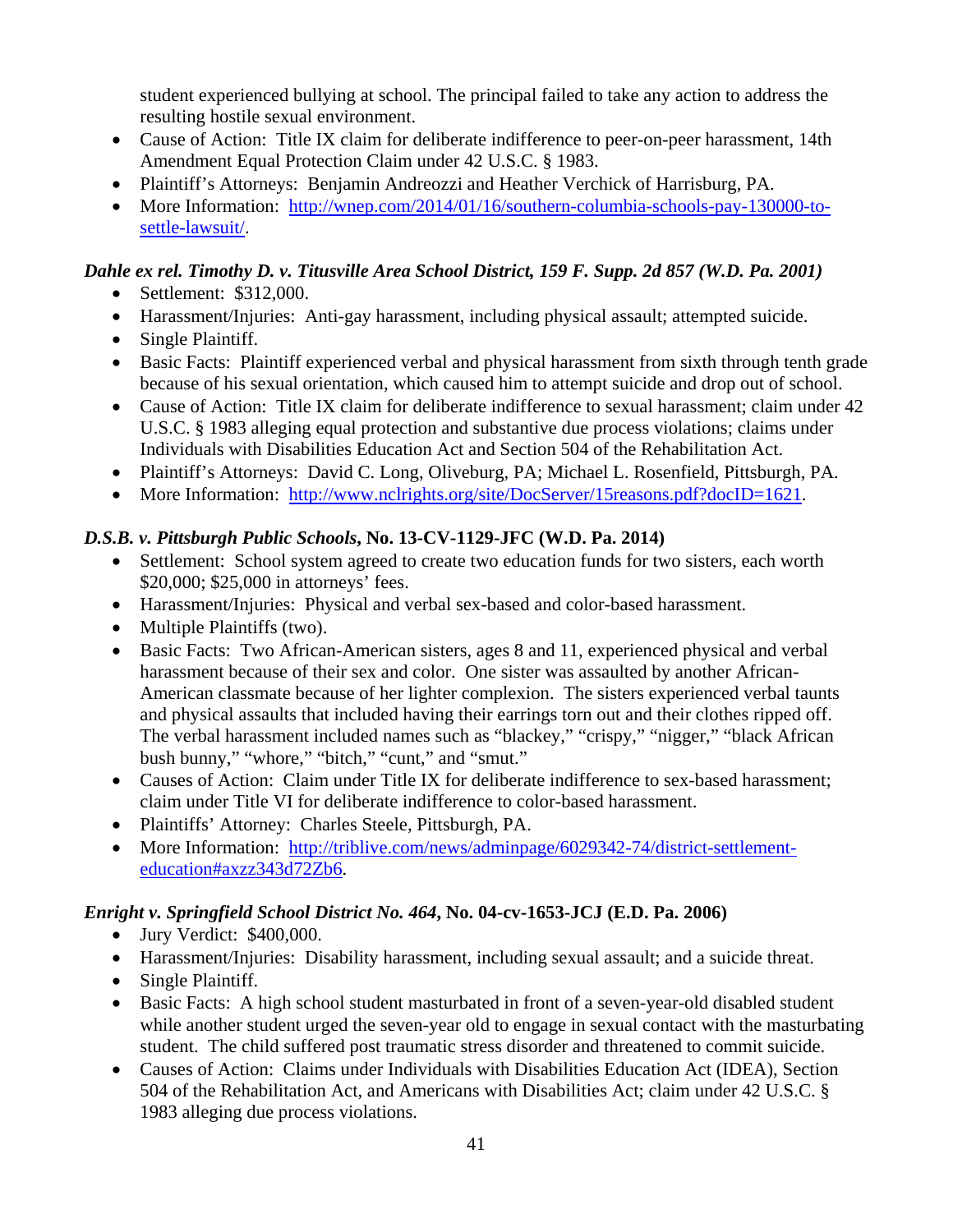- Plaintiff's Attorneys: Andrew Erba, Sherri Eyer, Gerald Williams, Philadelphia, PA.
- More Information: http://www.paed.uscourts.gov/documents/opinions/08d0005p.pdf.

#### *Mary V. v. Pittsburgh Public Schools***, No. 09-cv-1082-DWA (W.D. Pa. 2010)**

- Settlement: \$55,000.
- Harassment/Injuries: Harassment based on female student's weight.
- Single plaintiff
- Basic Facts: A Frick Middle School student claimed that teasing from fellow students about her weight—and the administration's failure to halt the abuse—led her to develop anorexia. The harassment often occurred at lunch and would cause the girl to throw away her food instead of eating it in front of the boys.
- Causes of Action: Title IX claim for deliberate indifference to sex discrimination; Title IX claim for retaliation; claim under Pennsylvania Fair Educational Opportunities Act.
- Plaintiff's Attorney: Edward Olds, Pittsburgh, PA.
- More Information: http://www.post-gazette.com/stories/local/neighborhoods-city/girls-mothercalls-settlement-with-pittsburgh-public-schools-unfair-258097/; http://www.postgazette.com/stories/local/neighborhoods-city/pittsburgh-public-schools-settle-suit-over-girlsanorexia-taunting-257957/.

#### *Price v. Scranton School District***, No. 11-cv-0095 (M.D. Pa. 2012)**

- Settlement: \$97,500.
- Harassment/Injuries: Verbal harassment.
- Single Plaintiff.
- Basic Facts: Middle school student endured sex-based harassment and taunts for scratching her genitals due to a yeast infection. Students called the plaintiff names such as "bitch," "slut," "skank," and "whore." Teachers were aware of bullying, but took no action.
- Cause of Action: Claims under Title IX for deliberate indifference to peer harassment; 42 U.S.C. § 1983 for violation of substantive due process; and state tort law.
- Plaintiff's Attorney: Dave Frankel and Joshua Kershenbaum of Bryn Mawr, PA.
- More Information: http://thetimes-tribune.com/news/scranton-school-district-settles-bullyingcase-1.1344185; http://thetimes-tribune.com/news/bullying-federal-lawsuit-suit-lodged-againstscranton-school-district-headed-to-settlement-talks-1.1289388.

#### *United States v. School District of Philadelphia***, No. 10-cv-7301-SD (E.D. Pa. 2010)**

- Settlement: Injunctive relief only.
- Injunctive Relief: Settlement agreement requires school district to retain an expert consultant on harassment and discrimination based on race, color and/or national origin to review the district's harassment policies and procedures; develop and implement a comprehensive plan for preventing and addressing student-on-student harassment at South Philadelphia High School; conduct training of faculty, staff and students on discrimination and harassment based on race, color and/or national origin and to increase multi-cultural awareness; maintain records of investigations and responses to allegations of harassment; and provide annual compliance reports to the department and the Philadelphia Human Rights Commission, as well as make harassment data publicly available.
- Harassment/Injuries: National origin harassment, including assault.
- Multiple Plaintiffs (United States sued based on harassment of approximately 30 students)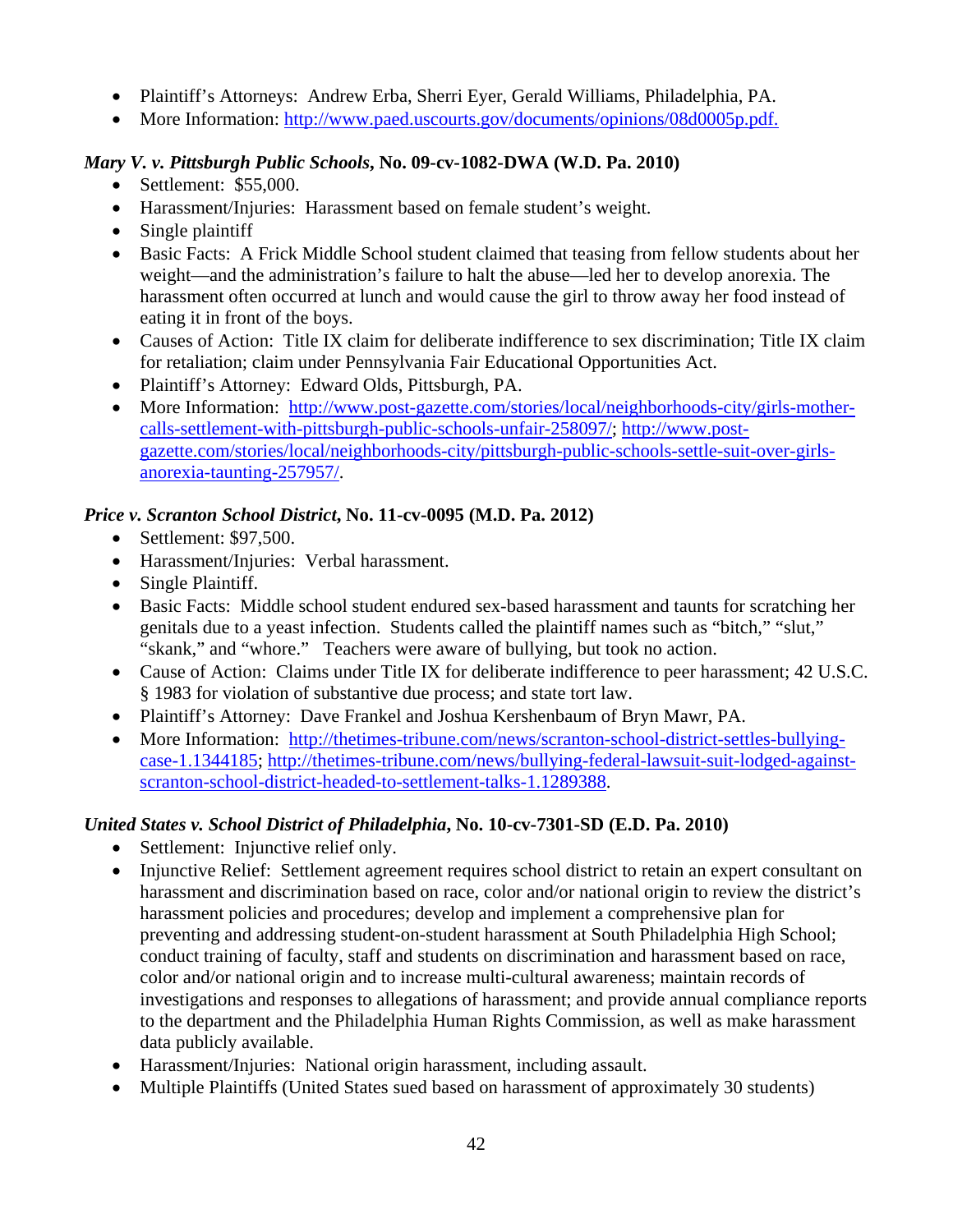- Basic Facts: Asian-American students were subjected to constant verbal and physical harassment at South Philadelphia High School. In December 2009, approximately 30 Asian-American students were attacked and 13 were sent to the emergency room. The Asian-American Legal Defense and Education Fund filed an administrative complaint and the U.S. Department of Justice investigated and filed suit.
- Causes of Action: Title IV claim for deliberate indifference to discrimination based on race, color and/or national origin; claim under 42 U.S.C. § 1983 alleging equal protection violation.
- Plaintiffs' Attorneys: U.S. Department of Justice (Civil Rights Division).
- More Information: http://aaldef.org/news/news-story/justice-reaches-pact-with-philadelphiaschools-in-09-attacks-on-asian-american-students---washington.html.

## **SOUTH CAROLINA**

## *Jones v. McCray***, No. 22-C1000 (Georgetown Cnty. Ct. 2017)**

- Jury Verdict: \$100,000.
- Harassment/Injuries: Verbal harassment and bullying by a coach.
- Single plaintiff.
- Basic Facts: Student was bullied by a high school cheerleading coach. Coach made derogatory comments about plaintiff's "private body parts" in front of other students. Coach also belittled the plaintiff in front of students and parents. Plaintiff and her mother reported incidents to the school, but the school failed to investigate or reprimand the coach.
- Causes of Action: State law claims for negligence and intentional infliction of emotional distress.
- Plaintiffs' Attorney: Bill Hopkins of Pawleys Island, SC.
- More information: http://www.southstrandnews.com/education-business/georgetown-countyjury-returns-judgment-in-school-bullying-case/article\_f26b164e-f2e9-11e6-9fba-9b7d41cd4dd0.html.

## **TENNESSEE**

## *Holland v. LaLevee***, No. 3:13-cv-00373 (M.D. Tenn. 2015)**

- Judgment: \$150,000 and injunction prohibiting use of plaintiff's photo.
- Harassment/Injuries: mental and emotional distress from online bullying.
- Single plaintiff (and his parents).
- Basic Facts: Photo of boy with Down syndrome taken at school was copied and reposted on internet sites by several unrelated individuals with offensive and derogatory words superimposed (e.g. "retard," "sick").
- Causes of Action: State invasion of privacy, misappropriation of likeness, defamation, intentional infliction of emotional distress, and Tenn. Personal Rights Protection Act claims.
- Plaintiffs' Attorney(s): Larry L. Crain, Crain, Shuette & Associates, LLC, Brentwood, TN.
- More information: http://www.newschannel5.com/news/local-news/family-wins-150k-in-onlinebullying-lawsuit.

#### *Mathis v. Wayne County Board of Education***, No. 09-cv-0034 (M.D. Tenn. 2009)**

- Jury Verdict: \$200,000 (divided equally between two plaintiffs).
- Harassment/Injuries: Sexual harassment, including assault.
- Two Plaintiffs.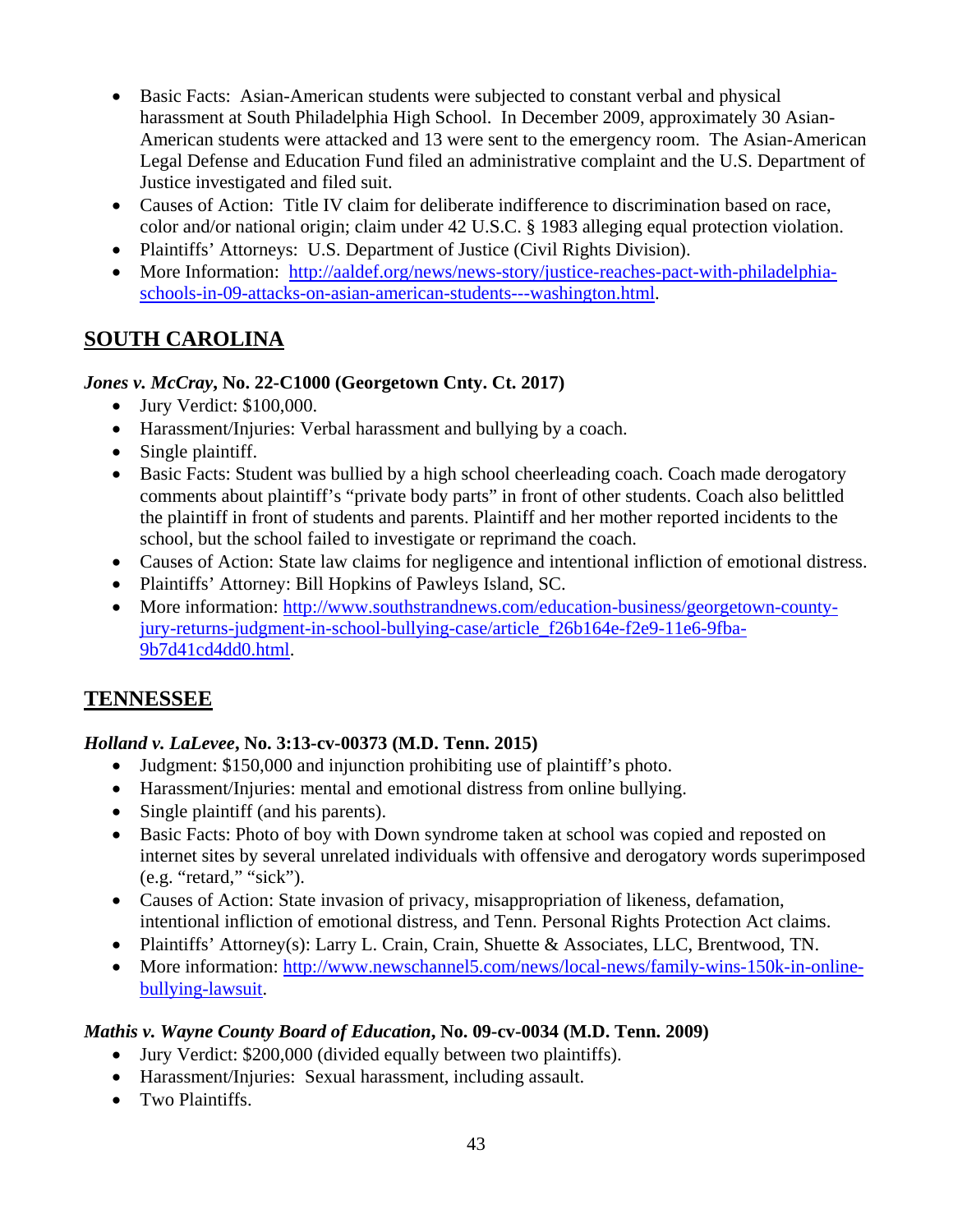- Basic Facts: An eighth grade student sexually assaulted two seventh grade students in the locker room. One plaintiff was held down by three students while another sodomized him with a felttipped marker. The other plaintiff was tricked into doing a blindfolded sit-up while a classmate stood above his face with his pants down.
- Causes of Action: Title IX claim for deliberate indifference to sexual harassment; claim under 42 U.S.C. § 1983 alleging equal protection and due process violations.
- Plaintiffs' Attorney: Edmund J. Schmidt III, Nashville, TN.
- More Information: http://www.insurancejournal.com/news/southeast/2011/06/13/202320.htm. http://blogs.edweek.org/edweek/school\_law/2012/08/jury\_award\_upheld\_against\_dist.html?qs=j ury+verdict.

### *Phillips ex rel. Gentry v. Robertson County Board of Education***, No. M2012-00401-COA-R3-CV, 2012 WL 3984637 (Tenn. Ct. App. Sept. 11, 2012)**

- Judgment: \$300,000.
- Harassment/Injuries: Physical assault on disabled student with Asperger's syndrome.
- Single Plaintiff.
- Basic Facts: A classmate hit disabled student in the eye with a book while the teacher was out of the room. The injury required four surgeries and left the student legally blind in one eye. Plaintiff and his mother had reported prior incidents of bullying and teasing.
- Cause of Action: State tort law claim for negligence.
- Plaintiff's Attorney: Jonathan A. Street of Nashville, TN.
- More Information: http://www.tsba.net/getdoc/d0faf055-9183-4e0a-9c93 a98ef152df89/SLQ\_Sept\_\_12.aspx.

## *Richards v. Williamson County Board of Education***, No. 3:14-cv-0730 (M.D. Tenn. 2015)**

- Judgment: \$100,000 (plaintiff accepted Rule 68 offer of judgment).
- Harassment/Injuries: Sexual harassment and assault of female student by male student.
- Single Plaintiff.
- Basic Facts: Female high school student was sexually harassed and assaulted by male student with known history of violence and sexual misconduct. School did nothing in response to her first complaint of harassment. After plaintiff was sexually assaulted in front of multiple witnesses, the school suspended her attacker for a short period of time, but the harassment continued when he returned to school. Plaintiff transferred to another high school to ensure her safety.
- Cause of Action: Title IX claim for deliberate indifference to sexual harassment; plaintiff also filed separate state court action asserting tort claims.
- Plaintiff's Attorneys: Larry L. Crain, Crain, Shuette & Associates, LLC, Brentwood, TN; Adele P. Kimmel, Public Justice, P.C., Washington, DC; Brian Coleman, Drinker Biddle & Reath LLP, Washington, DC; Richard Lomuscio, Drinker Biddle & Reath LLP, New York, NY.

# **TEXAS**

## *Mitchell v. Georgetown Independent School District***, No. 09-CV-0568-LY (W.D. Tex. 2010)**

- Settlement: Undisclosed amount.
- Injunctive Relief: School will work with the Anti-Defamation League's anti-bullying program and will provide faculty and students with anti-harassment training.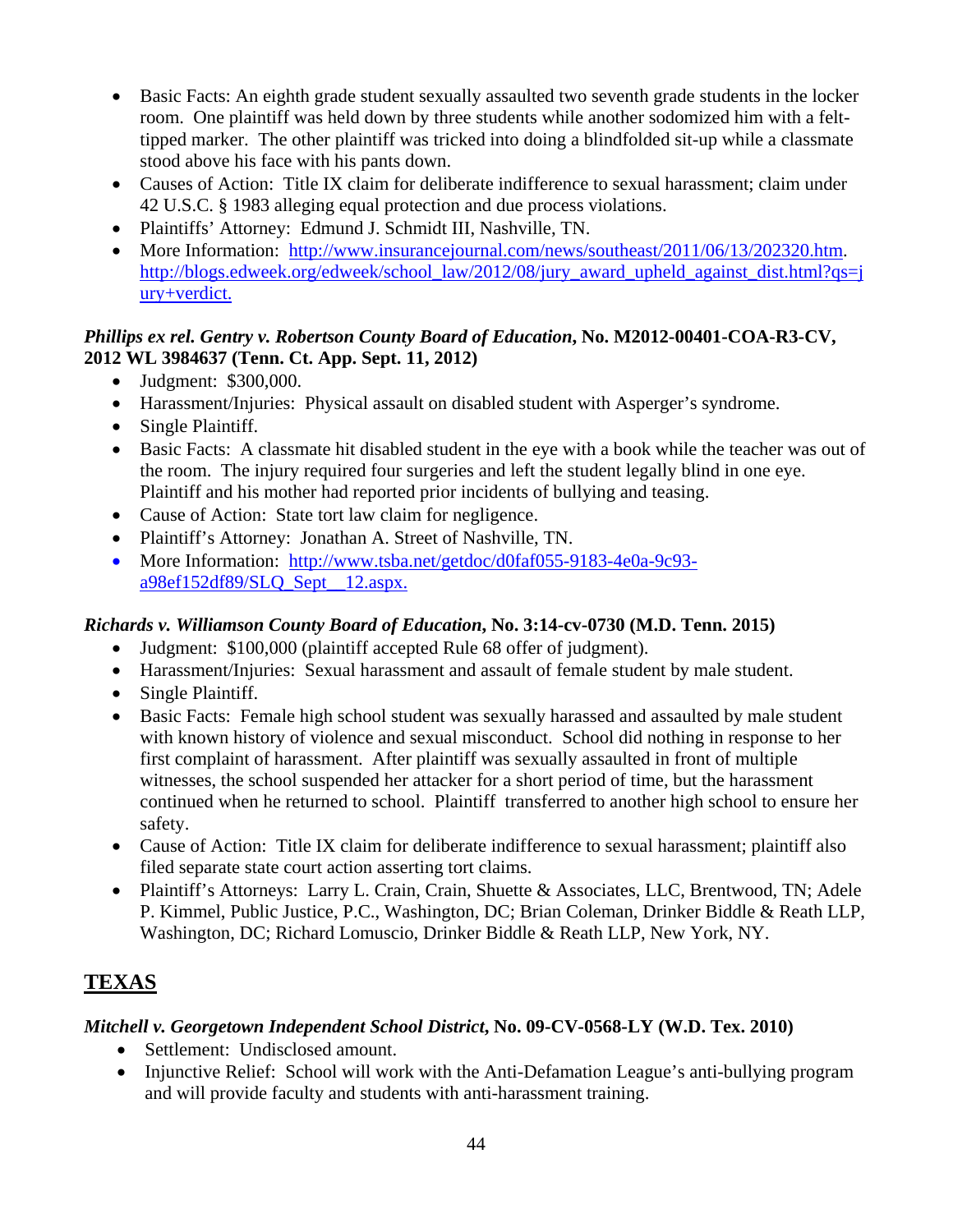- Harassment/Injuries: Physical and verbal anti-gay harassment.
- Single Plaintiff.
- Basic Facts: Gay student was spit on, knocked unconscious, had his books thrown in the trash and his fingers broken because of his sexual orientation. He was called "gay" and "faggot" on a daily basis.
- Cause of Action: Title IX action for peer-on-peer harassment.
- Plaintiff's Attorney: Jim Harrington and Todd Batson of the Texas Civil Rights Project in Austin, TX.
- More Information: http://www.texascivilrightsproject.org/2525/georgetown-isd-harassmentlawsuit-settled-brought-forth-by-youths-mother/.

## *Wyatt v. Kilgore Ind. School District* **(Tex. 2010)**

- Settlement: \$77,500.
- Injunctive Relief: Training session on sexual orientation and privacy policies. Update to student/teacher handbook that includes language about the district's anti-discrimination policy for sexual orientation.
- Single Plaintiff.
- Basic Facts: A 16-year-old high school sophomore was cornered in the locker room by her softball coaches who refused to let her leave until she admitted that she was a lesbian. They then called her mother and told her about her daughter's sexuality. After the girl's mother filed a lawsuit against the school district, counsel for the district obtained sworn affidavits from the girl's classmates attacking her character and integrity.
- Cause of Action: Constitutional privacy violations; unspecified violations of the  $14<sup>th</sup>$ amendment.
- Plaintiff's Attorney: Paula Hinton, Vinson & Elkins; Jennifer Doan, Texas Civil Rights Project
- More Information: http://dallas.culturemap.com/news/city-life/02-28-14-kilgore-school-districtouting-lesbian-student-gay-discrimination-lawsuit-skye-wyatt-settlement/.

## **UTAH**

## *Phan v. Granite School District***, DOE (2013)**

- Settlement: Undisclosed amount and injunctive relief (pre-suit).
- Injunctive Relief: Expanded definition of what gender harassment means among other assurances to combat bullying.
- Single Plaintiff.
- Harassment/Injuries: Anti-gay harassment.
- Basic Facts: 14-year-old gay teen shot himself in from of other students near school because he had been bullied. He had been released from school early that day but returned to commit suicide. School previously looked into reports of the student's bullying and had determined that he was doing well but had issues at home.
- Causes of Action: Would have been filed under Title IX for deliberate indifference to gender harassment.
- Plaintiff's Attorney: Unknown.
- More Information: http://www.lgbtqnation.com/2014/09/settlement-reached-in-case-of-bulliedgay-teen-who-committed-suicide/.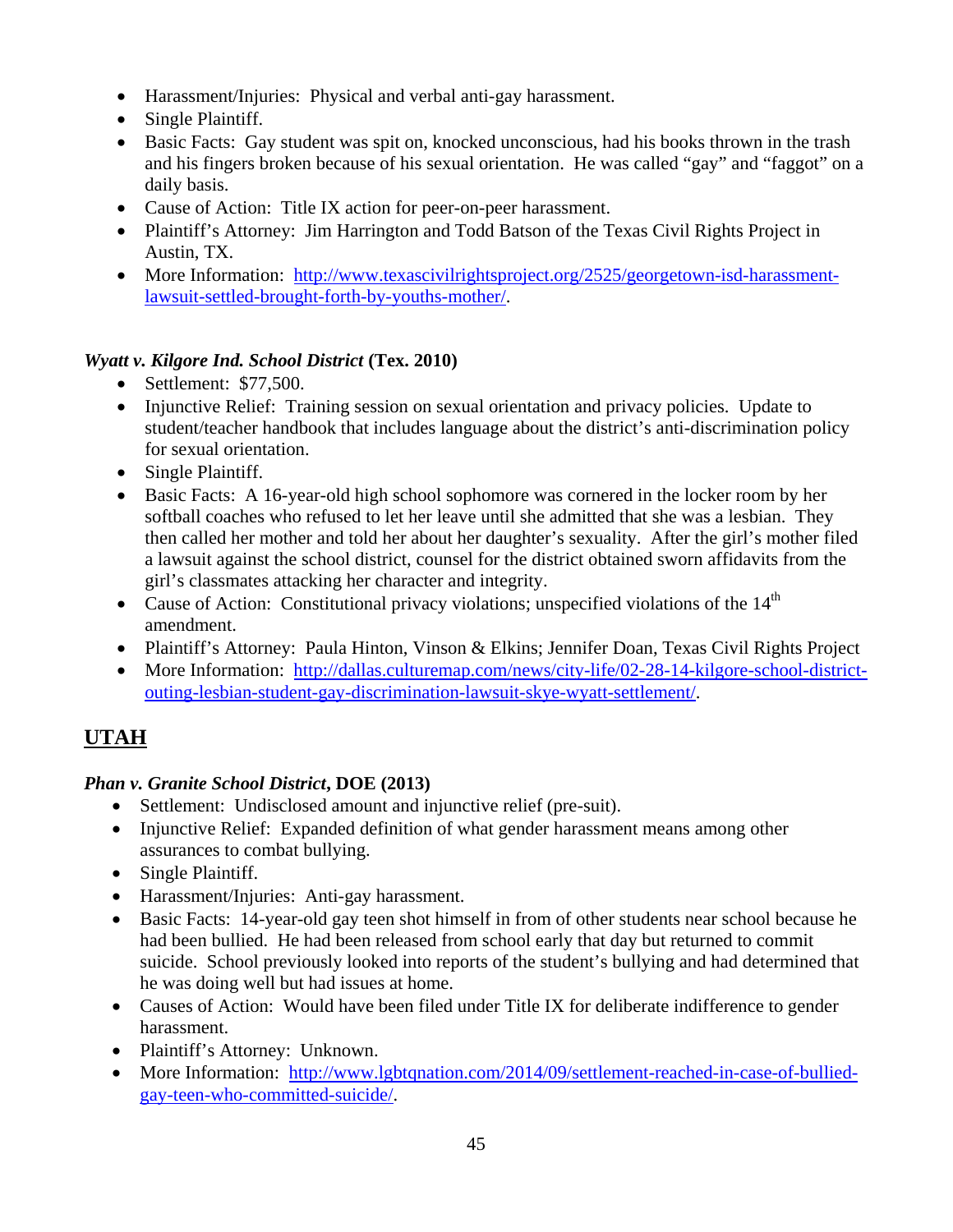## **VERMONT**

#### *Atkins v. City of Burlington School District***, No. S0463-11 CnC (Vt. Sup. Ct. Chittenden Civil Div. 2012)**

- Settlement: \$25,000 and injunctive relief.
- Injunctive Relief: School district's equity director will work with bullying victim to make presentations to students about bullying and harassment; district will update anti-bullying policy; and school board will consider establishing other anti-bullying resources.
- Harassment/Injuries: Physical assault and verbal harassment.
- Single Plaintiff.
- Basic Facts: Student was taunted throughout his first year in middle school. The school made some accommodations after complaints by his mother, but the student was later assaulted on the school bus by a girl with a history of altercations with other students, especially on the bus. He ended up with a broken arm after the assault.
- Cause of action: State tort law.
- Plaintiff's Attorney: Unknown.
- More Information: http://www.burlingtonfreepress.com/article/20121219/NEWS02/312190023/Family-settlesbullying-lawsuit-against-Burlington-School-District.

## **WASHINGTON**

#### *A.K. v. Shoreline School District No. 412***, No. 11-cv-01521-JLR (W.D. Wa. 2011)**

- Settlement: \$160,000.
- Harassment/Injuries: Sexual assault.
- Single Plaintiff.
- Basic Facts: Five-year-old girl was forced to inappropriately touch two classmates and was later expelled.
- Cause of Action: Claim under state tort law.
- Plaintiff's Attorneys: Judith A. Lonnquist, Susan B. Mindenbergs of Seattle, WA.
- More Information: http://www.lexisnexis.com/legalnewsroom/litigation/b/jverdicts/archive/2013/05/08/failure-toprevent-bullying-can-prove-costly-to-school-districts.aspx

#### *A.M. v. Enumclaw School District* **(King Cty. Sup. Ct. 2016)**

- Settlement: \$295,000.
- Harassment/Injuries: Verbal and physical harassment.
- Single Plaintiff.
- Basic Facts: Middle school student was harassed by other students for two years, with little intervention by school officials. He endured regular name-calling, shoving, hitting, and assault. During a social event at school, a group of students surrounded the victim, then kicked him and hit him in the mouth while another student videotaped it. The victim suffered a bloody nose, bruised ribs, and broken braces in the assault.
- Cause of Action: Unknown, but appear to under state tort law.
- Plaintiff's Attorney: Yvonne Kinoshita Ward, Auburn, WA.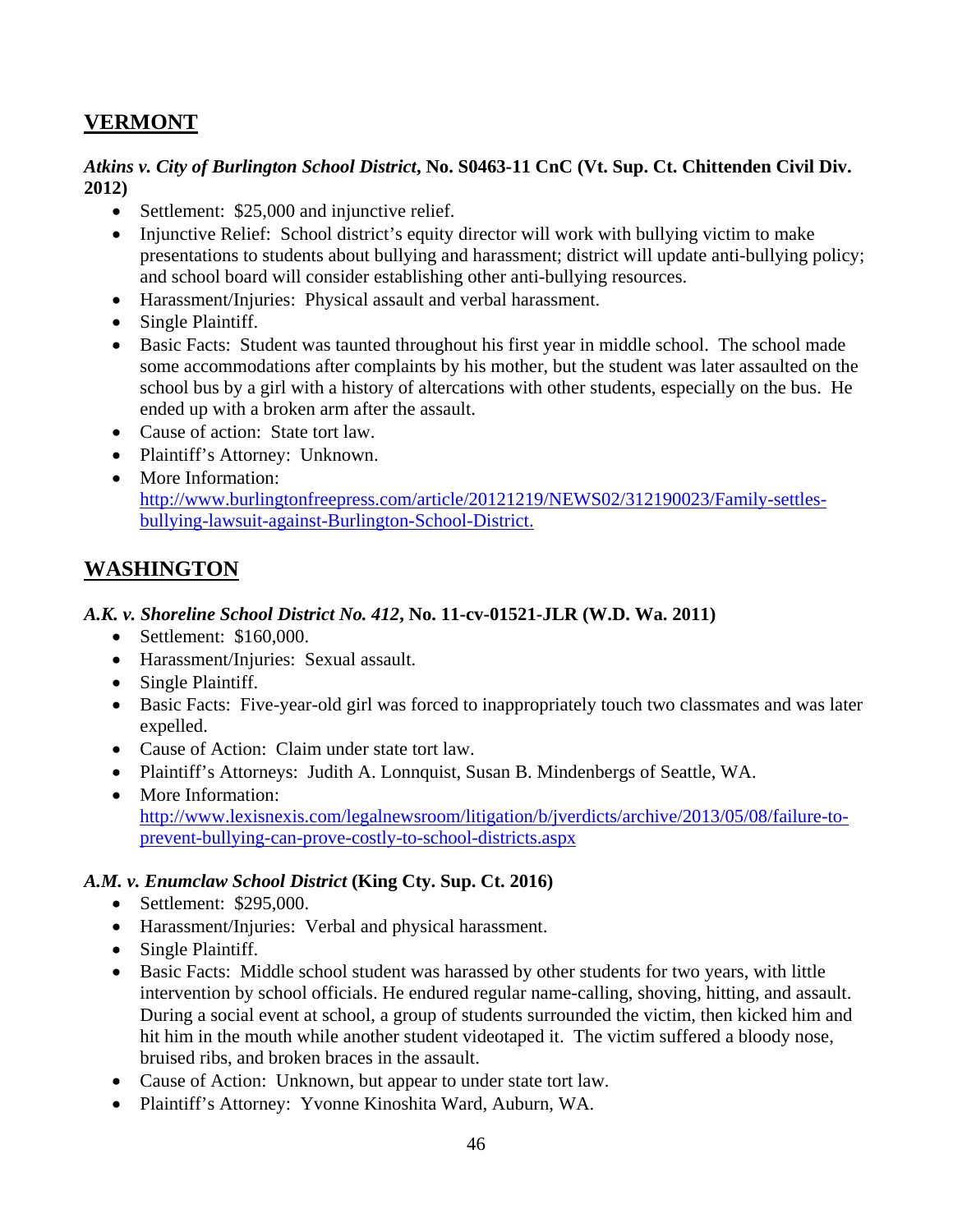• More Information: http://www.courierherald.com/news/369833401.html; http://komonews.com/news/local/bullied-teen-sues-enumclaw-school-district-for-12m.

## *Dickerson v. Aberdeen School District No. 5***, No. 10-cv-05886-BHS (W.D. Wa. 2010)**

- Settlement: \$100,000 for plaintiff; \$35,000 for attorneys' fees.
- Harassment/Injuries: Racial harassment; anti-gay sexual harassment.
- Single Plaintiff.
- Basic Facts: A student faced severe and pervasive harassment during middle and high school because of his race and perceived sexual orientation. Fellow students created a website impersonating and mocking plaintiff and posting harassing and racist comments about him, including a threat to lynch him. In a separate incident, students modified a photograph of plaintiff to make it look as if he were kissing another man. The photo was posted in the school locker room and transmitted between students through their cell-phones. Students hurled a litany of gay slurs and variations of the "N" word at him, taping the derogatory words to his back, backpack and locker. Students also pushed him, spit on his lunch tray, and smashed a raw egg on his head.
- Causes of Action: Title VI claim for deliberate indifference to racial harassment; Title IX claim for deliberate indifference to sexual harassment; claim under Washington Law Against Discrimination; state tort claims.
- Plaintiff's Attorneys: Sarah A. Dunne and M. Rose Spidell, ACLU of Washington; Michael R. Scott; Joseph A.G. Sakay, Alexander Wu, Seattle, WA.
- More Information: http://www.aclu-wa.org/sites/default/files/attachments/2010-12-07--Complaint%20Against%20Def%20Aberdeen%20SD.pdf; http://seattletimes.com/html/localnews/2017346456\_bullied27m.html.

## *Doe v. Seattle Public Schools* **(U.S. Dep't of Educ. Office for Civil Rights, Seattle Regional Office, 2014)**

- Settlement: \$700,000.
- Harassment/Injuries: Sexual violence (rape).
- Single Plaintiff.
- Basic Facts: High school sophomore alleged that she was raped by classmate during an overnight school field trip. She immediately reported the rape to school officials. Police investigated but did not pursue criminal charges. Parents filed complaint with OCR in Seattle alleging that school district's failure to follow proper investigatory and disciplinary procedures violated Title IX.
- Cause of Action: Sex-based discrimination under Title IX. (The family also filed a separate tort claim against the school district.)
- Plaintiff's Attorney: Jeffrey R. Caffee of Van Siclen Stocks Firkins in Auburn, WA (represented family on tort claim).
- More information: http://www.seattletimes.com/seattle-news/700000-settlement-reached-in-garfield-high-field-tripcase/; http://stopsexualassaultinschools.org/wp-content/uploads/2015/03/OCR-Complaintopened-June-2014-sept-24.pdf.

## *Iversen v. Kent School District***, No. 97-cv-01194-WLD (W.D. Wa. 1997)**

• Settlement: \$40,000 and injunctive relief.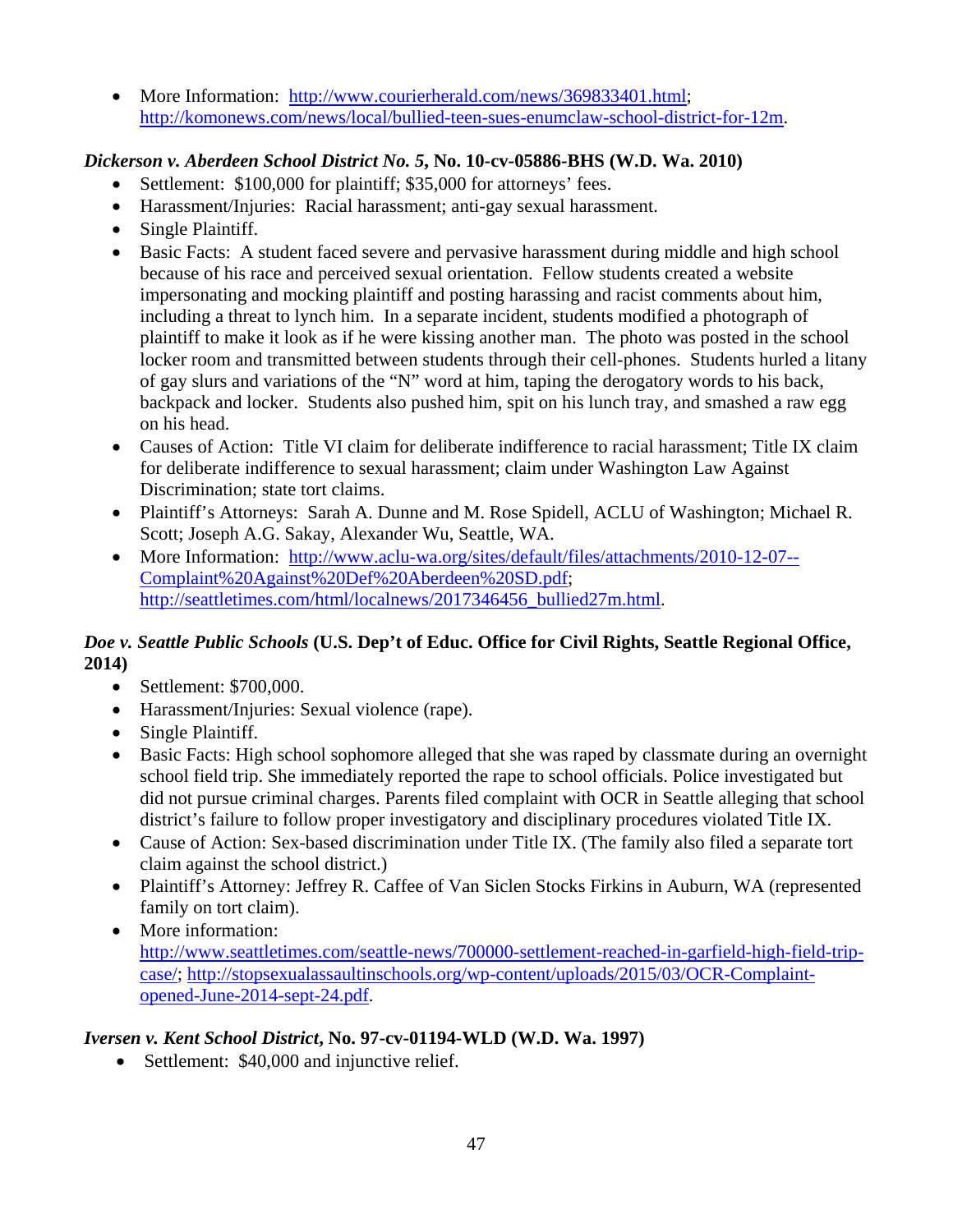- Injunctive relief: School district required to enforce its anti-harassment policies; train teachers and administrators about student-on –student harassment and discrimination based on sexual orientation.
- Harassment/Injuries: Anti-gay verbal and physical harassment.
- Single Plaintiff.
- Basic Facts: High school student suffered ongoing verbal and physical harassment because of his perceived sexual orientation. Eight classmates severely beat him while yelling "faggot" and "queer." Although approximately thirty students watched the beating, none intervened. One teacher allegedly told plaintiff, "I already have 20 girls in my class. I don't need another." Another teacher publicly questioned whether he was qualified to give blood, based on the perception that he was gay.
- Cause of Action: Claim under 42 U.S.C. § 1983 alleging equal protection violation.
- Plaintiff's Attorney: ACLU–Washington.
- More Information: http://aclu-wa.org/news/settlement-reached-harassment-gay-student.

#### *Webster v. Bainbridge Island School District***, No. 10-2-00346-2 (Kitsap Cnty. Sup. Ct. 2013)**

- Judgment: \$300,000.
- Harassment/Injuries: Sexual assault and harassment.
- Single Plaintiff.
- Basic Facts: Over a five-month period, four upperclassmen exposed their genitals approximately 75 times to a severely developmentally delayed 14-year-old student with Asperger's Syndrome. The upperclassmen rubbed and thrust their genitals against the student, chased him with their genitals exposed when he resisted, and made lewd sexual comments to the plaintiff. The school took little action to end the harassment even after the student's mother complained to school officials between 10 and 12 times.
- Causes of Action: Title IX claim for deliberate indifference to peer-on-peer harassment; state tort law claim.
- Plaintiff's Attorneys: Tom Vertetis and Elizabeth Calora, Tacoma, Washington.
- More Information: http://www.insidebainbridge.com/2013/10/29/bainbridge-school-districtfound-guilty-of-negligence-in-student-sexual-bullying-case/; http://www.bisd303.org/Page/8564.

## **WISCONSIN**

#### *Hardy v. Racine Unified School District* **(Racine Cnty. Cir. Ct. 2012)**

- Settlement: \$15,000.
- Harassment/Injuries: Physical and verbal harassment.
- Single Plaintiff.
- Basic Facts: Classmates verbally and physically harassed kindergarten student. The boy was punched in the stomach and nose, pushed under tables, spit on, and strangled to the point where he could not breathe. Parents complained to the school, but the school took no action. Parents withdrew the boy from school and home-schooled him for the rest of the year.
- Cause of Action: Unknown.
- Plaintiff's Attorney: Timothy S. Knur of Racine, WI. More Information: http://fox6now.com/2012/03/27/family-receives-bullying-settlement-fromracine-school-district/ ; http://journaltimes.com/news/local/family-files-bullying-suit-againstracine-unified/article\_2b35ce8a-e95c-11e0-9f90-001cc4c002e0.html.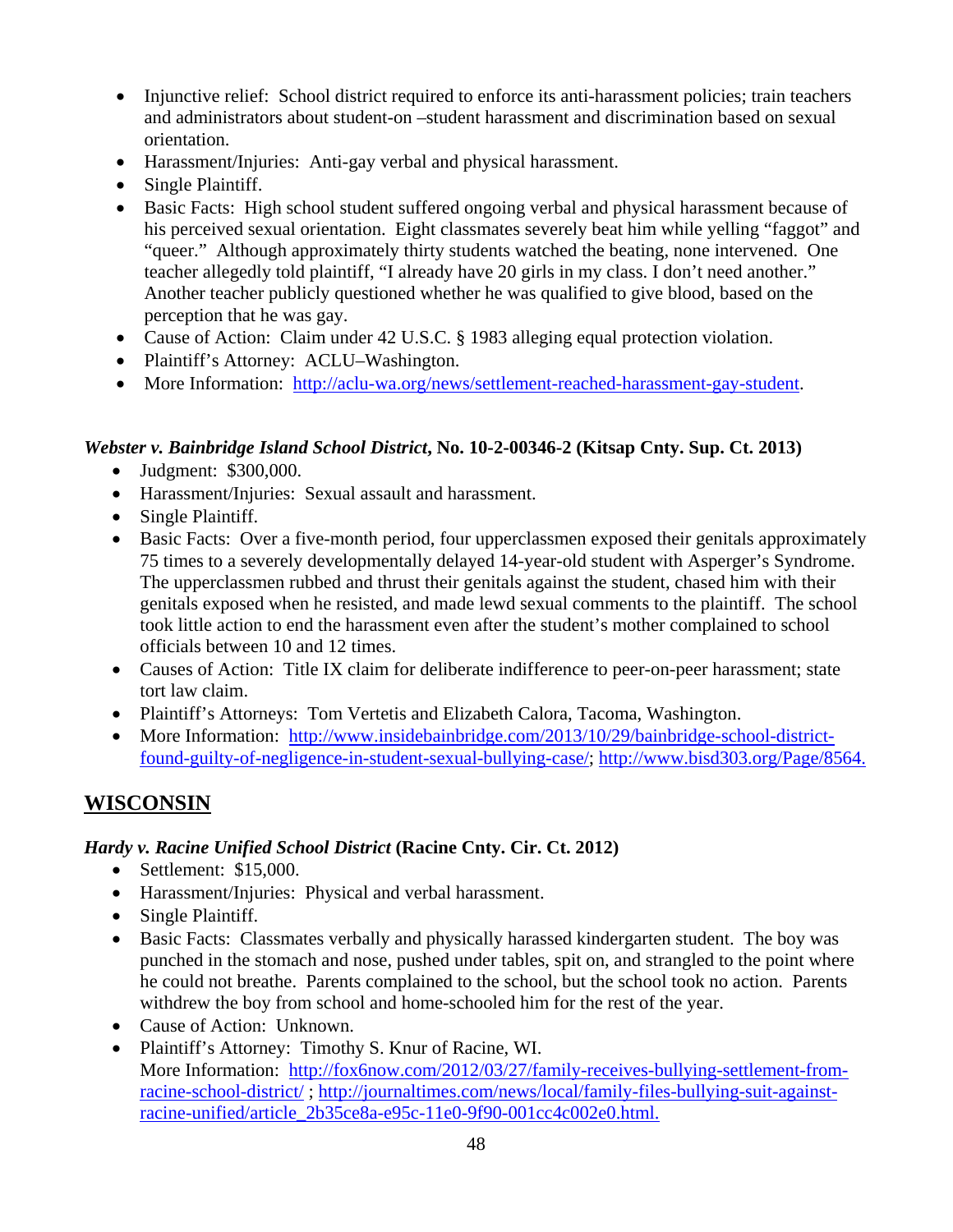#### *Kleist v. Wisconsin Rapids Public School District***, No. 13-CV-00094-BBC (W.D. Wis. 2014)**

- Settlement: \$100,000.
- Harassment/Injuries: Sexual and verbal abuse because of a student's disability.
- Single Plaintiff.
- Basic Facts: Student with physical and cognitive disabilities, including 20/200 vision, deafness, developmental delays, and tremors experienced sexual and verbal abuse by members of the high school wrestling team. School officials did not take any steps to address the harassment.
- Causes of Action: Unspecified violations of the 14th Amendment; violations under Section 504 of the Rehabilitation Act and the Americans with Disabilities Act.
- Plaintiff's Attorneys: Christine Muggli, Wausau, WI; Paul Gagliardi, Salem, WI.
- More Information: http://www.waow.com/story/25868850/2014/06/25/wisconsin-rapidsbullying-lawsuit-settled.

#### *Nabozny v. Podlesny***, 92 F.3d 446 (7th Cir. 1996)**

- Settlement: \$962,000 (after jury found school officials liable, but before it determined amount of damages).
- Harassment/Injuries: Anti-gay harassment, including assaults; plaintiff hospitalized and attempted suicide.
- Single Plaintiff.
- Basic Facts: Student subjected to relentless anti-gay physical and verbal abuse by fellow middle and high school students for years. Students urinated on him, pretended to rape him during class, and when they found him alone kicked him so many times in the stomach that he required surgery. Although they knew of the abuse, school officials said at one point that plaintiff should expect it if he's gay. Plaintiff attempted suicide several times, dropped out of school, and ultimately ran away from home.
- Causes of Action: Claims under 42 U.S.C. § 1983, alleging equal protection and due process violations. (Note: This was the first legal challenge to anti-gay violence in public schools.)
- Plaintiff's Attorneys: Lambda Legal Defense and Education Fund (Patricia Logue, David Buckel); cooperating counsel from Skadden, Arps in Chicago (David Springer)
- More Information: http://www.lambdalegal.org/in-court/cases/nabozny-v-podlesny.

## **WYOMING**

## *E.G. v. Laramie County School District #1***, No. 14-cv-00220-SWS (D. Wyo. 2016)**

- Settlement: Unknown.
- Harassment/Injuries: Sexual assault; subsequent verbal harassment and physical assault.
- Single Plaintiff.
- Basic Facts: Plaintiff, a female high school student, was raped at school by an older male student. She reported the rape the next day to the school's vice principal, but he failed to properly investigate. The perpetrating student told school officials he had sex and smoking marijuana with plaintiff. The school suspended plaintiff for using marijuana, without any substantiation other than the perpetrator's word, and expelled the perpetrator for drug use. It did little to investigate the rape allegations and encouraged plaintiff not to press criminal charges because of the impact it would have on the accused student. Plaintiff was subsequently bullied by others who accused her of making false allegations. She was publicly admonished by a teacher,